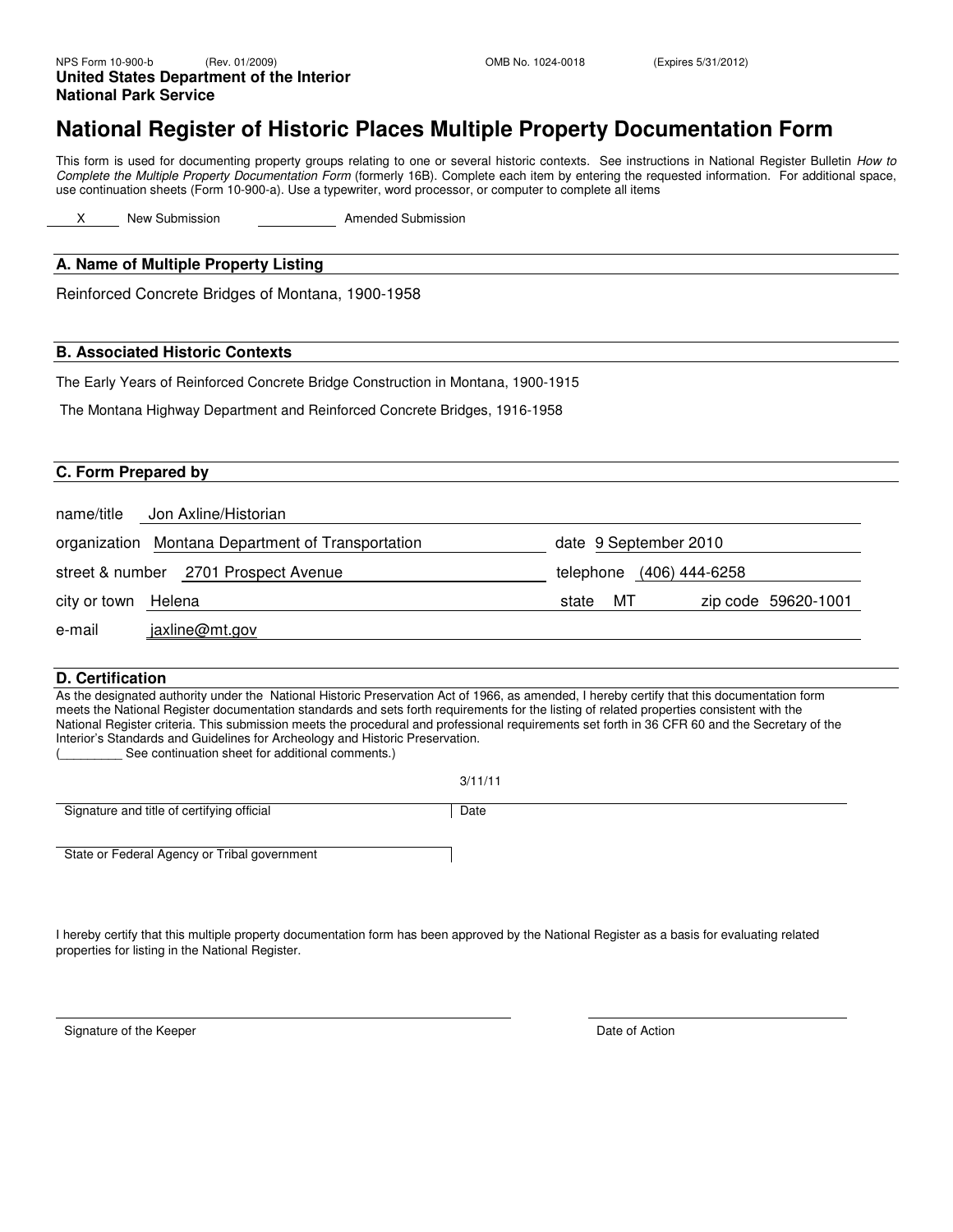| NPS Form 10-900-b (Rev. 01/2009)                                                                                                                                                                                                                                                                                                                                           | OMB No. 1024-0018 | Montana             |  |
|----------------------------------------------------------------------------------------------------------------------------------------------------------------------------------------------------------------------------------------------------------------------------------------------------------------------------------------------------------------------------|-------------------|---------------------|--|
| Reinforced Concrete Bridges of Montana, 1900-1958                                                                                                                                                                                                                                                                                                                          |                   |                     |  |
| Name of Multiple Property Listing                                                                                                                                                                                                                                                                                                                                          |                   | State               |  |
| <b>Table of Contents for Written Narrative</b>                                                                                                                                                                                                                                                                                                                             |                   |                     |  |
|                                                                                                                                                                                                                                                                                                                                                                            |                   |                     |  |
| Provide the following information on continuation sheets. Cite the letter and title before each section of the narrative. Assign page numbers according to<br>the instructions for continuation sheets in National Register Bulletin How to Complete the Multiple Property Documentation Form (formerly 16B). Fill in<br>page numbers for each section in the space below. |                   |                     |  |
|                                                                                                                                                                                                                                                                                                                                                                            |                   | <b>Page Numbers</b> |  |
| <b>E. Statement of Historic Contexts</b><br>(if more than one historic context is documented, present them in sequential order.)                                                                                                                                                                                                                                           |                   |                     |  |
| Introduction                                                                                                                                                                                                                                                                                                                                                               |                   | pp. 1-2             |  |

The Early Years of Reinforced Concrete Bridge Construction in Montana, 1900-1915 pp. 2-5 The Montana Highway Department and Reinforced Concrete Bridges, 1916-1958 pp. 5-17 Glossary pp. 17-18

**F. Associated Property Types**

(Provide description, significance, and registration requirements.)

| Introduction: Bridges and the National Register Evaluation Criteria<br><b>Property Types</b><br>Significance<br><b>Registration Requirements</b><br>Integrity | pp. 1-2<br>pp. 2-3<br>pp. 3-4<br>pp. 5-6<br>pp. 7 |
|---------------------------------------------------------------------------------------------------------------------------------------------------------------|---------------------------------------------------|
| G. Geographical Data                                                                                                                                          | p. 1                                              |
| H. Summary of Identification and Evaluation Methods<br>(Discuss the methods used in developing the multiple property listing.)                                | pp. 1-2                                           |
| I. Major Bibliographical References                                                                                                                           | pp. 1-5                                           |

**Paperwork Reduction Act Statement:** This information is being collected for applications to the National Register of Historic Places to nominate properties for listing or determine eligibility for listing, to list properties, and to amend existing listings. Response to this request is required to obtain a benefit in accordance with the National Historic Preservation Act, as amended (16 U.S.C.460 et seq.).

**Estimated Burden Statement**: Public reporting burden for this form is estimated to average 18 hours per response including time for reviewing instructions, gathering and maintaining data, and completing and reviewing the form. Direct comments regarding this burden estimate or any aspect of this form to the Chief, Administrative Services Division, National Park Service, PO Box 37127, Washington, DC 20013-7127; and the Office of Management and Budget, Paperwork Reductions Project (1024-0018), Washington, DC 20503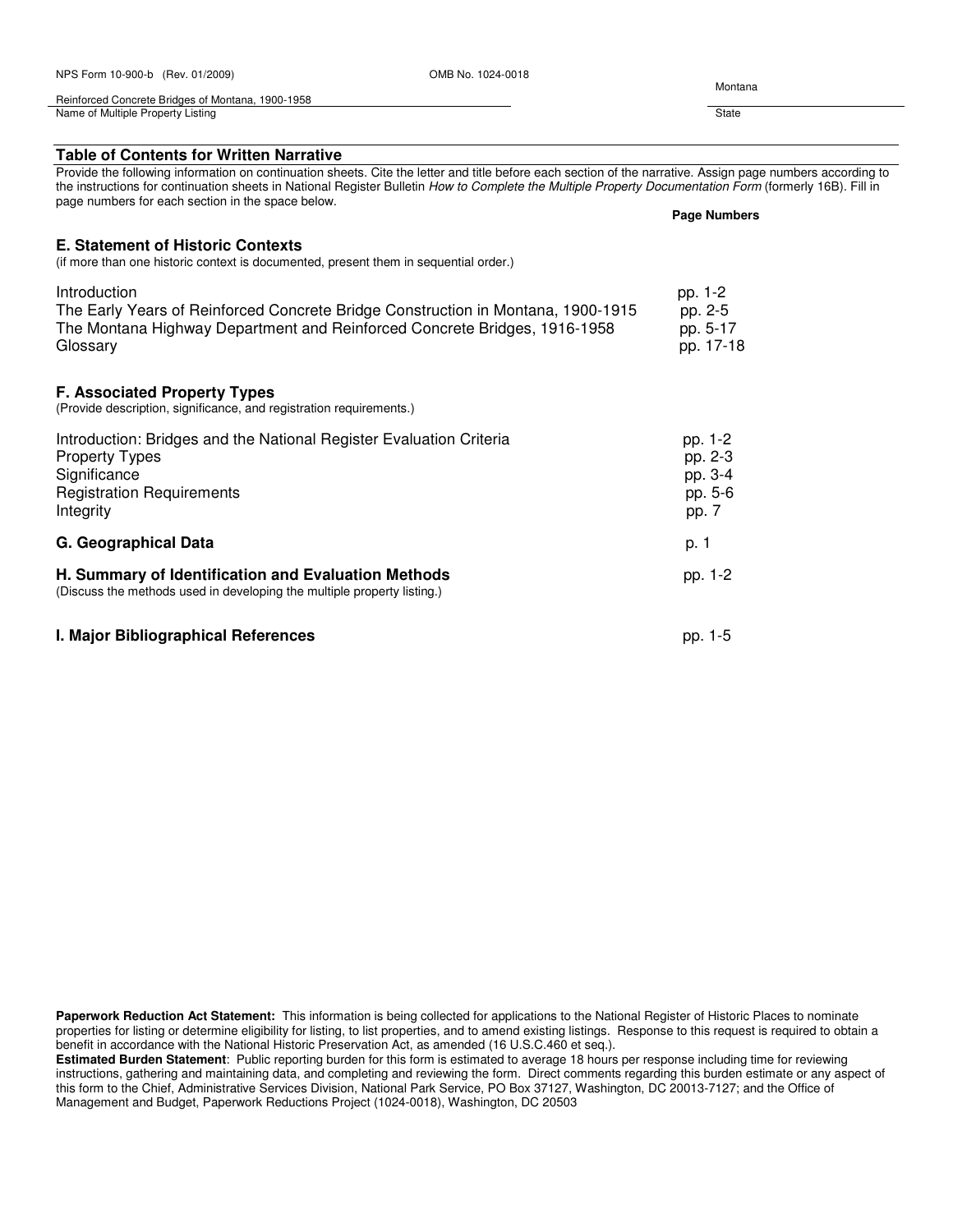# **National Register of Historic Places Continuation Sheet**

Section number E Page 1

### E. STATEMENT OF HISTORIC CONTEXTS

#### **Introduction**

 $\overline{ }$ 

Army civil engineer John Mullan built the first bridges in northwestern Montana in 1860. The primitive log structures crossed the St. Regis-DeBorgia River and nearly all of them washed out during the spring run-off in 1861. Mullan diligently replaced the bridges and built a six-span structure across the Blackfoot River near present day Missoula during the winter of 1862-63. The Blackfoot River Bridge was an important component of the Mullan Military Road until 1868 when it washed out and was temporarily replaced by a ferry. After the discovery of gold in southwestern Montana in July 1862, the resulting stampede brought hundreds of newcomers to what had before been a sparsely settled area. Additional gold strikes in 1863 and 1864 triggered bigger stampedes to the region. By 1865, newly-established Montana Territory boasted a population of around 28,000 people. Transportation was critical to Montana, so, in December 1864, the first territorial legislature licensed nearly two dozen companies to build toll roads and bridges. None of the bridges, however, were designed by an engineer and they often failed or were in such poor condition that users frequently complained to the legislature about them. By 1872, user complaints and high tolls compelled the legislature to abolish the toll road system in Montana. The counties assumed control of the territory's roads and bridges and taxed their residents to maintain them. By the early 1880s, Montana was criss-crossed by a network of roads and timber bridges that were, for the most part, in deplorable condition. The remoteness of the territory, the nascent agricultural industry, and the decline of mining made the improvement of the system impractical until the territory could be connected to the rest of the country by a better and more reliable means of transportation  $-$  the railroads.<sup>1</sup>

The completion of the Utah and Northern Railroad in 1881, the Northern Pacific Railway in 1883, and the St. Paul, Minneapolis and Manitoba Railroad (Manitoba) in 1887 significantly changed the way Montanans conducted business and how its residents moved around the territory. Instead of by road or steamboat as occurred previously, by the late 1880s all of the commercial freight moved through the state over one of those lines. The railroads caused Montana's road system to function more as farm-to-market routes that provided access to the railroads than as an inter and intra-state system. The counties expended little money on roads and bridges during that period. Eventually, however, good bridges would be critical to the economic prosperity of the territory. The railroads significantly changed Montana's transportation landscape and caused a profound change in the system by allowing the cheap importation of steel and other materials necessary for an evolving road network. The railroads caused a boom in vehicular steel bridge construction in the territory. The first all-steel vehicular bridge, the Missouri River Bridge at Fort Benton (24CH335; listed 1980) was built in 1888 and still stands. It had a substantial impact on the economy of Fort Benton, a former river port that transitioned into a major agricultural trade community because of the bridge and the community's location on the Manitoba Railroad.<sup>2</sup>

The Fort Benton Bridge marked the beginning of a new era of bridge construction in Montana, one based on modern engineering principles and the use of structural steel and concrete rather than wood. Steel became the material of choice for bridges and the Northern Pacific and Great Northern railroads could easily haul it to Montana from fabrication plants in the East and Midwest. Along with prominent steel truss structures across major river crossings, Montana counties also utilized simple timber, steel stringer and reinforced concrete bridges on important farm-to-market roads. The immigration of people to Montana after the completion of the railroads pressured the county governments to provide a modern infrastructure for their constituencies. The railroads provided access to Montana for Midwest-based bridge construction companies, who could economically ship

Name of Property

Montana

County and State Reinforced Concrete Bridges of Montana, 1900-1958 Name of multiple listing (if applicable)

<sup>&</sup>lt;sup>1</sup> Jon Axline, *Conveniences Sorely Needed: Montana's Historic Highway Bridges, 1860-1956*, (Helena: Montana Historical Society, 2005), 12-13, 1, 20; Michael P. Malone, Richard B. Roeder, and William L. Lang, *Montana: A History of Two Centuries*, Rev. ed., (Seattle: University of Washington, 1991), 68; Patricia M. Ingram, *Historic Transportation Routes Through Southwestern Montana*, (Boulder CO: Western Interstate Commission for Higher Education, 1976), 57-61.

<sup>2</sup> Fredric L. Quivik, *Historic Bridges of Montana*, (Washington DC: National Park Service, 1982), 24, 27.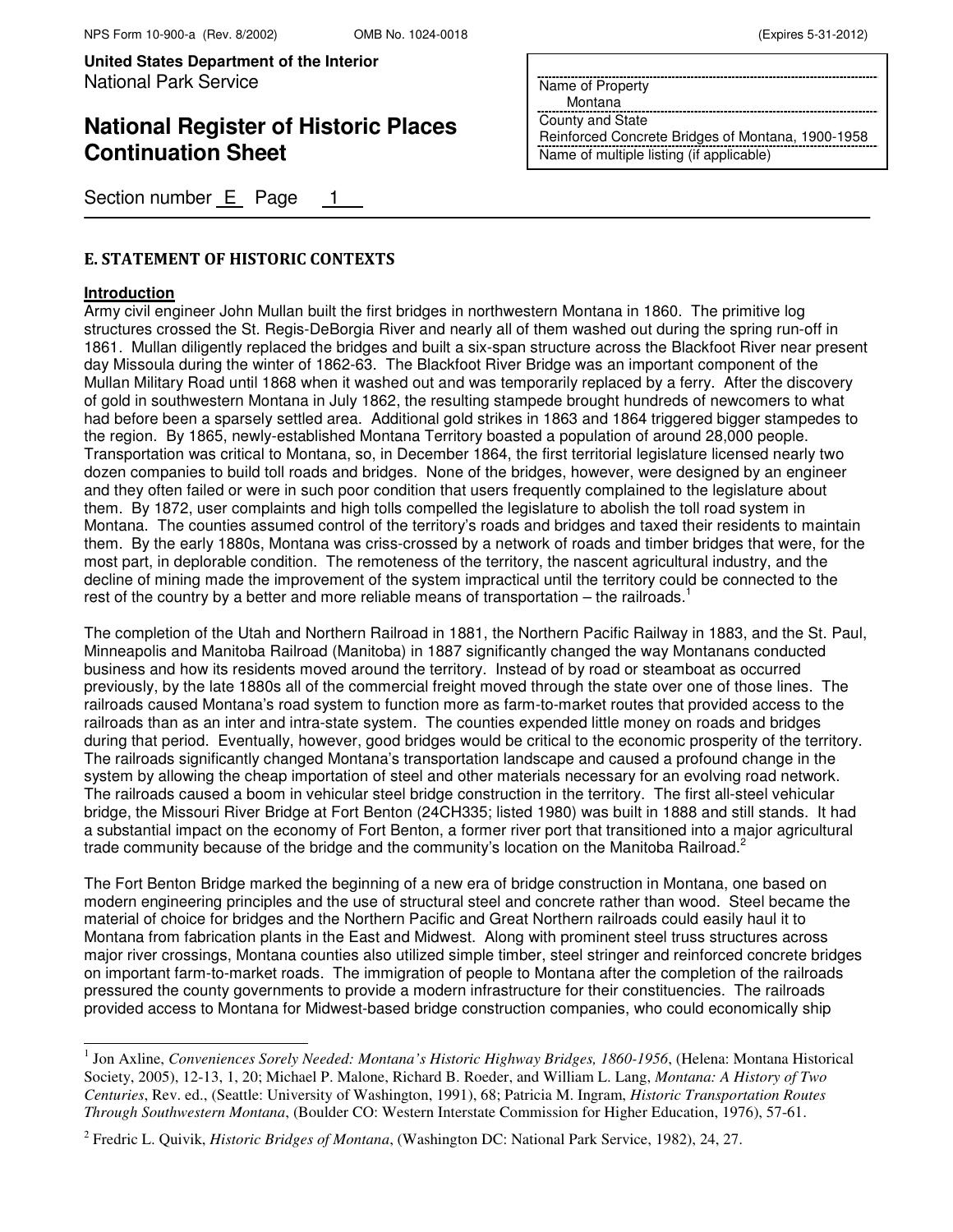# **National Register of Historic Places Continuation Sheet**

Section number E Page 2

Name of Property

Montana

County and State Reinforced Concrete Bridges of Montana, 1900-1958 Name of multiple listing (if applicable)

steel bridge components to the state at prices the counties could afford. Although active in the state before 1900, the bridge construction companies did not work with concrete until well into the twentieth century. Most of the early work using concrete was by the counties utilizing county work forces rather than by contracted bridge companies. Many of the bridges built by the counties still survive and are representative of practical bridge technology at the turn of the century. The components needed for concrete bridges, wood for forms, reinforcing steel, cement, and aggregate material, were easily moved to the construction site, structurally reliable, functional, and economical – four factors critical to their acceptance by Montana's county commissioners.<sup>3</sup>

The counties all basically followed the same pattern when considering the construction of concrete bridges; a pattern similar to that followed for steel truss bridges before the Montana State Highway Commission regulated the process in 1915. As county populations grew because of the expansion of the agricultural industry after 1900, county commissioners spent a great deal of time during their monthly meetings fielding requests or petitions from residents for new roads and bridges. If the commissioners determined the petition had validity (usually by the number of people who signed it), they sent their representatives to look over the proposed route or bridge site and make a recommendation to the commissioners as to whether it would have some benefit to the people in the area or to the county. If the reviewers provided a positive recommendation, the commissioners accepted the road as a county facility or agreed to fund the construction of new bridges.**<sup>4</sup>**

The counties maintained funds specifically for bridge maintenance and new construction. They obtained the money from annual road taxes levied against the property owners. If the county's funds allowed, the bridge would be paid directly from that source. Oftentimes, however, and especially in the Yellowstone, Clark Fork, and Milk River valleys, the size of the proposed bridge often cost more money than was available in the bridge funds. Also, the counties sometimes planned multiple bridge projects that required greater cash outlays than available in the budgets. In those instances, the county commissioners called for bond elections to raise money for the projects. Most county bond elections for new bridges passed, demonstrating the need for the structures and the willingness of citizens to pay for them. Once the commissioners determined a bridge could be built and had the money to pay for it, they directed the County Surveyor to ascertain the type of bridge needed as well as length and width. The County Surveyor sometimes chose an appropriate design from catalogs provided by the companies or referred to engineering manuals in the case of concrete bridges. The county surveyor usually provided the designs and county forces or local contractors built the concrete bridges in Montana before 1915.**<sup>5</sup>**

### **The Early Years of Reinforced Concrete Bridge Construction in Montana, 1900 – 1915**

While steel was the building material of choice of Montana's county commissioners for river crossings in the early years of the twentieth century, they also began to look for alternate materials that could efficiently be used for short-span bridges. European and American engineers developed reinforced concrete for bridge construction in the 1870s and continuously made improvements to the material until the turn-of-the-twentieth century when its use became more widespread in the United States. Instead of the limiting steel triangles of the truss bridges, concrete allowed engineers a greater latitude of design that fit with the Progressive reform movement's tenets of efficiency and aesthetics. In Montana, Carbon County and the Montana State Penitentiary pioneered the use of reinforced concrete for bridge construction in the early twentieth century. Most Montana counties, however, had neither the inclination to use the more labor-intensive material or the necessary aggregate gravel sources to create the concrete.

In Montana, reinforced concrete for bridge construction didn't gain a foothold until about 1911. Prior to that, the materials, sometimes without the reinforcing steel, were utilized for steel bridge abutments and piers. Quality

 $\overline{ }$ 

<sup>3</sup> Fredric L. Quivik, "Montana's Minneapolis Bridge Builders," *IA: The Journal of the Society for Industrial Archeology*, 10 (1984), 39, 42; George R. Metlen, *Report of the Montana State Highway Commission for the Years 1915-1916*, (Helena: State Highway Commission, 1916), 4-5.

<sup>4</sup> Axline, *Conveniences Sorely Needed*, 142 n2.

<sup>5</sup> Axline, *Ibid*.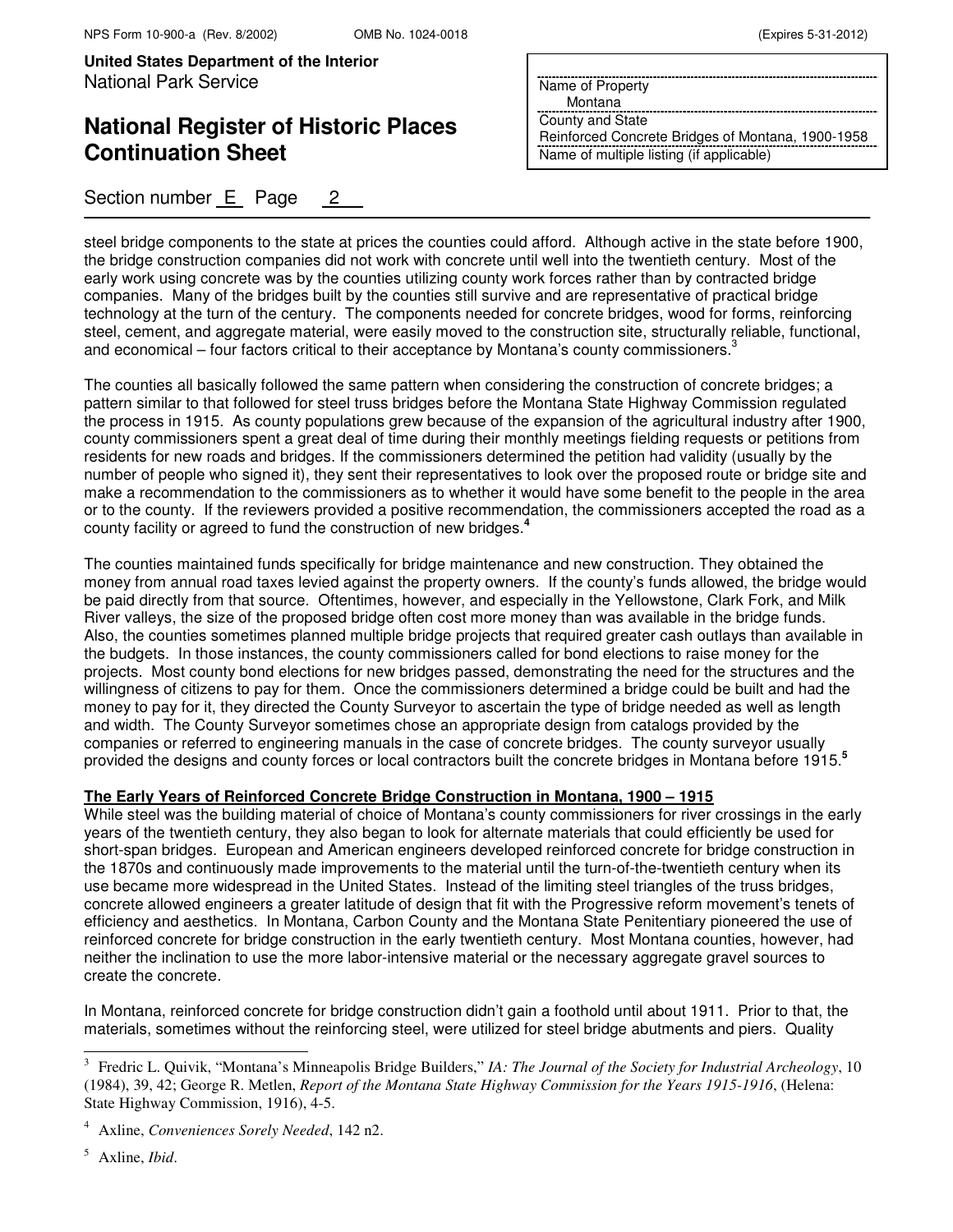## **National Register of Historic Places Continuation Sheet**

### Section number E Page 3

Name of Property

Montana

County and State Reinforced Concrete Bridges of Montana, 1900-1958 Name of multiple listing (if applicable)

aggregate for the cement is limited in the state as were men skilled in building the wood forms and pouring concrete. Consequently, the material was used for bridges in only two locations in the state prior to the formation of the Montana Highway Commission in 1913: Carbon County and the state prison in Deer Lodge.

### Carbon County

 $\overline{\phantom{0}}$ 

Carbon County pioneered the use of reinforced concrete for bridges in Montana beginning in 1911. Although good gravel sources along the Clark's Fork of the Yellowstone River and Rock Creek existed, the primary impetus for concrete bridges in the county was the Gibson Concrete Works in Fromberg. A Norwegian emigrant, John Gibson arrived in the Fromberg area in 1899 and worked as a carpenter in the area until purchasing a homestead that included old river bluffs rich in limestone ideal for the manufacturing of cement. Gibson began mining the limestone in 1909, formed a company to sell it, and first advertised his business in the Fromberg Herald in early January 1910. By December of that year, Gibson boasted that he manufactured "all kinds of cement building, foundation, and chimney blocks" as well as ornamental cornices, columns, building tiles, fence posts, and sidewalk blocks. Within a few months, the *Herald* touted the company as "one of the busiest places in Fromberg." The expansion of Gibson's company coincided with the completion of the Chicago, Burlington & Quincy Railroad's line between Billings and Franny, Wyoming in February 1911, which provided Gibson access to markets throughout the northern Great Plains, Rocky Mountains, and Midwest.<sup>6</sup>

Concurrent with the establishment of the Gibson Concrete Works, Carbon County embarked on a program to improve its infrastructure through the improvement of roads and the construction of bridges. Most of the bridges built by the county crossed irrigation ditches and narrow streams; it still utilized steel truss bridges at river crossings. Between 1911 and 1931, over half of the 129 bridges built by the county were reinforced concrete structures. John Gibson constructed the first of 23 reinforced concrete bridges in the county in 1913. Among those was the first reinforced concrete T-beam bridge in Montana, the Bluewater Creek (24CB1309) near Fromberg. By 1931, when he built his last bridge, Gibson was the most prolific bridge-builder in the county. Although Gibson did not build all the concrete bridges in Carbon County, he provided all the cement used in their construction.

The crowning achievement of Carbon County's concrete bridge program was the Clark's Fork River Bridge at Fromberg (24CB1223; now demolished), the first multi-span concrete arch bridge built in the state. Built in 1914, the Fromberg Bridge was 219 feet long and included decorative raised pilasters on the sidewalls that gave the impression of a much more substantial bridge. It replaced an earlier timber through truss that had become dangerous and condemned by the county. Although the Fromberg Bridge was a substantial multi-arch structure, the other 46 concrete bridges built by the county during that period were simple slab and T-beam structures. With the exception of the Fromberg Bridge, most were simple one or two-span structures poured in place and consisted, essentially, of a single unit without discernable structural components. Single-span structures generally displayed extended curbs or low guardwalls flanking the deck; they did not include any decorative details. Two-span bridges usually included slightly recessed panels on the deep exterior concrete guardwalls. A visual examination of Carbon County concrete bridges also indicates that the cement used in the concrete likely came from the same source, the Gibson Concrete Works, characterized by larger aggregate and lighter colored cement. Both slab and T-beam type bridges built in Carbon County provided the basis for both the Montana State Penitentiary and Montana Highway Department's concrete bridge programs that followed.<sup>8</sup>

<sup>6</sup> Advertisements, *Fromberg (Mont.) Herald*, 19 January, 8 December 1910; *Directory of Billings, Red Lodge and Yellowstone and Carbon Counties*, (Billings: R. L. Polk and Co., 1909); editorial, *Fromberg Herald*, 23 March 1909; US Census Records, 1900-1930, Montana Historical Society, Helena, Montana.

<sup>7</sup> Advertisements, *Fromberg (Mont.) Herald*, 19 January, 8 December 1910; *Directory of Billings, Red Lodge and Yellowstone and Carbon Counties*, (Billings: R. L. Polk and Co., 1909); editorial, *Fromberg Herald*, 23 March 1909; US Census Records, 1900-1930, Montana Historical Society, Helena, Montana.

Gibson Concrete tends to be of lighter color and utilizes coarser aggregate than does concrete obtained from other sources at the time. Carbon County Commissioners' proceedings, Book C, p. 274 (n.d.), Clerk and Recorders Office, Carbon County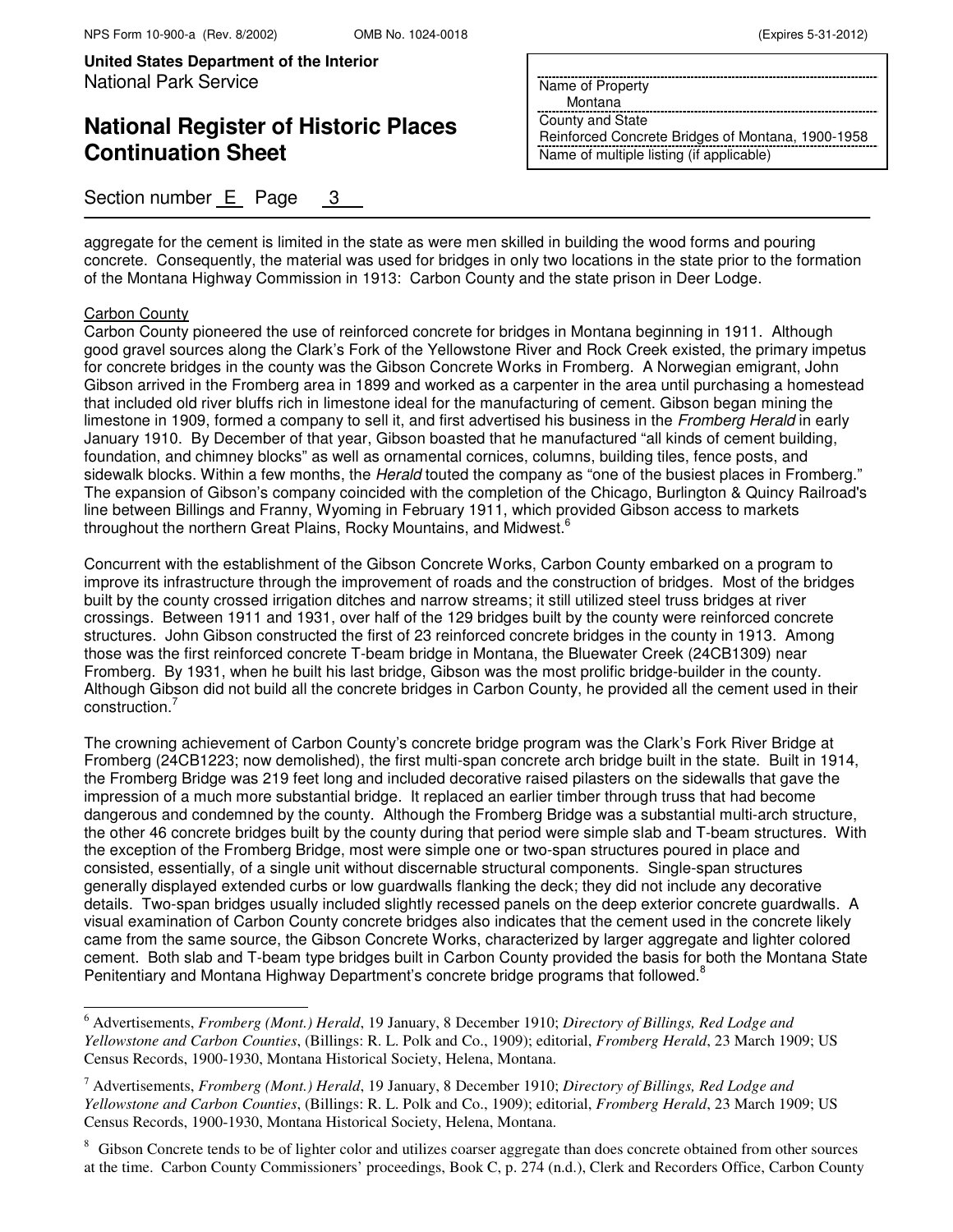$\overline{a}$ 

**United States Department of the Interior** National Park Service

# **National Register of Historic Places Continuation Sheet**

### Section number E Page

|  | Name of Property |
|--|------------------|

Montana

County and State Reinforced Concrete Bridges of Montana, 1900-1958 Name of multiple listing (if applicable)

Experimentation with reinforced concrete slab construction occurred as early as 1892, when German-born American engineer Fritz von Emperger pioneered a different type of reinforced concrete slab construction based on Austrian engineer Joseph Melan's use of heavy steel I-beams for reinforcing. However, because the Melan/von Emperger system relied heavily on I-beams to reinforce the concrete, it made the material unwieldy and expensive. The nature of the slab made the spanning of distances greater than 20 feet impractical because of the weight of the structure. In 1909, American engineer Claude Turner revolutionized concrete slab construction with the addition of columns to support the slab. Within a few years, however, designers discarded the column as engineering and building materials improved, namely in the introduction of steel rods for reinforcing the concrete. Prior to 1900, reinforcing steel consisted of heavy I-beams, steel cables, and wire mesh. The introduction of bendable steel bars revolutionized reinforced concrete slab, and later, T-beam, construction in the United States. In some areas of the country, like Carbon County where aggregate was plentiful, concrete slab bridges displaced the more rudimentary timber bridges by the 1930s. $^9$ 

In the early twentieth century, although concrete slab bridges were relatively simple structures to build, they were limited in the length of the spans that could be used. In Carbon County, the commissioners built slab bridges at irrigation ditch crossings where only one span was needed. For wider creek crossings, the county relied on reinforced concrete T-beam structures. First developed in the mid-1870s by American engineer Thaddeus Hyatt, the design derives its name from the "T"-shaped configuration of the support beam. The head of the "T" is incorporated into the deck slab of the structure which also functions as the floor of the bridge. While the reinforced steel reinforcement bars were fabricated as a separate unit, the "T" beams, deck slabs, and guardwalls were cast as a single section at the construction site. Concrete T-beam bridges were also more suitable to areas of heavy traffic and where environmental conditions required an alternative to steel or timber structures. The bridges, however, required skilled labor (carpenters and concrete mixers) for their construction. Carbon County built both types of concrete structures from 1911 to 1919, including 48 slab and seven T-beam bridges.<sup>10</sup>

In addition to Carbon County, the Montana State Penitentiary in Deer Lodge also experimented with reinforced concrete in the early part of the century. Despite opposition from labor unions who argued prison convicts took good-paying jobs away from them, the penitentiary maintained an active road and bridge-building program for over two decades. Between 1911 and 1914, convicts constructed at least four reinforced concrete bridges near Deer Lodge. One, the Morel Bridge (24DL411; listed 2000) is the only one of its kind in the state. A through, or rainbow arch structure, the Morel Bridge was one of the first built under a patent obtained by James Barney Marsh in 1914. The type is characterized by arches flanking the deck rather than located beneath it. The streamlined appearance of the bridge kept with the Progressive principle of efficiency and the belief that concrete added new dimensions to engineering design. The construction of the concrete forms for this type of bridge required skilled labor. Prison records indicate that in 1914 two civil engineers, twelve carpenters, and two cement

Courthouse, Red Lodge, Montana; "New Concrete Bridge," *Fromberg Herald*, 14 May 1914; "Concrete Bridge Contract is Let," *Red Lodge (Mont.) Picket*, 14 May 1914.

<sup>&</sup>lt;sup>9</sup> Milo S. Ketchum, *The Design of Highway Bridges of Steel, Timber, and Concrete*, Second ed., (New York: McGraw-Hill, 1920), 345; Carl W. Condit, *American Building: Materials and Techniques from the Beginning of the Colonial Settlements to the Present*, (Chicago: University of Chicago Press, 1968), 175; Federal Highway Administration, *America's Highways, 1776-1976: A History of the Federal-Aid Program*, (Washington DC: Government Printing Office, 1976), 432; Plowden, *Bridges*, 320.

 $10$  The concrete formwork was usually the most expensive portion of the construction process, absorbing anywhere from 10 to 60% of the total construction cost of the bridge. Jeffrey A. Hess and Robert M. Frame III, *Historic Highway Bridges in Wisconsin: Stone and Concrete-Arch Bridges*, Volume 1, (Madison: Wisconsin Department of Transportation, 199); Federal Highway Administration, *Bridge Inspection Training Manual*, (Washington DC: US Department of Transportation, 1979), G-4; Condit, *American Building*, 169; Plowden, *Bridges*, 247-248.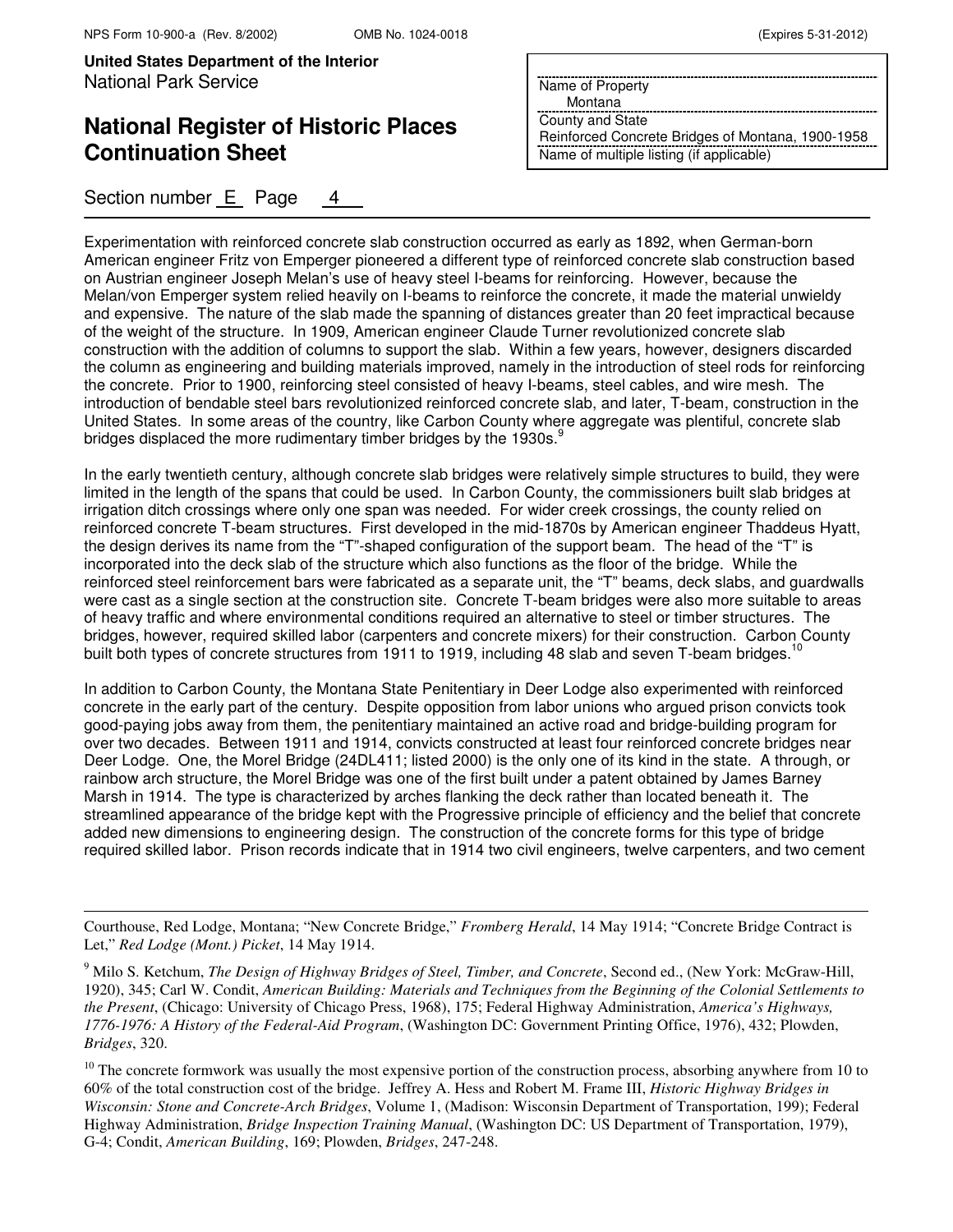# **National Register of Historic Places Continuation Sheet**

Section number E Page 5

Name of Property

Montana

County and State Reinforced Concrete Bridges of Montana, 1900-1958 Name of multiple listing (if applicable)

workers were incarcerated in the penitentiary. There is no record, however, if any of these men were on the work crews constructing the bridges. $11$ 

Started with the use of convict labor in 1911 and completed in 1913, the Conley Street Bridge (24PW608) crosses the Clark Fork at the south end of the old prison grounds in Deer Lodge. It provided access between the penitentiary and the Milwaukee Road and Northern Pacific railroad yards. Warden Frank Conley told the State Board of Prison Commissioners that a "new cement bridge will cost in the neighborhood of \$1600.00 provided it is built with convict labor which will take twenty convicts three days." The bridge served as an experiment in the use of T-beams, a style that became increasingly popular as World War I neared as it allowed for longer reinforced concrete bridges better able to support heavier loads than simpler concrete slab structures and hence didn't require the steel needed for the war effort. Instead of recessing the beams underneath the deck as was done on the Bluewater Creek Bridge in Carbon County, the outside beams were flush with the structure's sidewalls on the Conley Street Bridge.<sup>1</sup>

Prison convicts built at least four reinforced concrete bridges in the aggregate-rich Clark Fork valley in western Montana. But in eastern Montana, concrete bridges were not practicable outside the river bottoms on the high plains. The broken, semi-arid landscape, once the home of the buffalo, was broken by dry coulees, intermittent stream beds, and few rivers. These potential crossings were not wide enough to warrant the construction of expensive steel truss bridges and the financial resources were lacking for concrete structures. Consequently, the counties built hundreds of simple steel stringer bridges – steel I-beams laid across the creek or coulee and resting on earthen abutments braced by wood backwalls.<sup>1</sup>

### **The Montana Highway Department and Reinforced Concrete Bridges, 1916-1958**

The Highway Department Steps In: The Early State Use of Reinforced Concrete, 1916-1928

The Thirteenth Legislature's creation of the State Highway Commission in March 1913 caused a profound change in Montana's bridge industry. The commission resulted from many years' lobbying by state good roads groups to develop engineering standards for roads and impose order on the bridge-building industry. Importantly, the Congress's impending passage of the first Federal Aid Road Act in 1914 made it mandatory that the states establish state highway commissions to manage the federal funds. When formed in March 1913, the highway commission consisted of three civil engineers appointed by the governor. At first, the commission served only an advisory role that provided information on modern road construction techniques to the state's counties. It published pamphlets, developed a statewide highway map, and met with local governments about their transportation needs. Even with the state's increased influence on road and bridge matters, the counties still followed the old system of advertising and letting contracts for new bridges as no state money was available for construction.<sup>14</sup>

 $\overline{a}$ 

<sup>&</sup>lt;sup>11</sup> Frank Conley, *Nineteenth Annual Report for the Montana State Prison for the Year Ending December 31, 1914*, (Deer Lodge: Montana State Prison, 1915), 17, 27; "Morel Bridge (24DL411)," National Register of Historic Places registration form, Montana State Historic Preservation Office, Helena.

<sup>12</sup> Conley, *Nineteenth Annual Report*, 17.

<sup>13</sup> Axline, *Conveniences Sorely Needed*, 54-55.

 $14$  In Montana, the good roads groups included community commercial clubs and chambers of commerce, road organizations such as the Yellowstone Trail Association and the Montana Good Roads organization, and "persons interested in good roads." In 1913, these groups and individuals came together at the request of the newly-formed Montana State Highway Commission and formed a Citizens Advisory Board to assist the commission in its decision-making about road and bridge improvements in the state. Information about the month-to-month operations of the State Highway Commission are contained in a series of minute Meeting Books. The original Books are housed at the Montana Department of Transportation in Helena with microfiche copies available at the Montana Historical Society. Montana Highway Commission Meeting Minutes, Book 1, 67 (2 April 1915); *Laws, Resolutions and Memorials of the State of Montana Passed by the Thirteenth Regular Session of*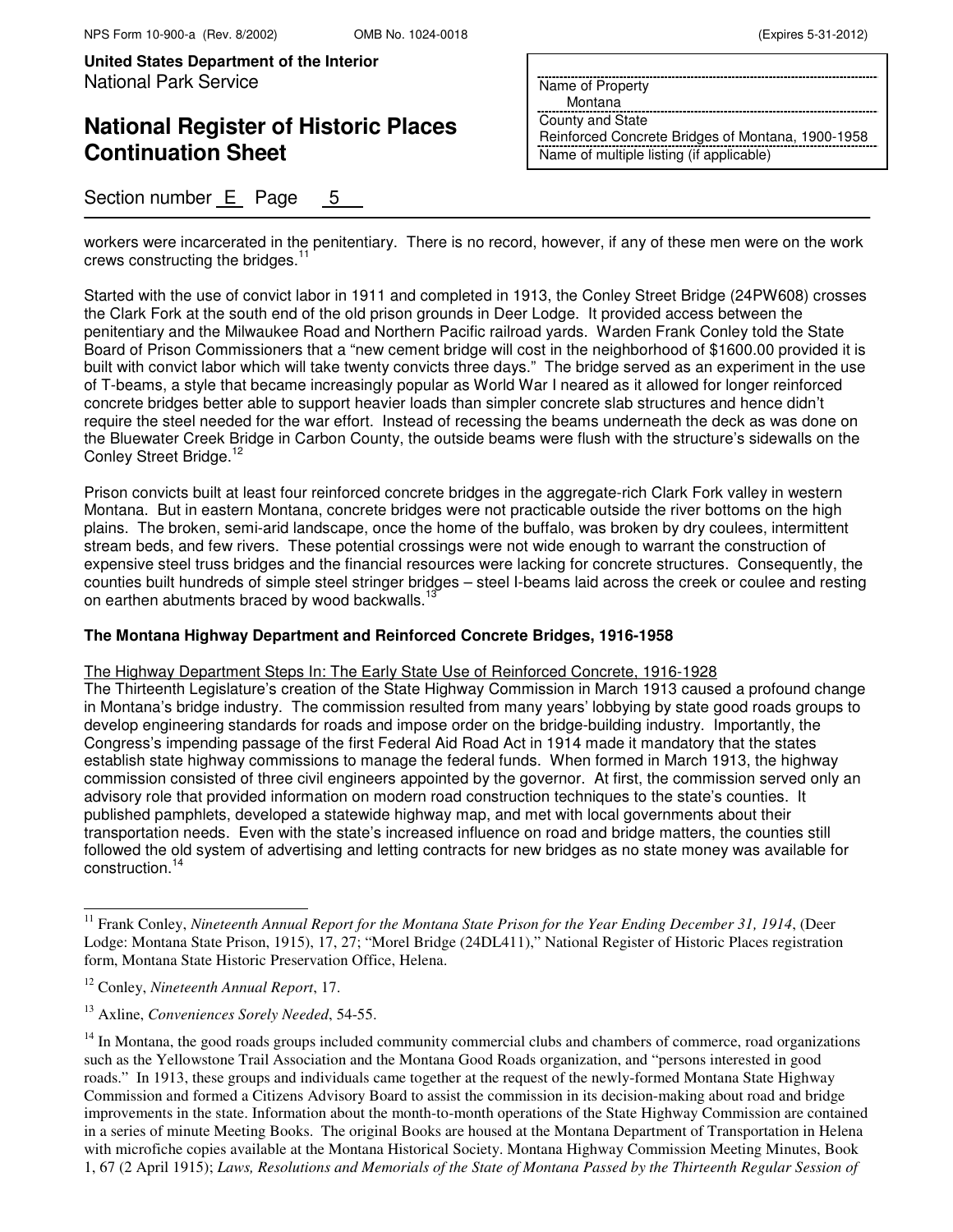# **National Register of Historic Places Continuation Sheet**

Section number E Page 6

Name of Property

Montana

County and State Reinforced Concrete Bridges of Montana, 1900-1958 Name of multiple listing (if applicable)

In June 1913, the highway commission organized a conference in Helena that included the state's county surveyors and a few county commissioners to outline the priorities the commission should follow in developing its road and bridge programs. The highway commissioners divided the attendees into five advisory committees, each assigned to develop recommendations for specific problems related to road construction, surveying, mapping, convict labor, and bridges. The bridge committee's recommendations addressed the main problem then plaguing the counties: their dependence on the bridge construction companies.<sup>15</sup>

The committee recommended all bridge company plans be submitted to the State Highway Commission for approval before the counties let the contracts. The commission would check the plans, bids, and building materials to ensure the counties got their money's worth when purchasing a new bridge. The committee, however, recommended against the highway commission developing standardized bridge plans to allow counties the option of choosing the most suitable and affordable design. The committee also recommended the highway commission investigate the use of reinforced concrete for bridges rather than the more expensive steel. Despite the committee's recommendation, the commission's initial interest in concrete was only for culverts.<sup>16</sup>

In 1915, a legislative directive ordered the highway commission to adopt most of the committee's recommendations. The legislature ordered it to provide standard plans and specifications for all bridges that cost more than \$500. Typically, bridges that cost less than that amount were built by county forces and did not require a contractor or the time-consuming advertising/bidding process. More expensive bridges, however, entailed advertising for bids and the development of a detailed plan. Instead of allowing bridge companies to submit as many designs as they saw fit in order to win a particular contract, they could now only submit one design. The legislative mandate suggests that the counties recognized the problem of dishonest contractors, and their "utter lack of any technical knowledge" about bridge engineering.<sup>17</sup>

The 1915 state legislature also expanded the State Highway Commission to accommodate its added responsibilities to the counties for standardized bridge designs, the review of bid packages, and contract oversight. The expansion coincided with an economic boom in Montana. In 1909, the federal government passed the Enlarged Homestead Act to promote the agricultural development of the Great Plains. The opportunity for free land and economic self-sufficiency in the American West proved irresistible to people throughout the United States. Between 1910 and 1918, nearly 400,000 would-be farmers and their families moved to the Treasure State. At the same time, mineral production in Butte and the surrounding area also flourished. Demand for building materials, generated by the booming economy and staggering population growth proved to be a boon to the state's timber industry. The immediate pre-World War I years were, indeed, a good time to be in Montana. $<sup>1</sup>$ </sup>

In March 1915, the highway commission formed a bridge department and hired Utah engineer Charles A. Kyle to lead it because of his extensive experience in the design and construction of steel bridges. Over the next month, the commissioners and Kyle hammered out the details of Montana's new bridge-building system, which included guidelines for letting contracts and distribution of standardized bid sheets to all the counties. Although these bridge plans were housed at the county courthouses, the commission required contractors to obtain final plans from the bridge department in Helena to ensure that the contractors built the bridge to the specifications defined in

*the Legislative Assembly*, (Helena: State Publishing, 1913), 318-326; M. J. Steere, *History of the Montana State Highway Department, 1913-1942*, (Helena: State Highway Commission, 1943), 9-12.

<sup>15</sup> Montana Highway Commission Meeting Minutes, Book 1, 13-15 (17 June 1913).

 $\overline{a}$ 

<sup>16</sup> Quivik, *Historic Bridges*, 43; Montana State Highway Commission Meeting Minutes, Book 1, 13-15 (17 June 1913).

<sup>17</sup> *Laws, Resolutions and Memorials of the State of Montana Passed by the 14th Regular Session of the Legislative Assembly*, (Helena: State Publishing, 1915), 332-333; Metlen, *Report of the Montana State Highway Commission*, 4-5.

<sup>18</sup> Michael P. Malone, Richard B. Roeder, and William L. Lang, *Montana: History of Two Centuries*, Rev. Ed., (Seattle: University of Washington, 1991), 242.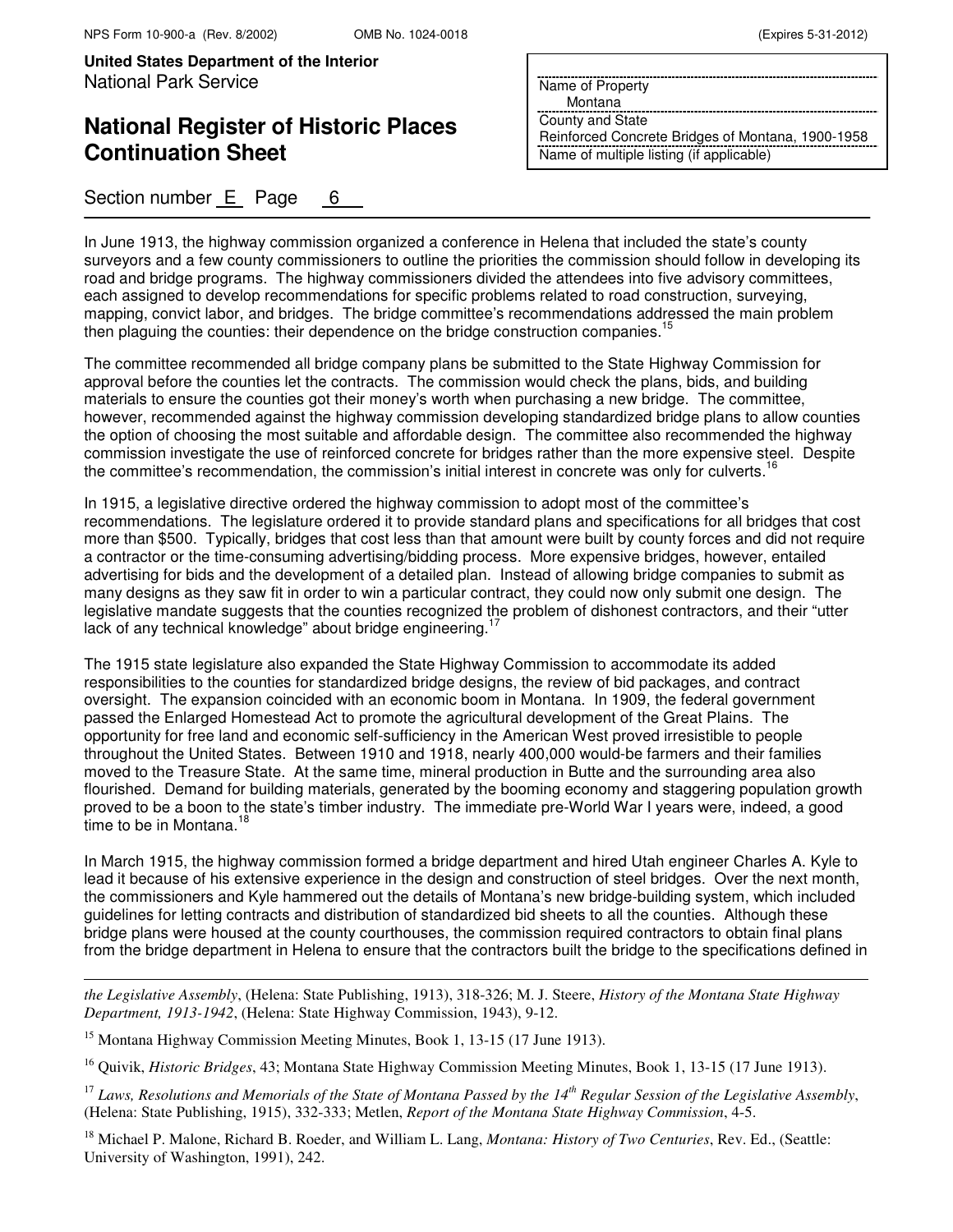# **National Register of Historic Places Continuation Sheet**

Section number E Page 7

Name of Property

Montana

County and State Reinforced Concrete Bridges of Montana, 1900-1958 Name of multiple listing (if applicable)

the standard plans. The counties remained responsible for letting the contracts and paying for the structure. The state, however, supervised the construction and inspected the bridges before authorizing payments to the contractors. Most Montana counties welcomed the involvement of the state bridge department in their bridge projects.<sup>19</sup>

By the end of its first year, the commission's bridge department worked through the procedural details of its new system and regularly provided plans to the counties for steel truss and a few concrete bridges. The commission promoted Kyle to Chief Bridge Engineer and authorized him to hire "competent engineers to supervise the construction of new steel bridges" in the state. Indeed, by the end of 1915, Kyle and his assistants oversaw the counties' construction of nearly seventy steel and three concrete bridges in the state. Kyle also developed standard plans for timber and steel stringer bridges. The state legislature reorganized the highway commission in 1917 to better manage the additional responsibilities caused by Montana's \$1.5 million share of the first Federal Aid Highway Act. The policies and procedures enacted by the commission in regard to the bridge department remained in effect. The restructured highway commission was more concerned with road-building than bridges – with the exception of two Great Falls bridges on Second Avenue North and Tenth Street.<sup>20</sup>

Reinforced concrete allowed more variations in design than the rigid steel truss bridges built at that time. Although the basic guts of the design for slab and T-beam bridges had been codified many years before, there were many ways an engineer could design around those elements making the bridges more aesthetically pleasing and yet functional. Engineer Kyle standardized basic slab and T-beam designs for Montana by 1916. The designs appear to be based on those developed by the American Concrete Institute earlier in the decade. In Montana, it included girders recessed under the deck (on T-beam bridges), decorative concrete guardwalls pierced by rectangular openings (sometimes, however, the openings were in-filled), flared endposts, corniced balustrades on the guardwalls, and solid concrete piers and abutments. The highway commission built the first bridges of this design on the Butte-Anaconda section of the Yellowstone Trail (later US Highway 10), and on the road between Lewistown and Hilger in Fergus County.<sup>21</sup>

The Second Avenue North and Tenth Street (24CA308; listed 1996) bridges in Great Falls represented a significant change in the commission's procedures. Although capable of designing small one or two span reinforced concrete bridges, it lacked the expertise to design the reinforced concrete bridges of the scale required to cross the wide Missouri River in Great Falls. Because both structures would be located at important entrances to the city, Cascade County and the City of Great Falls wanted showpiece bridges that would enhance the gateways to the city from the north and west. In 1919, the highway commission and Cascade County hired Great Falls architect George Shanley to design two truly spectacular bridges replete with open spandrel arches, turned baluster posts, and exposed structural features. Built by the Porter Brothers Company of Spokane, both structures provided models for the Carter Bridge (24PA777) in Park County and the St. Mary's Bridge in Glacier County. Despite the aesthetic appeal of the reinforced concrete bridges at Great Falls, the commission continued to focus on steel as its material of choice; the commission's bridge department employed few engineers skilled in the use of reinforced concrete, which forced the bridge department to hire architects and other specialists for design and construction.<sup>22</sup> j.

<sup>22</sup> Montana Highway Commission Meeting Minutes, Book 1, 124-125 (12 April 1917); Cascade County Commissioners Journal, Book 8, 530; Montana Highway Commission Meeting Minutes, Book 1, 163 (1 February 1918).

<sup>&</sup>lt;sup>19</sup> Metlen, *Report of the Montana State Highway Commission*, 5-8; Montana Highway Commission Meeting Minutes Book 1, 71, 72 (14 May 1915; 18 May, 1915).

<sup>20</sup> Montana Highway Commission Meeting Minutes, Book 1, 93 (12 July 1916); "Bridge Building in Montana," *Dillon Examiner*, 24 November 1915; "Many New Steel Bridges," *Dillon Examiner*, 15 December 1915; Metlen, *Report of the Montana State Highway Commission*, 8-10; Montana Highway Commission Meeting Minutes Book 1, 81 (5 November 1915).

<sup>21</sup> Metlen, *Report of the Montana State Highway Commission*, 6; Jon Axline, *Monuments Above the Water: Montana's Historic Highway Bridges*, (Helena: Montana Department of Transportation, 1993), 60.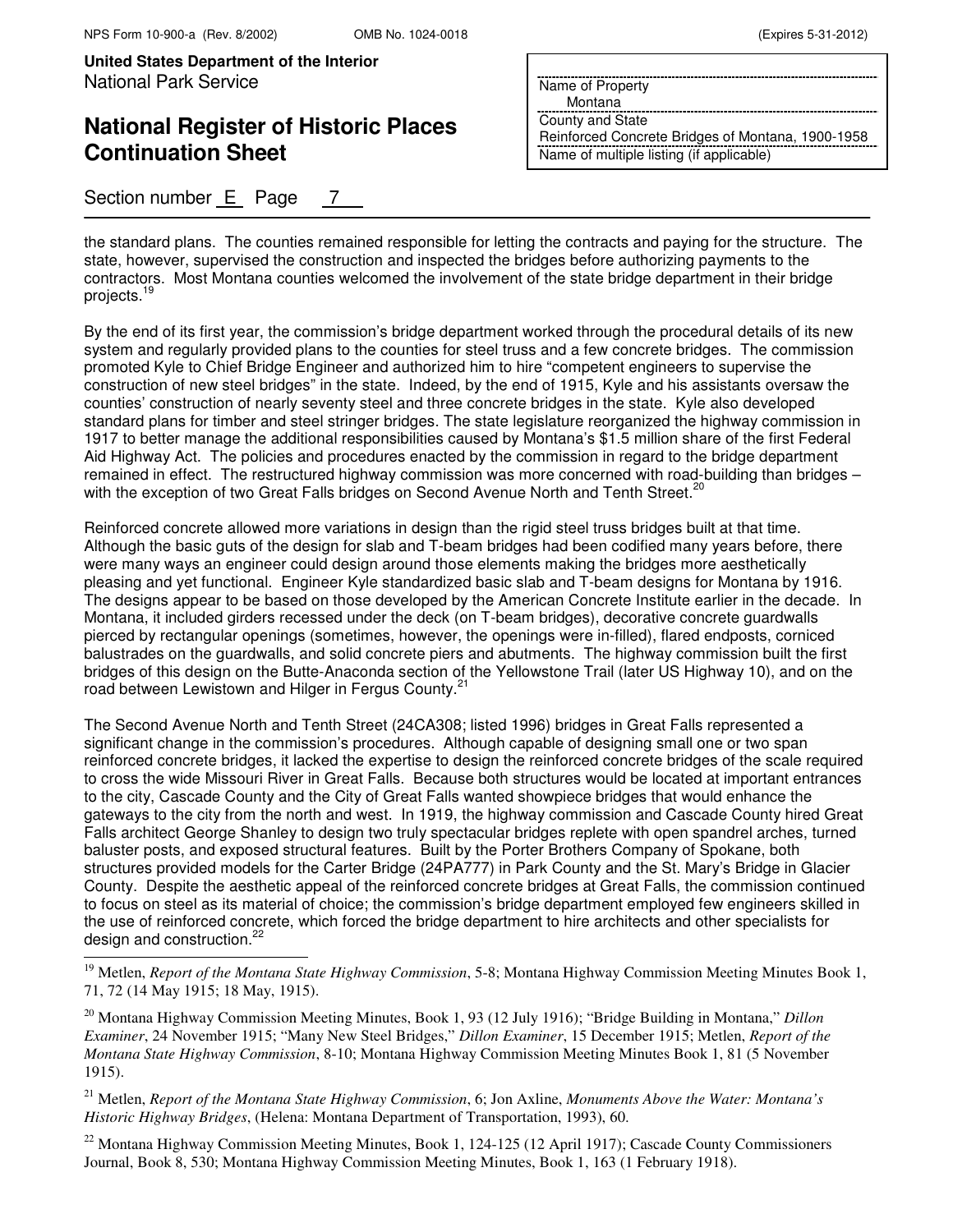# **National Register of Historic Places Continuation Sheet**

Section number E Page 8

Name of Property Montana County and State Reinforced Concrete Bridges of Montana, 1900-1958 Name of multiple listing (if applicable)

The 1920s marked a transitional period in the construction of bridges in Montana. Changes in the organization and funding of the Federal Aid highway system by Congress in 1922 and 1926 had a profound effect on Montana, the State Highway Commission, and the counties. Most notable was the formation of the Montana Highway Department in 1919. Prior to then, all activities occurred under the aegis of the highway commission, known collectively as the State Highway Commission. With the creation of the department, however, the highway commission became responsible for the political agenda of road and bridge building as well as awarding contracts, managing the department's budget, setting policies, and working with the federal Bureau of Public Roads (BPR). The highway department was responsible for the actual design, construction, and maintenance work on Montana highways. The department operated under the direction of the Chief Engineer, who supervised other department heads, including the bridge department. The Chief Engineer was responsible for ensuring the highway department carried out the program set by the highway commissioners. The commission's and highway department's relationship with the BPR also became more formalized in the Twenties. The BPR channeled federal funds to the state, approved all projects scheduled by the department, and had the final approval of plans developed by the state's bridge department. The BPR responsibilities also included the design and construction of roads and bridges on federally-owned land, such as the national forests, and national parks. The process of road and bridge building in Montana became much more bureaucratically structured in the 1920s as the federal government channeled more money into the state for that purpose.<sup>23</sup>

The Federal Aid Act of 1921 and its 1922 amendment more than doubled the federal allocation for road and bridge construction in Montana. Although the commission used most of the money for road improvements, a substantial amount found its way into the highway department's bridge budget. Prior to 1926, the counties were responsible for the construction of roads and bridges within their jurisdictions. Increasingly during the 1920s, however, the state gradually gained control of highway and bridge construction in Montana by reducing the amount of matching funds needed by the counties. The counties were nominally the lead in the process, but it was the highway commission that controlled the purse strings. In 1926, the commission assumed control of the entire preconstruction and construction process–including payment for the project with federal and state funds. The counties still provided partial funding of bridges, but the commission through the highway department managed the contracts with the builders and decided the bridges location.

The revived bridge program included the construction of one of the commission's showcase projects during the Twenties. The project involved the use of newly standardized multi-arch reinforced concrete bridge design based on the Tenth Street Bridge in Great Falls and developed by the highway department's engineers. They developed a design to accommodate modern traffic and provide an aesthetically pleasing bridge on the approach to Yellowstone National Park in the Paradise Valley south of Livingston. The Carter Bridge (24PA777) south of Livingston is located at the site of one of the earliest river crossings in Park County. The county replaced the first bridge, a log toll bridge built by Tom Carter in the early 1880s, with a 220-foot combination timber and steel span in 1898. High winds destroyed the bridge in 1908, and the county replaced it with a new timber and steel span built by the Montana Bridge and Iron Company of Livingston. High water damaged the bridge again in 1918. The site's bad luck with timber and steel bridges compelled Park County and the highway commission to look at alternatives for a new bridge. In January 1919, the bridge department and the BPR adapted George Shanley's Tenth Street Bridge design for use at the Carter bridge crossing. In August of the same year, the county and state highway commission awarded the project for the new bridge to the B. M. Crenshaw Company of Livingston.<sup>24</sup>

 $\overline{\phantom{0}}$ 

<sup>23</sup> Steere, *Montana State Highway Department*, 19-21, 23.

 $24$  Construction File No. FAP 14: Carter Bridge. Montana Department of Highways Bridge Bureau Records, B 7: 1-7 (2004). Montana Historical Society, Helena.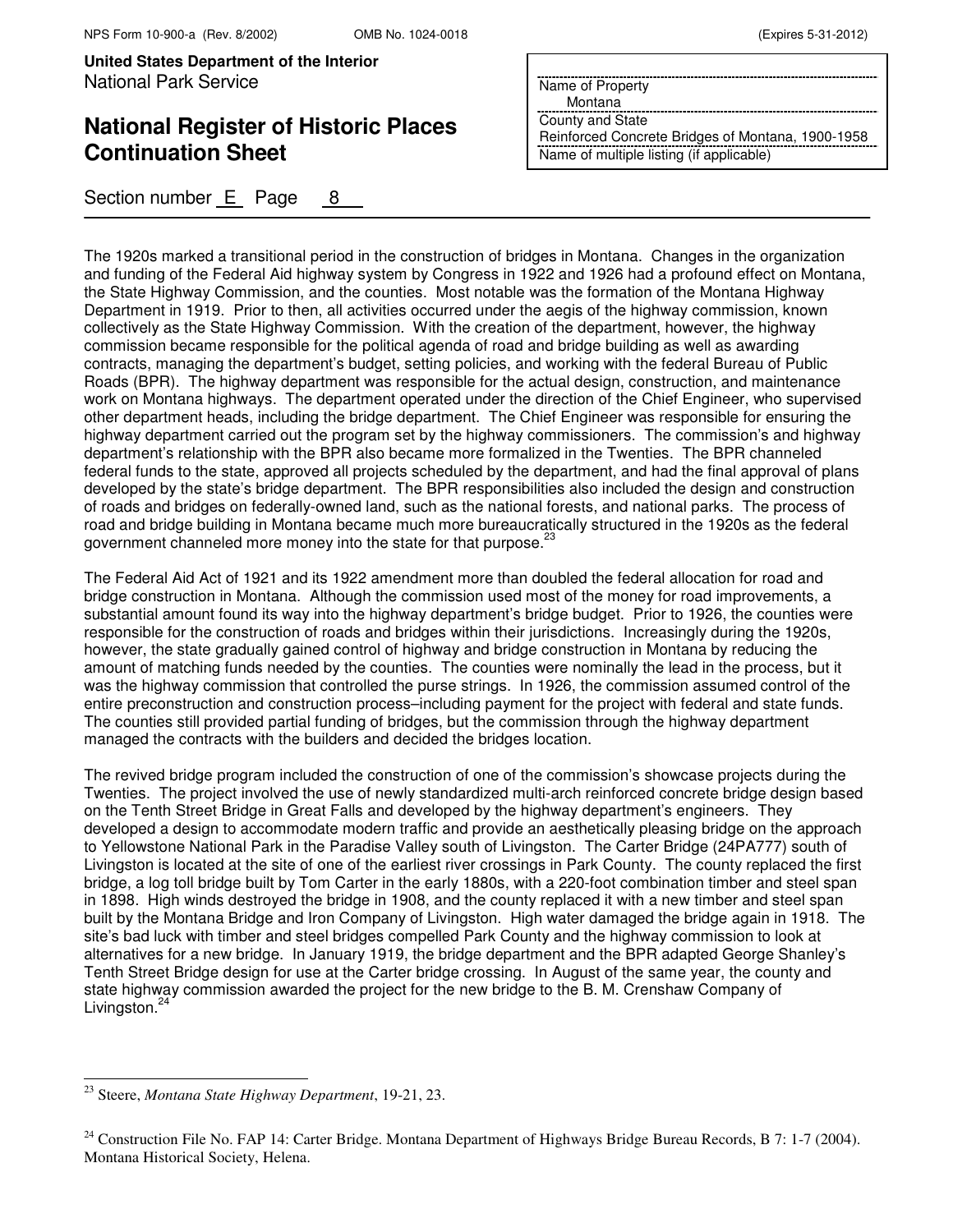$\overline{a}$ 

**United States Department of the Interior** National Park Service

# **National Register of Historic Places Continuation Sheet**

Section number E Page 9

Name of Property

Montana

County and State Reinforced Concrete Bridges of Montana, 1900-1958 Name of multiple listing (if applicable)

Problems plagued the project. Shortly after Crenshaw began work on the bridge, it became obvious to the highway department's engineers and the First State Bank of Livingston, the company's bond holder, that the company was not quite up to the task of building the complicated structure. Design changes, inexperienced workers, and the lack of clear direction from the highway department caused Crenshaw to suspend work on the bridge for several weeks until the problems could be resolved. Crenshaw's shoddy work on the guardrails caused concern with highway department's chief engineer John Edy. He complained that the bridge's appearance was "very good at a slight distance, but rough when viewed from a short distance." He blamed the poor visual appearance on Crenshaw's inability to construct the proper concrete forms, which allowed the concrete to ooze out between the cracks. He criticized Crenshaw's work on the guardrails, noting that they appeared sufficiently "unworkmanlike as to inevitably draw public attention to its defects." In his haste to complete the project, Crenshaw had ignored the Commission's design specifications. In retaliation, the commission, at the recommendation of the highway department engineers, declined to accept the bridge and Crenshaw refused to make the necessary changes. Eventually, Crenshaw's bond holder, the First State Bank, hired workers to complete the work on the Carter Bridge. Despite the problems Crenshaw encountered during the construction of the Carter Bridge, the company continued to obtain contracts from the highway commission until 1935 and built two other reinforced concrete bridges.<sup>2</sup>

The highway department built one more open-spandrel reinforced concrete arch structure in 1926. Constructed by Angus McGuire and Evarts Blakeslee of Great Falls, the bridge spanned the St. Mary River near Babb and utilized the same design as the Carter Bridge. Blakeslee had been the highway department's project engineer on the Tenth Street Bridge project in Great Falls five years earlier. By the late 1940s, however, the St. Mary River Bridge was badly deteriorated and in dire need of replacement. After the completion of the St. Mary Bridge, the highway department abandoned the large reinforced concrete arch bridge design. Prohibitive labor costs of the bridges and their limited use at wide shallow river crossings made them unappealing. Just as importantly, evidence suggests design problems with the intricate open spandrel arches made the structures difficult for contractors to build to the strict standards of the department's engineers. Chronic problems also occurred with the buckling of the bridges' concrete decks and the durability of the baluster posts.<sup>2</sup>

The Montana Highway Department generally utilized arch bridges at places where they would most enhance either an urban gateway or a scenic highway. It built three small, single-span concrete arches in 1926 and 1927 on U.S. 89 north of Kiowa Junction on the Blackfeet Reservation on an important approach road to Glacier National Park (24GL236 and 24GL237). All three displayed rubble stone veneer allowing them to blend into the spectacular landscape. They were the last arch bridges built by the highway commission.

During the 1920s, the highway department concentrated on the construction of simple reinforced concrete slab and T-beam bridges. Department engineers modified Charles Kyle's standard design to include higher concrete guardwalls with semi-elliptical arched and diamond-shaped openings in the wall rather than rectangles (Bad Route Creek Bridge, 24DW425). That design was adopted by the Bureau of Public Roads and used until well into the 1930s. Although the design, included more decorative detailing than steel and timber bridges, the structures appeared bulky and massive. Despite that, the department built 22 reinforced concrete bridges from 1925, when

<sup>25</sup> Quivik, *Historic Bridges*, 69; Construction File No. FAP 14: Carter Bridge. Montana Department of Highways Bridge Bureau Records, B 7: 1-7 (2004). Montana Historical Society, Helena.

<sup>26</sup> Ibid; *Report of State Highway Commission for Period Ending December. 1928*, (Helena: State Highway Commission, 1929), 29; As-Built Plans: St. Mary River Bridge [FAP No. 227-B], Montana Department of Transportation, Helena (4 August 1926); Construction File No. 12: Great Falls Bridges. Montana Department of Highways Bridge Bureau Records, B 7: 1-7 (2004). Montana Historical Society, Helena; Montana Highway Commission Book 10, 283-284 (18 November 1948).

<sup>&</sup>lt;sup>27</sup> As-Built Plans: South Fork of Milk River and Lake Creek Bridges [FAP No. 227-A]. Montana Department of Transportation, Helena (22 July 1926); Montana Highway Commission Book 3, 23, 25 (27, 28 April 1926); *Report of State Highway Commission*, 29.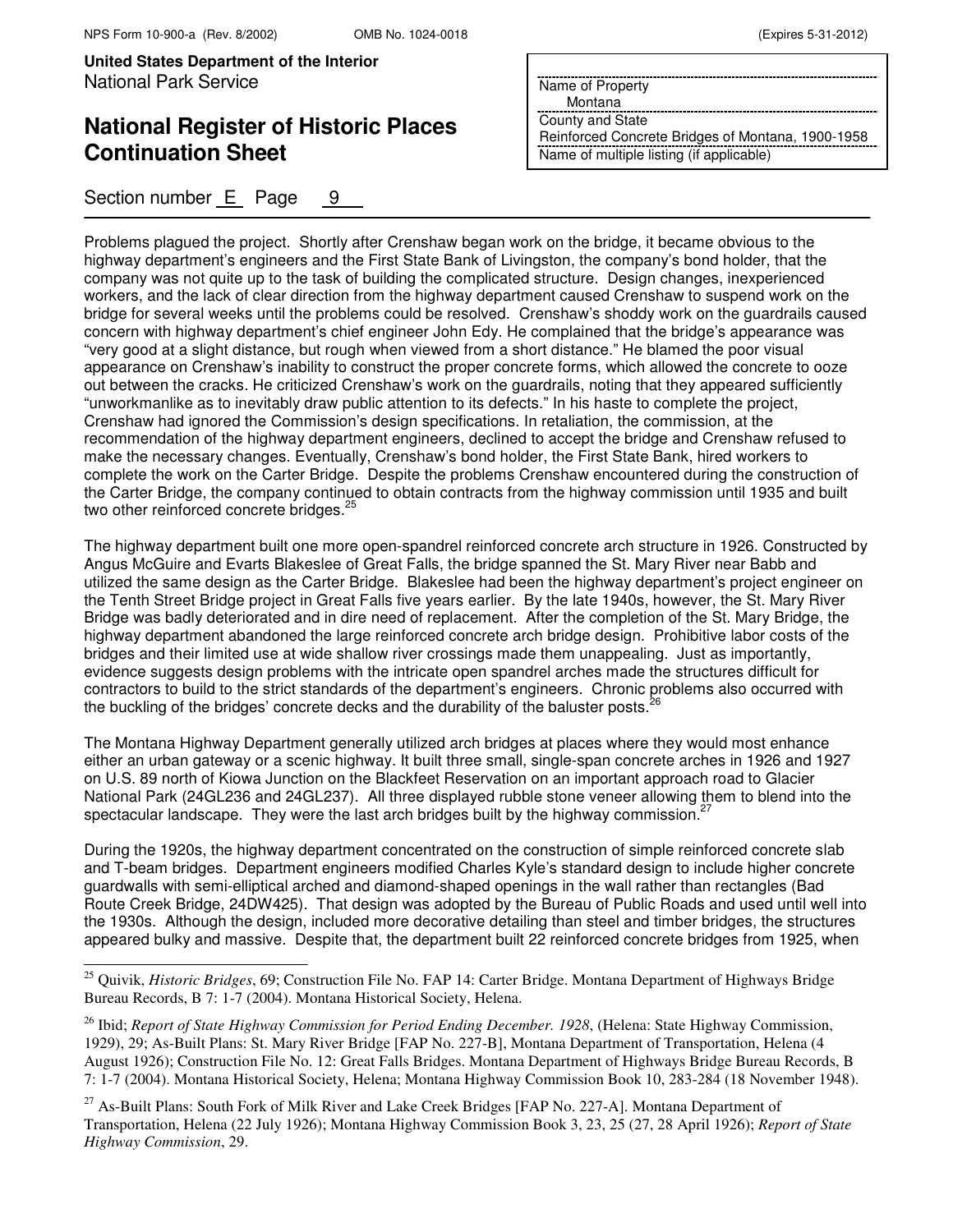# **National Register of Historic Places Continuation Sheet**

Section number E Page 10

Name of Property Montana

County and State

Reinforced Concrete Bridges of Montana, 1900-1958 Name of multiple listing (if applicable)

the design change was implemented, to 1929 when the design changed yet again. Concrete bridges comprised seven percent of the 305 total number of bridges built during that period. In 1929, the highway department completely changed the design of the bridges to make them appear more modern, which was in keeping with the department's initiation of a program to upgrade and improve the state's highways. The new Art Deco-influenced design included a thinner, overhanging deck, open piers and abutments, tapered and beveled endposts with double-coursed guardrails tilted at a 45º angle, and flared endposts with decorative bush-hammered panels or vertical grooves. The result was an open streamlined design that reflected the department's efforts to modernize the state's highways.

Regardless of the problems with the Carter and St. Mary bridges, the highway department increasingly used reinforced concrete for smaller bridges because of technological improvements in the material and the contractors' better understanding of its properties. Highway department bridge engineers also learned that the material functioned well for long-span crossings over railroad grades as long as the design was kept relatively simple. Consequently, in 1928 the highway department first used reinforced concrete for a railroad overpass or grade separation structure. At-grade railroad crossings on high traffic roadways or narrow openings through existing railroad trestles were a concern for the commission during the 1920s, but little occurred to improve the situation until late in the decade. Great Falls contractors Angus McGuire and Evarts Blakeslee built the first reinforced concrete railroad overpass between Montana City and Clancy on U.S. Highway 91 (the structure was demolished in 1969 with the construction of Interstate 15). The Great Northern Railway paid half the cost of the six-span structure under protest because it argued the structure benefited motorists more than the railroad. Although it lost the argument for this particular structure, the Great Northern and the Northern Pacific Railway frequently appeared before the highway commission to dispute funding overpasses. The highway department built reinforced concrete grade separations over the Milwaukee Road between Harlowton and the Idaho border at Lookout Pass; because the locomotives were electrically powered, they did not produce corrosive steam and, later, diesel fumes. On railroads, such as the Northern Pacific and Great Northern, with steam and dieselpowered locomotives, overpasses usually consisted of reinforced concrete approach spans with steel stringer main spans that resisted the heat and steam.<sup>2</sup>

#### The Golden Age of Reinforced Concrete Bridge Construction in Montana, 1929-1941

The Great Depression devastated Montana. Drought and declining prices for agricultural goods, copper, timber, and oil put thousands of Montanans out of work and their families in desperate need of relief. Ironically, hard times contributed to the transformation of Montana's transportation system from one of the worst in the United States to one of the nation's best in less than a decade. President Franklin Delano Roosevelt's New Deal programs put unemployed Montanans to work on a variety of public works projects, including improvement or construction of the state's roads and bridges. The transformation, however, was not always an easy one as federal and state governments struggled to work out the details of the funding formulas, strict employment guidelines, and priorities for the road and bridge building programs.

From 1930 to 1941, the Montana Highway Department built nearly 3,000 miles of road and 1,213 bridges, many of which still survive on the state's two lane roads. The federal government believed one of the paths to economic recovery was highway projects. Only about 8 percent of the bridges built by the department during the 1930s were reinforced concrete bridges. Most were inexpensive timber structures designed to span the countless creeks and dry coulees in eastern Montana. They also met the intent of the federal government's economic relief programs: they required large numbers of laborers. While not structurally distinctive, timber bridges played a vital role in the state's economic recovery by putting hundreds of unemployed men back to work.<sup>2</sup>

The department built 73 reinforced concrete bridges from 1930 to 1932 under the Hoover Administration's limited economic relief programs. Concrete, however, required abundant and adjacent supplies of good aggregate

 $\overline{ }$ 

<sup>&</sup>lt;sup>28</sup> Montana Highway Commission Meeting Minutes, Book 4, 79 (21 June 1928), 97 (20 July 1928).

<sup>29</sup> Steere, *History of the Montana State Highway Department*, 55.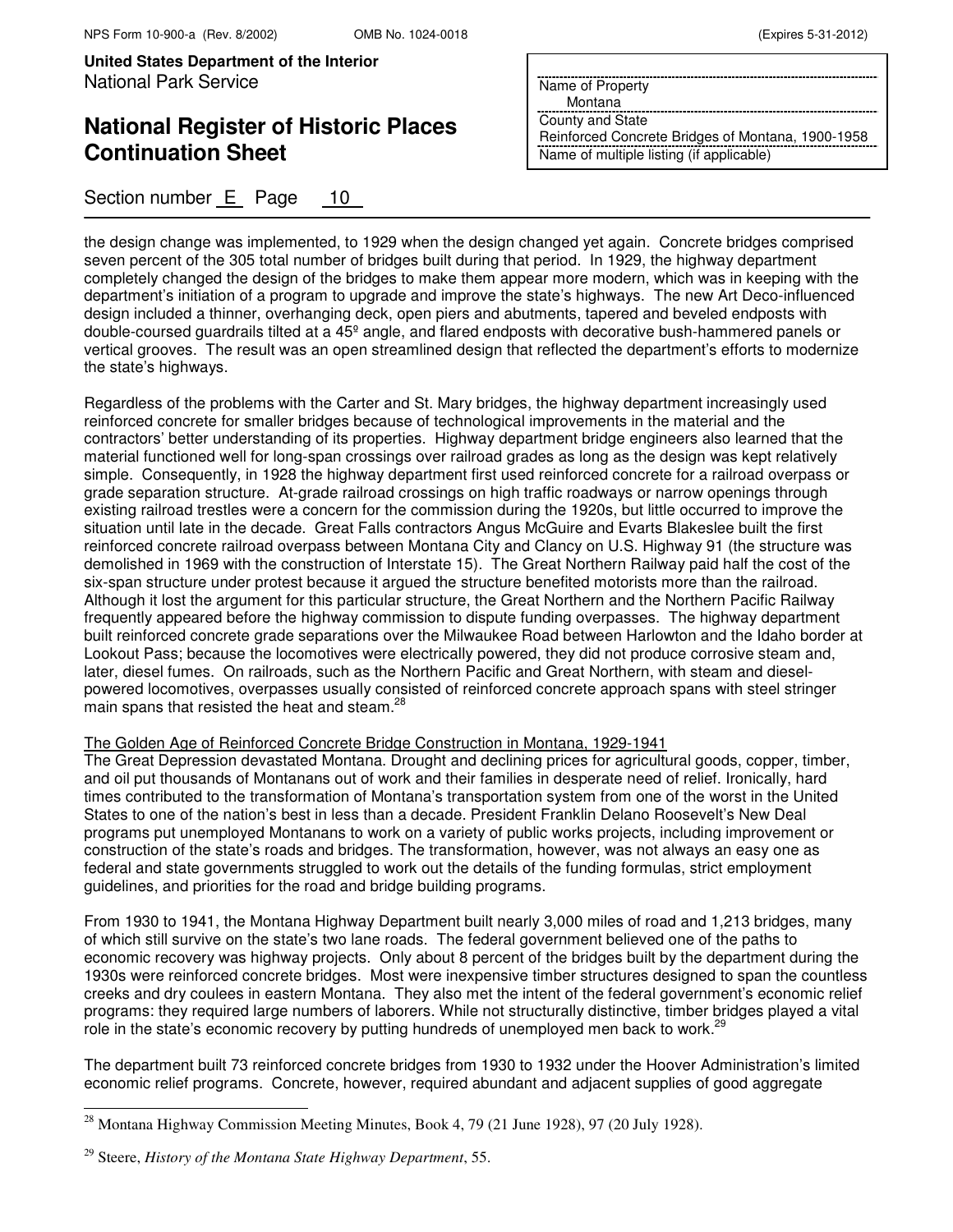j.

**United States Department of the Interior** National Park Service

# **National Register of Historic Places Continuation Sheet**

Section number E Page 11

Name of Property

Montana

County and State Reinforced Concrete Bridges of Montana, 1900-1958 Name of multiple listing (if applicable)

material. Thus, the scarcity of both gravel and water on the high plains limited concrete bridge construction. Even when aggregate was close at hand, reinforced concrete bridges were costly to build, requiring a large skilled labor force to construct forms, install the reinforcing steel, and correctly mix the concrete. The contractors' skill at building forms and the aggregate also factored into the bridge's longevity. Good aggregate and good construction techniques meant the bridge could safely and efficiently carry traffic for a longer period of time than poorly constructed bridges. Only a few contractors possessed the necessary experience to build the bridges, including Evarts Blakeslee and Angus McGuire of Great Falls and Tom McGeever of Butte. Most of the concrete bridges they built were located in the Yellowstone, upper Missouri, and Clark Fork valleys where aggregate sources and water were plentiful.

For the most part, reinforced concrete bridges were comparable in length to the more abundant timber bridges, consisting of one or two spans with a maximum length of 99 feet. The cost of the wood needed for the concrete forms, the aggregate, reinforcing steel, and concrete, however, made them more expensive per foot to build than timber bridges. Timber bridges cost about \$2,119 per structure, while a reinforced concrete bridge cost around \$6,265 to construct–or about two to three times the price of a timber bridge. By the mid-1930s and New Deal years, the federal government and State Highway Commission's goal included building more inexpensive bridges in order to put more people to work. Reinforced concrete fell out of favor with the commission, except for use as approach spans to steel truss structures and railroad overpasses.<sup>30</sup>

Before the onset of the Great Depression, federal law stipulated that the state match the federal funds provided to Montana. The state raised the funds primarily through taxes on gasoline sold in the state. After 1930, however, the state lacked the revenue necessary to match the federal funds. Beginning in 1930, the federal government funded Montana's bridge program through a series of emergency relief acts. The legislation, simply stated, provided Montana with its federal funding allocation without the matching money from the state. Instead, the federal government planned to withhold portions of the state's future allocations until the amount was paid off. Funding provided by the Hoover Administration, however, was quite a bit different than during Roosevelt's New Deal a few years later. In December, 1930, the Administration pushed through its first Federal Road Relief Act. It allocated \$1.67 million to Montana for road and bridge projects. In early 1931, the state legislature enacted the first of several debentures to supplement the federal money. $31$ 

Importantly, Hoover's federal relief legislation placed restrictions on the money in order to provide the maximum amount of employment and, therefore, ease the states' unemployment problems. Specifically, Congress stipulated contractors hire local workers, maintain maximum thirty-hour work weeks, and a minimal amount of machinery be used on road and bridge projects to ensure the need for manual labor in quantity. The State Highway Commissioners warned that any contractor not complying with the employment provisions would be disqualified from bidding on future contracts. The system worked well enough that the Roosevelt Administration continued the employment policies in its New Deal programs.<sup>32</sup>

Until the Interstate highway era of the 1960s and 1970s, more reinforced concrete bridges were constructed during the Great Depression than at any other time in the state's history. Between 1930 and 1941, the Montana Highway Department built 101 reinforced concrete bridges, mostly in western and south central Montana. About

 $30$  The contractors could reuse wood forms for the concrete at other bridge sites. While the sub- and superstructures of concrete bridges were poured on site, there is some evidence that the bridge rails were poured off-site and then attached by some means to the main structure of the bridge. It may be that because of the complicated nature of the rails, that a standardized form had been developed and purchased by the contractors for use on Montana's bridges. The fact that steel girder and steel stringer bridges built at this time had the same kind of concrete railing supports this hypothesis. John Fenn, "Did You Know that . . . ," *Center Line*, 3, No. 7 (July 1940), 5.

<sup>31</sup> Malone, Roeder, and Lang, *Montana*, 296; Steere, *History of the Montana State Highway Department*, 28.

<sup>&</sup>lt;sup>32</sup> Steere, *Ibid*, 28-29; Montana State Highway Commission Meeting Minutes, Book 4, pp. 413, 447 (5 January, 26 March 1931).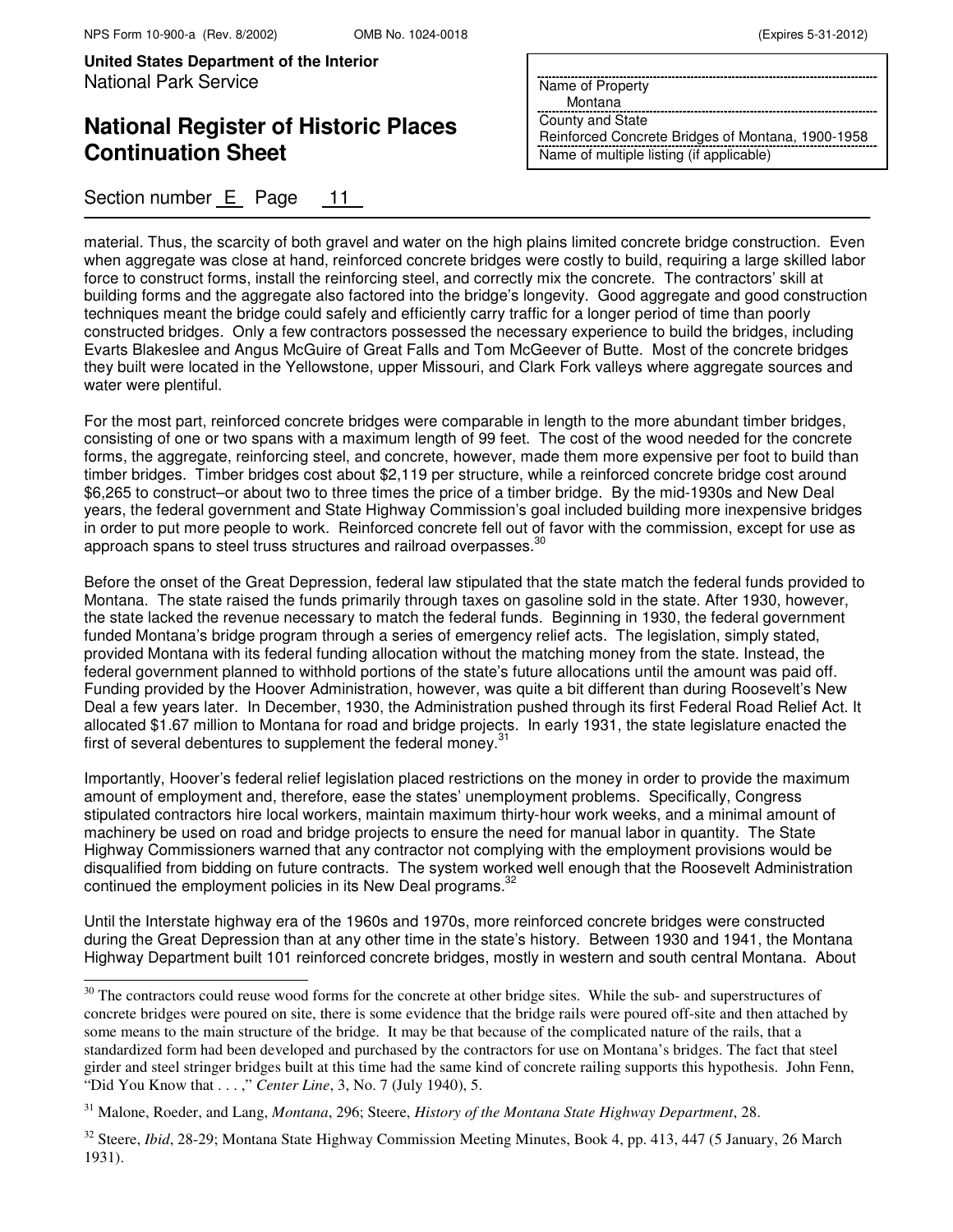# **National Register of Historic Places Continuation Sheet**

### Section number E Page 12

Name of Property

Montana

County and State Reinforced Concrete Bridges of Montana, 1900-1958 Name of multiple listing (if applicable)

72 percent of the total number of concrete bridges built by the department occurred from 1930 to 1932 under the auspices of the Hoover Administration's emergency relief program; 35 concrete bridges were built in 1931 alone. Concrete bridges constituted about 15 percent of the 482 bridges built during that period. Most of the bridges were located on US highways 10 and 91 and most were reinforced concrete T-beam bridges. All displayed the open, streamlined Art Deco-influenced design developed by the highway department in 1929. The Sheep Creek Bridge (24LC1157) is an excellent example of the standard 1930s Highway Department design.

During FDR's New Deal years, the focus of the highway department's bridge program changed. Instead of relying on labor-intensive reinforced concrete bridges, the department began an extensive program of building simple treated timber bridges, mostly in eastern Montana. Indeed, the department built only 28 reinforced concrete bridges from 1933 to 1941 and 71 percent of those were railroad grade separation structures. The move from reinforced concrete to treated timber reflected the department's concentration on simple inexpensive bridges that could be built in large numbers by largely unskilled labor. While 28 concrete bridges were built during that eightyear span, the highway department constructed 623 timber bridges during the same period. Reinforced concrete, however, proved particularly suitable to railroad grade separation structures. Built under the federal government's Works Progress Grade Separation Program, 20 of the 28 concrete bridges built between 1933 and 1941 were railroad overpasses. Concrete overpasses constituted 54 percent of the total number of grade separation structures built at that time.

Within three months of his inauguration in March 1933, President Franklin Roosevelt pushed through legislation creating the National Industrial Recovery Act (NIRA). Title II of the Act created the Public Works Administration (PWA), which distributed the \$400 million allocated to the states for public works projects, including roads and bridges. Montana received nearly \$7.5 million from the PWA specifically for road and bridge construction. The PWA initiated the greatest boom in road and bridge construction yet seen in Montana. By the time the U.S. Supreme Court declared the NIRA unconstitutional in May 1935, the Montana Highway Department had overseen the construction of 228 bridges. The NIRA's road and bridge program represented the first real federal effort to integrate a system of primary highways, secondary farm-to-market roads, and urban routes into a national transportation system.<sup>3</sup>

The NIRA continued many of the policies first used under Hoover's Emergency Relief Act. Primarily, NIRA specified thirty-hour work weeks, minimal use of heavy equipment, strict wage scales for skilled and unskilled labor, and, importantly, the hiring of as much local labor as possible. NIRA also mandated that labor be obtained through district National Reemployment Service offices and that the contractors keep detailed records of wages paid, number of men employed, and hours worked. NIRA's intent was to put as many men to work on public works projects as possible. Oftentimes, however, the contractors misunderstood the employment regulations or just ignored them. The wages required under the Act were often lower than the wage rates previously negotiated by the labor unions, which led to protests before the highway commissioners by union representatives and an occasional strike. Despite the increased paperwork and the lower wages, contractors rarely had problems obtaining labor on road and bridge projects.<sup>3</sup>

In May 1935, the U.S. Supreme Court declared most provisions of the National Industrial Recovery Act of 1933 unconstitutional. Consequently, the Roosevelt Administration folded parts of the Public Works Administration into other federal agencies and created new ones, including the Works Progress Administration. Under the auspices of the WPA regulations (which were virtually the same as those of the PWA), the state highway commission authorized the construction of 28 reinforced concrete bridges between May 1935 and December 1941.

 $\overline{a}$ 

<sup>33</sup> Axline, *Conveniences Sorely Needed*, 96-98.

<sup>34</sup> "New Highway era," *Engineering News-Record*, 19 January 1934, 66-70.

<sup>35</sup> T. H. Watkins, *The Great Depression: America in the 1930s*, (Boston: Little, Brown and Co., 1993), 241.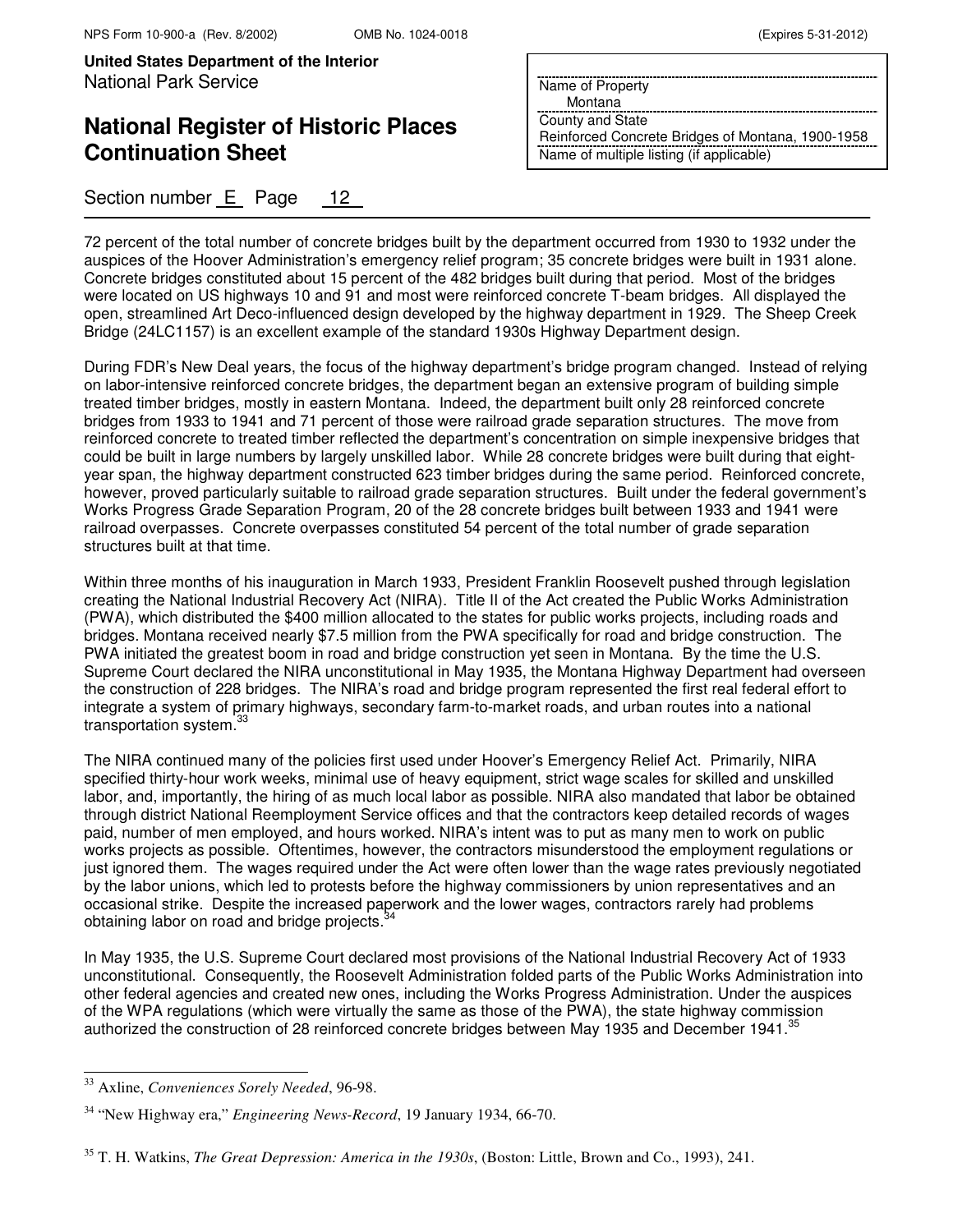# **National Register of Historic Places Continuation Sheet**

Section number E Page 13

|  | (Expires 5-31-2012) |
|--|---------------------|
|--|---------------------|

Name of Property

Montana

County and State Reinforced Concrete Bridges of Montana, 1900-1958 Name of multiple listing (if applicable)

As the 1930s drew to a close and war appeared unavoidable, the priorities of the state highway commissioners and the department engineers were redirected toward the Bureau of Public Roads (BPR). Increasingly, discussions in commission meetings concentrated on the integration of Montana's roads and bridges into a national military strategic highway network. The BPR and Montana highway commission discussed at length which roads in the Treasure State provided the greatest national defense value and which roads were of secondary importance to that purpose. Primary highways, like U.S. Highways 10 and 91, best served the nation's interests in the event of a national emergency because of their connections to strategically important places in Montana and their interstate connections. Secondary roads functioned primarily as farm-to-market routes and were not as critical to the defense system. The BPR and state highway commission established three categories of strategically important defense highways in April, 1941. The First Priority highways included U.S. Highway 10 (the main east-west highway in the state was supplanted by Interstates 90 and 94) and Highway 91, which today parallels Interstate 15. These two highways, along with U.S. 87 between the Wyoming border and Billings, provided the necessary interstate connections and linked Butte, Anaconda, Helena, Great Falls, Billings, and the strategically important chrome mines in Stillwater County to the system. Second and Third Priority roads provided connections to important railroad centers and less important manufacturing and mining centers in Montana.<sup>3</sup>

The strategic highway system had a profound impact on Montana's bridge program. Because of the redirection of steel and oil supplies to military industries, the Public Roads Administration (formerly the Bureau of Public Roads) and the state highway commission prioritized its construction schedule to best meet the needs of the strategic highway system. The War Department deemed projects on First Priority highways as critical to national defense and directed that limited supplies of steel be utilized on those roads first. The highway commission and PRA then prioritized projects on the secondary system based on their proximity to strategically important main roads. As a result, it took years for the contractors to complete some bridge projects due to the lack of necessary building materials. Discussions between the commissioners and the highway department's engineers involved the modifications of existing roads and bridges to carry heavy military loads and debate on whether to post guards at important highway bridges in the event the United States got involved in the war.<sup>37</sup>

The Japanese attack on Pearl Harbor and Hitler's declaration of war against the United States ended the bridgebuilding boom, which peaked in 1936, and transformed Montana's transportation landscape. The Public Roads Administration, state highway commission, and the highway department built well over 1,200 bridges of all shapes, sizes, and types between 1930 and 1941, including 101 reinforced concrete slab and T-beam bridges. Initially during the decade, reinforced concrete appeared to have fulfilled its promise to allow a wider range in design and aesthetics. Unlike other bridge forms of the decade (e.g. steel truss, girder, and timber), reinforced concrete permitted a design that reflected the prevailing Art Deco influence of the decade. Unfortunately, while slab bridges were easy to widen, T-beam bridges were not resulting in a rapid decline in the numbers of T-beam bridges over the last fifty years. As of September 2010, only 42 of the 101 reinforced concrete bridges built between 1930 and 1941 still exist.

#### World War II and the Post-War Building Boom, 1942-1958

 $\overline{\phantom{0}}$ 

From replacing deteriorated county bridges in the 1920s to expanding Montana's infrastructure during the Great Depression, the Montana Highway Department struggled to keep up with the demands placed on it by county, state, and federal agencies. World War II brought a brief respite due to material shortages and the federal government's focus on the war effort. Beginning in 1948, however, road and bridge construction boomed again as the post-war economic boom, commercial trucking, recreational tourism, and the Cold War created need for improved roads and bridges. The Cold War drove much of that economic expansion as the federal government

<sup>&</sup>lt;sup>36</sup> Montana State Highway Commission Meeting Minutes, Book 8, pp. 242-243, 298-299 (24 October 1940, 18 April 1941).

<sup>37</sup> Steere, *History of the Montana State Highway Department*, 38-39; Montana State Highway Commission Meeting Minutes, Book 8, p. 395 (8 December 1941); Planning Survey Division, *Montana Highway History, 1943-1959*, (Helena: State Highway Commission, 1960), 1-2.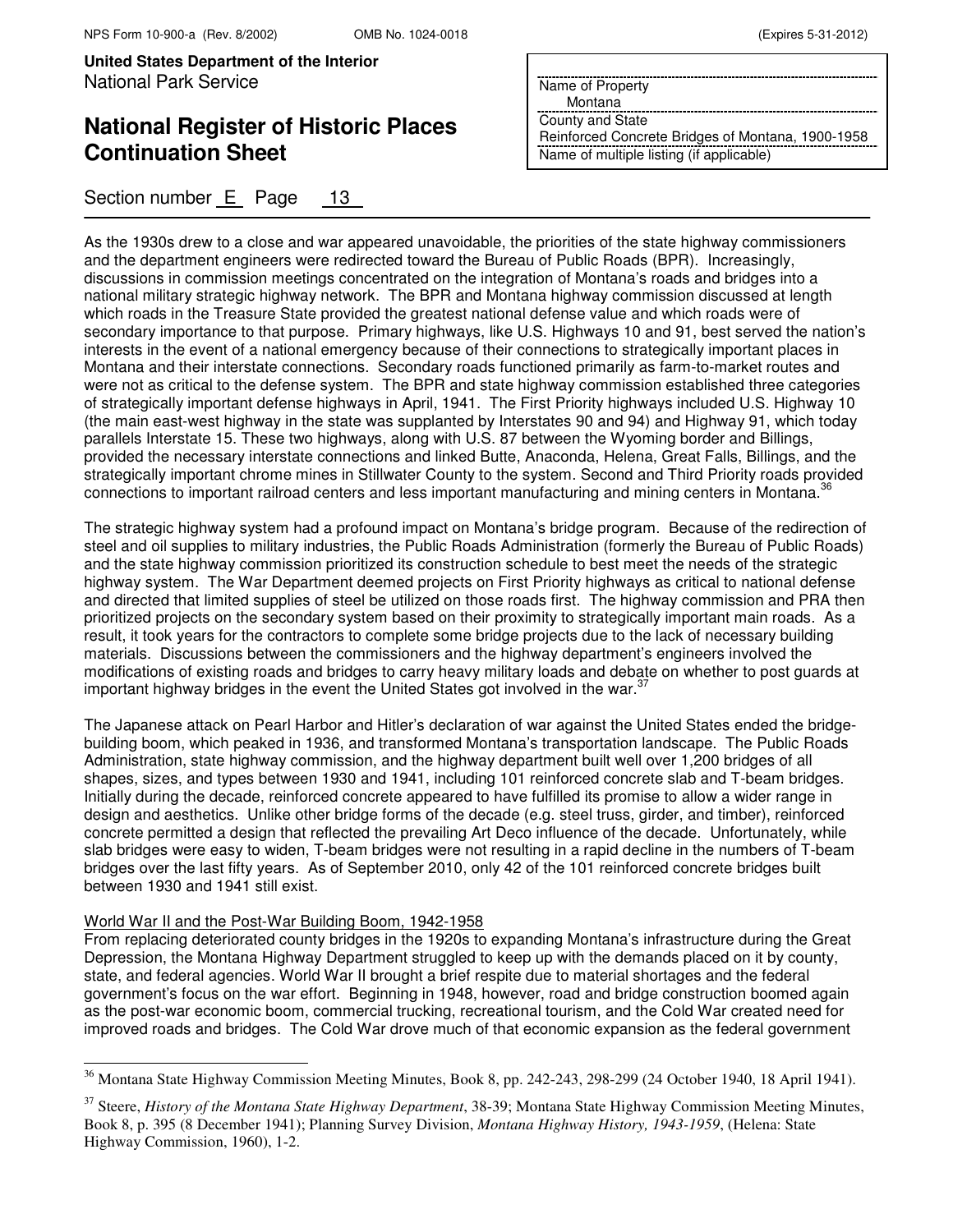## **National Register of Historic Places Continuation Sheet**

### Section number E Page 14

Name of Property

Montana

County and State Reinforced Concrete Bridges of Montana, 1900-1958 Name of multiple listing (if applicable)

reacted to its new role as the avatar of democracy in the world. The Cold War manifested itself domestically in a variety of ways, including increased defense spending for improvement of the country's transportation infrastructure, culminating in the Federal Aid Highway Act of 1956 which created the Interstate highway system.

Within weeks of the Japanese attack on Pearl Harbor and President Franklin Roosevelt's declaration of war, the highway commissioners canceled all bridge projects scheduled for construction for the next few years, but allowed those already underway to be completed. Only those projects essential to the national defense would be certified by the War Department. Unless the highway or bridge was located on a Priority One road of the Strategic Highway Network, the Army and Navy would not authorize the expenditure of federal funds. In Montana, only projects on U.S. Highways 10 and 91 fell into that category. The military retained strict control of steel, restricting its use for projects deemed essential to the war effort. As the highway department's demanding program during the Great Depression faded, it encouraged its employees to find work in the war industries, promising them their jobs when the "national emergency" ended.<sup>3</sup>

Although three major east-west routes (U.S. Highways 2, 10, and 12) traversed Montana, only US 10 connected important commercial, industrial, and population centers in the state. The highway, later bypassed by Interstates 90 and 94, linked rail centers and oil refineries in Billings and Laurel to the Butte mines, Anaconda smelter, and the sawmills around Missoula to the west coast. By contrast, Highways 2 and 12 passed through sparsely populated agricultural centers. The main north-south route in the state, U.S. Highway 91 provided a connection between Salt Lake City and the Canadian border that included Butte, Helena, and Great Falls. Because the War Department determined U.S. Highways 10 and 91 critical to the national defense, the highway commission allocated more money to road and bridge projects on those routes than to other roads in the state from 1942 to 1958.

The Montana Highway Department concentrated most of its bridge work to U.S. Highway 10 and secondary highways in Stillwater County during the War. Chrome mines critical to the war effort were located in the Beartooth Mountains south of Columbus off Highway 10, the only known source of the ore in the United States. Industries utilized chrome for airplane frames and other war material. The aging bridges in the lower Stillwater River valley failed to meet federal standards for loading, roadway widths, or overhead clearances. In May 1942, the highway commissioners let a contract to build a timber through truss span across the Yellowstone River at Columbus. Built of wood because of shortages in steel caused by the war effort, the new bridge replaced an aging steel truss unable to accommodate the demands placed on it by increased truck traffic between the chrome mines and U.S. Highway 10. Other priority projects related to the mines included timber bridges on Secondary Highway 420 in Stillwater County between Absarokee and the Mouat and Benbow chrome mines.<sup>31</sup>

The War Department funded the construction of the Yellowstone and Powder river bridges because they were critical to the war effort by keeping a significant interstate highway open. But as victory against the Axis powers appeared imminent, Congress began planning for the post-war years. To that end, it passed the Federal Highway Act of 1944, which provided the foundation for the post-war highway-building boom by allocating \$1.5 billion to the states for road and bridge construction; the money, however, would not become available until after the conclusion of the war. Importantly, the Act created the National System of Interstate and Defense Highways placing greater emphasis on roads and bridges in urban areas and secondary highways. These urban and secondary roads had been largely neglected by the highway commission during the 1930s. The Act also directed Montana Governor John Bonner, the highway department's former chief legal counsel, to create the Montana Highway Planning Committee (MHPC) to study the state's highway needs over the next decade. Changing highway design standards and traffic demands made most of Montana's highway system obsolete by the end of the 1940s. Narrow roads and bridges, tight curves, and poor alignments made the Montana's highways incapable of handling the anticipated demands traffic would place on the state's road infrastructure in the post-war years.

 $\overline{a}$ 

<sup>38</sup> Steere, *Montana Highway Department*, 103.

 $39$  Montana Highway Commission Meeting Minutes, Book, 8, 427, 437 (11 May 1942, 24 June 1942).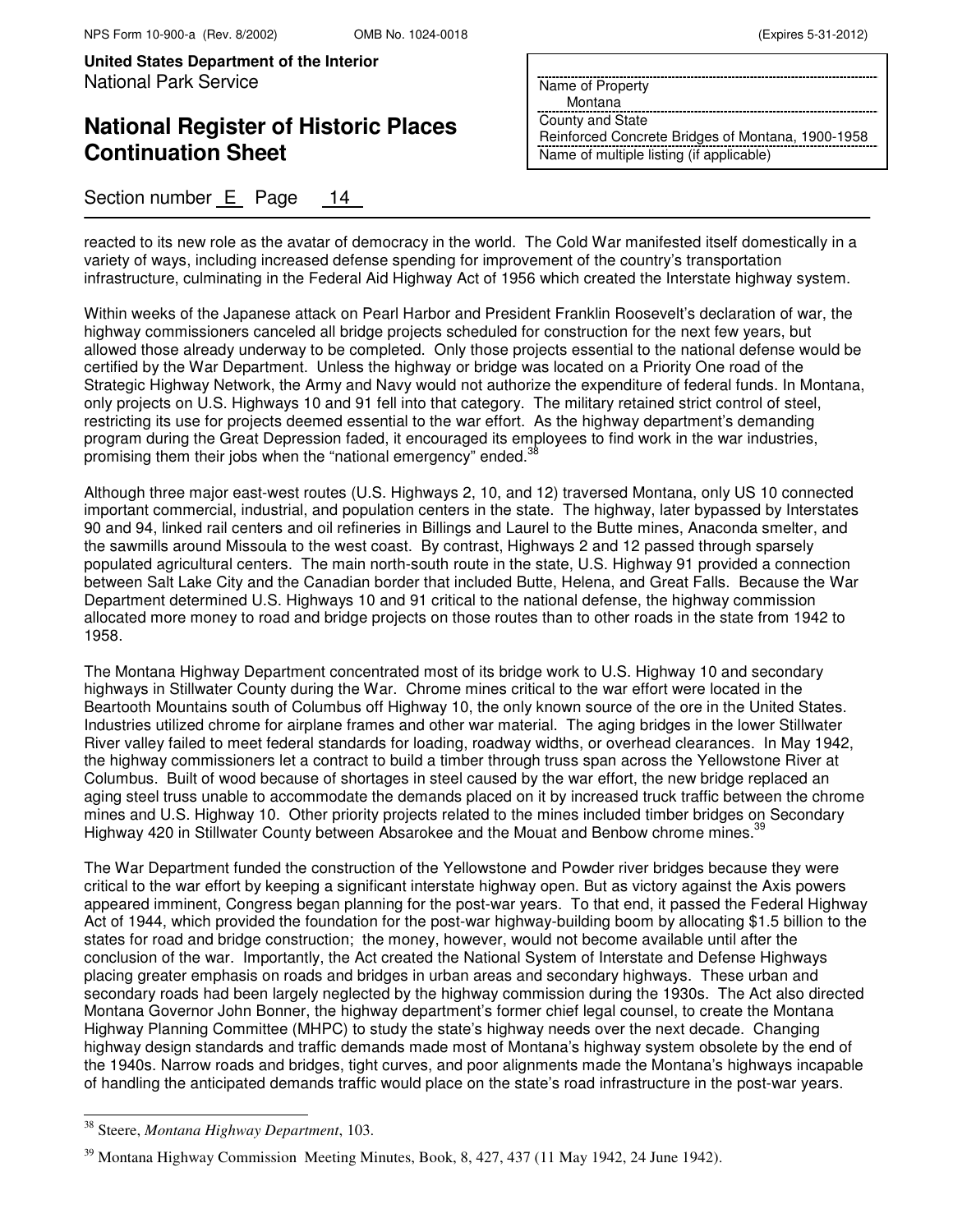# **National Register of Historic Places Continuation Sheet**

Section number E Page 15

Name of Property

Montana

County and State Reinforced Concrete Bridges of Montana, 1900-1958 Name of multiple listing (if applicable)

Bonner formed the committee to address the problems, the state's future transportation requirements, and how best to finance them.<sup>40</sup>

Composed of engineers, businessmen, and those employed in the agricultural and mineral industries, the committee published its findings in 1948. The report concluded that most of the bridges built by the highway department in the 1930s were outmoded by current traffic demands and would be unable to tolerate the loads placed on them by the modern commercial trucking industry. Prior to World War II, little discussion occurred about the industry in the highway commission meetings. By the late 1940s, however, bigger trucks and increased traffic caused by the post-war economy made the highway engineers take note of the damage the trucks caused Montana's roads and bridges. Although the federal government's make-work programs of the New Deal upgraded the state's road infrastructure, years of neglect during the War resulted in much of Montana's road system needing repairs and improvements. The report cited problems with bridges not built to post-war loading standards and that many were narrower than the roads leading to them; both caused serious safety hazards for motorists. Even before the committee presented its findings, the highway department embarked on a statewide program to improve bridges on both primary and secondary routes, mostly through widening already existing structures.<sup>4</sup>

Postponed by the Montana Highway Department during the war, many early post-war projects included the construction of large girder and steel stringer bridges over the Beaverhead, Bitterroot, Clearwater, Musselshell, and Madison rivers. Steel girders replaced trusses as the material of choice for river crossings in the late 1940s (they would be replaced by prestressed concrete in the early 1960s). Unlike the through trusses, girders were cheaper to construct and did not have the same overhead restrictions for commercial trucks. For shorter spans, the highway department continued to rely on timber bridges to cross smaller streams and drainages in eastern Montana. An overpass in Great Falls resurrected the railroad grade separation program in 1946. Unlike the WPGCH program of the 1930s, the federal government required the railroads to fund only ten percent of grade separation structures if it replaced an older overpass; the government funded the entire cost of the structure if it was a new grade separation.<sup>4</sup>

Years of neglect and changes in vehicle weights seriously impacted many older bridges in Montana during the early 1950s. The highway commissioners regularly received requests by communities to replace seriously deficient and, in some cases, dangerous bridges. To add to the problem, the commissioners believed bridges on primary roads built with county funds were not always their problem. The City of Forsyth approached the commission about replacing the Yellowstone River Bridge that carried U.S. Highway 12 traffic into the north side of that community. Instead of considering the replacement of the bridge, which the commissioners declared was Rosebud County's responsibility, they contemplated limiting the maintenance of the road that led to it until the county replaced or repaired the old bridge. $43$ 

In the post-World War II economic boom, stand-alone reinforced concrete bridges were of secondary importance to the Montana Highway Department. In the eleven years from 1945 to 1956, the department built 311 bridges; only ten were reinforced concrete bridges. The department continued to rely on timber stringer structures, but steel stringer and girder bridges increasingly become the standard highway department bridge by the mid-1950s.

 $\overline{ }$ 

<sup>40</sup> Planning Survey Division, *Montana Highway History*, 3-4, 7.

<sup>41</sup> *Ibid*, 9, 46; Montana State Highway Planning Survey, *Preliminary Report on Highway Needs in Montana: Montana's Highway Problems*, (Helena: State Highway Commission, 1948), 11-12, 33, 38.

<sup>42</sup> Montana Highway Commission Meeting Minutes, Book 9, 165 (20 March 1945); Planning Survey Division, *Montana Highway History*, 5.

<sup>&</sup>lt;sup>43</sup> Montana Highway Commission Meeting Minutes, Book 10, 76 (10 December 1947); Ibid., 12, 38, 195 (31 July 1952, 19 March 1953).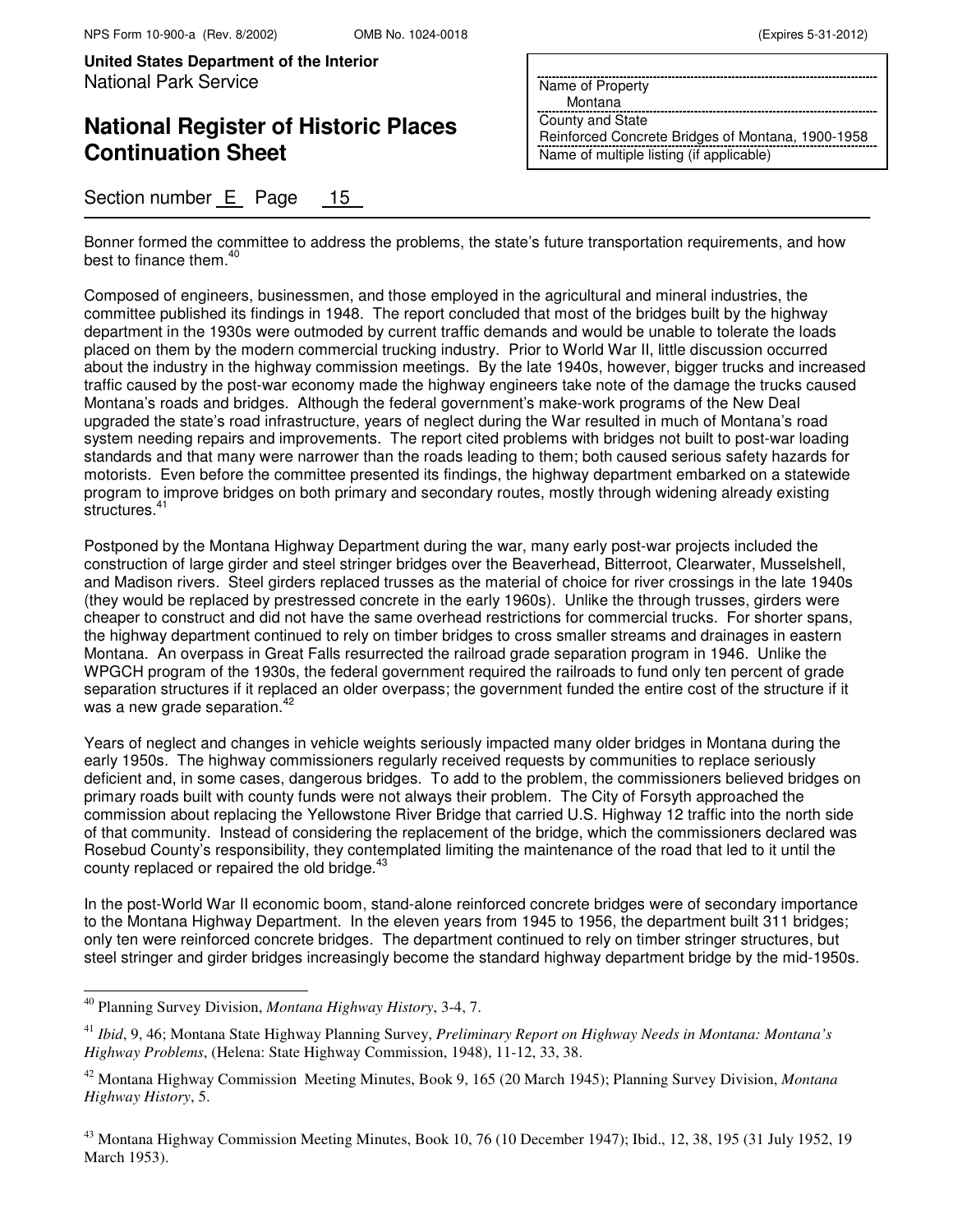j.

**United States Department of the Interior** National Park Service

# **National Register of Historic Places Continuation Sheet**

Section number E Page 16

| (Expires 5-31-2012) |  |  |
|---------------------|--|--|
|---------------------|--|--|

Name of Property

Montana

County and State Reinforced Concrete Bridges of Montana, 1900-1958 Name of multiple listing (if applicable)

Described as "steel and concrete" structures in the Montana State Highway Commission Meeting Minute Books, they were concrete only in the abutments, decks, and piers. The highway radically changed the design of its stand-alone reinforced concrete bridges. Gone was the Art Deco influence prevalent in the 1930s in favor of an even more streamlined design that reflected the technological improvements of concrete and steel during the war years. Instead of the deep bulky-appearing decks, the bridges displayed relatively thin decks; the T-beams were rounded at the ends to provide the illusion of arched structures. The engineers replaced the heavy open hammerhead type piers and bents with rather spindly-looking columnar structures that added to the feeling of weightlessness the bridges provided. Finally, the Art Deco-influenced concrete guardrails were replaced with shiny baluster metal guardrails that was the standard for all highway department-designed bridges up through the beginning of the Interstate era in the 1960s. The reinforced concrete bridges of the late 1940s and 1950s in many ways reflected the space age optimism of the decades and the technological improvements generated by World War II.

President Dwight Eisenhower signed the 1956 Federal Aid Road Act into law, creating the Interstate Highway System, the greatest public works project in world history. The highway commission and highway department spent the first years of the project planning the route of the Interstates and for its actual construction. The Interstate Program caused a profound change in how the department operated and its priorities. The sheer magnitude of the program required Montana engineers to adopt new building materials, specifically prestressed concrete, which was durable and relatively inexpensive. The material was ideally suited for streamlining bridge designs as necessitated by the program. Unfortunately, the bridges also represented the blandness of the interstates exhibiting virtually no variation in design and appearance between the structures. The highway department built its first prestressed concrete bridge on Secondary 332 in 1958. Thereafter, the department constructed no stand alone reinforced concrete structures, relying instead on prestressed concrete.<sup>44</sup>

Aesthetics gave way to speed and convenience, which in an ironic way was the intention of the very first Montana bridge builders. Bridges built during the late 1940s and 1950s were devoid of the visual appeal represented in many of the bridges of the pre-war years. They were simple, utilitarian, and functional. They could accommodate the demands placed on them by the commercial truckers, the military during the Cold War, and by tourists. They were, sadly, not much to look at, but they served their purpose. They became uninteresting extensions of the road, precursors of the regimentation of the Interstate highway era of the next decade. What the bridges lacked in individual distinction, however, they more than made up for in their practicality. Post-war Montana bridges served their purpose and intent of the federal and state governments to provide motorists with a dependable structure that could more than accommodate the traffic placed on them.

<sup>&</sup>lt;sup>44</sup> Tom Lewis, *Divided Highways: Building the Interstate Highways, Transforming American Life*, (New York: Viking, 1997), ix; Plowden, *Bridge*, 321.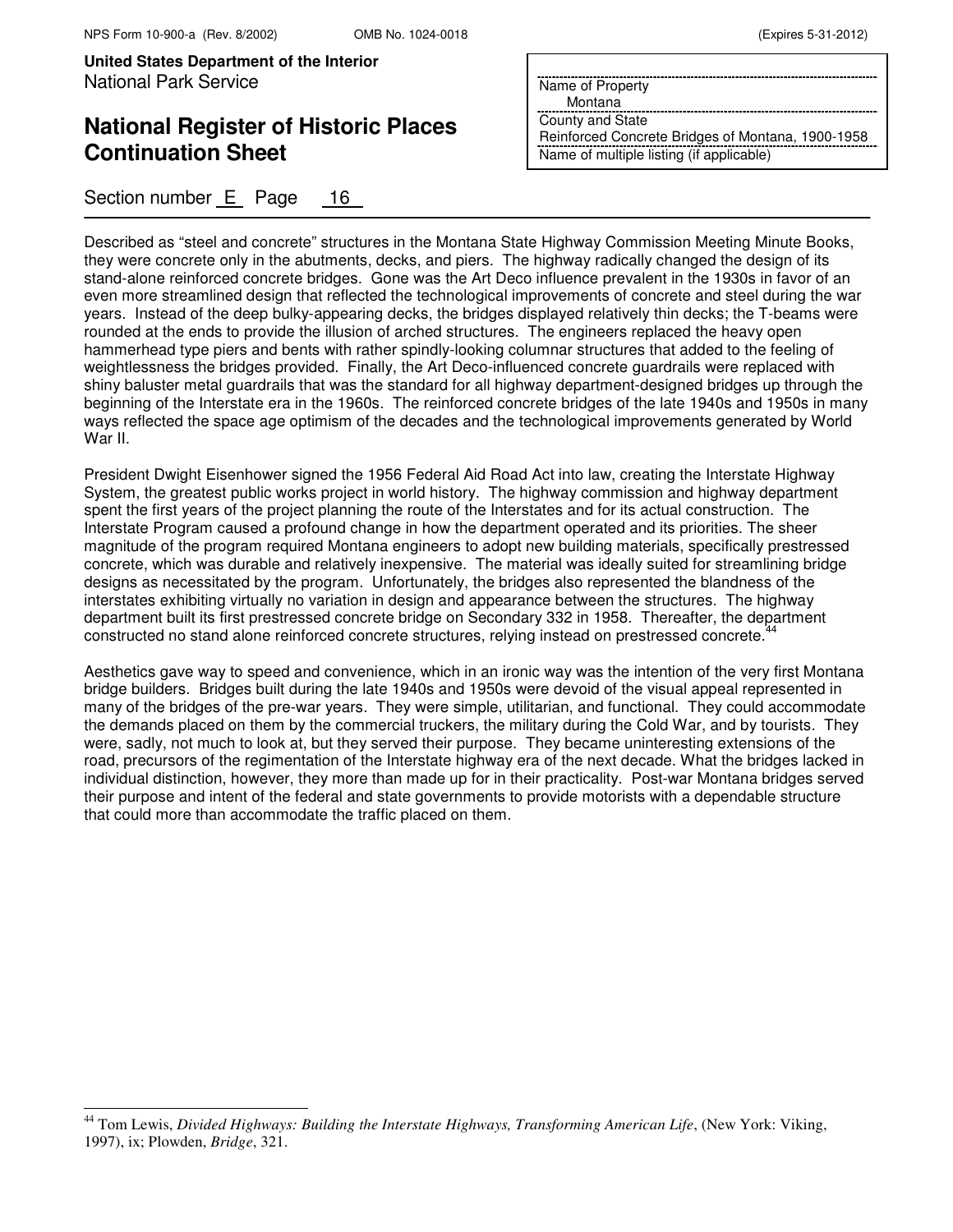# **National Register of Historic Places Continuation Sheet**

Name of Property

Montana

County and State Reinforced Concrete Bridges of Montana, 1900-1958 Name of multiple listing (if applicable)

Section number E Page 17

### **Glossary**

Abutment: A concrete or wood structure used to support the ends of bridges and to transfer traffic off the deck of the bridge.

Beam: A generic term for a variety of horizontal structural components. Beams can be constructed of wood, metal, concrete, or combinations of these materials. They may be solid, flat, I-shaped, T-shaped, latticed, or boxed.

Deck: The horizontal surface that stretches from abutment to abutment of a bridge. Traffic and utility loads are placed on the deck. In modern bridges, most decks are concrete. The deck also provides stiffness for the bridge by connecting support beams and trusses.

Expansion Joints: Are cut into concrete or asphalt to help with expansion and contraction caused by changes in temperature or because of the movement of the bridge. On multi-span reinforced concrete bridges, the joints are typically located at the piers and line with angle iron strips.

Guard Rails: Metal, concrete or wood panels on the side of bridges that serve to prevent traffic from leaving the bridge mid-span.

Guard Walls: Metal, concrete, or wood walls along the sides of bridges used to prevent traffic from leaving the bridge mid-span. Closed balustrade guard walls present a solid wall surface, though many have surface decoration in the form of grooves or geometric patterns.

Jersey-barriers: A type of modern closed-balustrade guard wall designed to deflect traffic back onto the roadway. These barriers are either permanent or installed in removable modules.

Monolithic Arch: A type of concrete bridge with a solid vault and solid spandrels. Also known as a Barrel Arch bridge.

Open Spandrel: A vertical column in an arch bridge used to transfer loads from the deck or floor beams to the arch's ribs. The use of open spandrel construction significantly reduces the weight of arch bridges.

Pier: A mid-span bridge support. Piers transfer bridge loads from the spans to the ground. Piers can be either solid walls or multiple columns. Piers can be constructed of a variety of materials including concrete, metal or wood.

Pier Cap: A transverse member connecting the top of pier columns or the top of a wall pier. In beam bridges it supports the stringers of the bridge.

Piling: A metal or wood pole driven into relatively soft sediments to provide support for bridges, either mid-span or in the abutments.

Piling cap. A transverse member connecting a linear series of pilings. In addition to providing a support for bridge stringers, the cap also compensates for any irregularities in the tops of the piling produced by the driving of the pilings.

Rib: A curved beam used in arch bridge construction.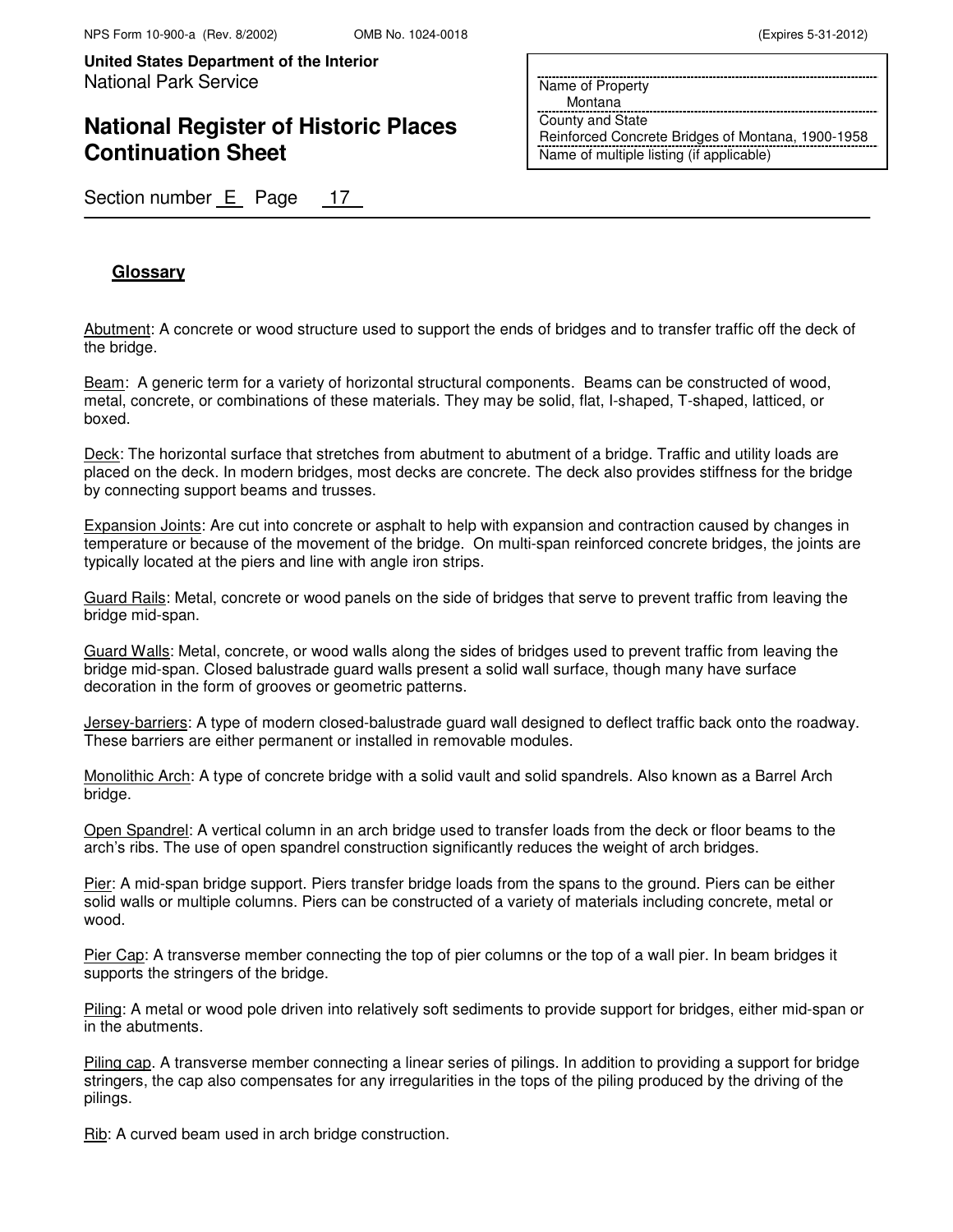## **National Register of Historic Places Continuation Sheet**

Section number E Page 18

| Name of Property                                  |
|---------------------------------------------------|
| Montana                                           |
| County and State                                  |
| Reinforced Concrete Bridges of Montana, 1900-1958 |
| Name of multiple listing (if applicable)          |

Spandrel: The area between the deck and the ribs of an arch bridge.

Stringers: A series of parallel beams supporting the deck of a bridge. These beams run lengthwise to the bridge and are supported by abutments and / or center supports. The terms "Stringer", "Beam" and "Girder" are often used interchangeably in the literature. However, stringers usually directly support the deck while girders are often employed transversely to support or connect the stringers. Both are composed of beams (see above).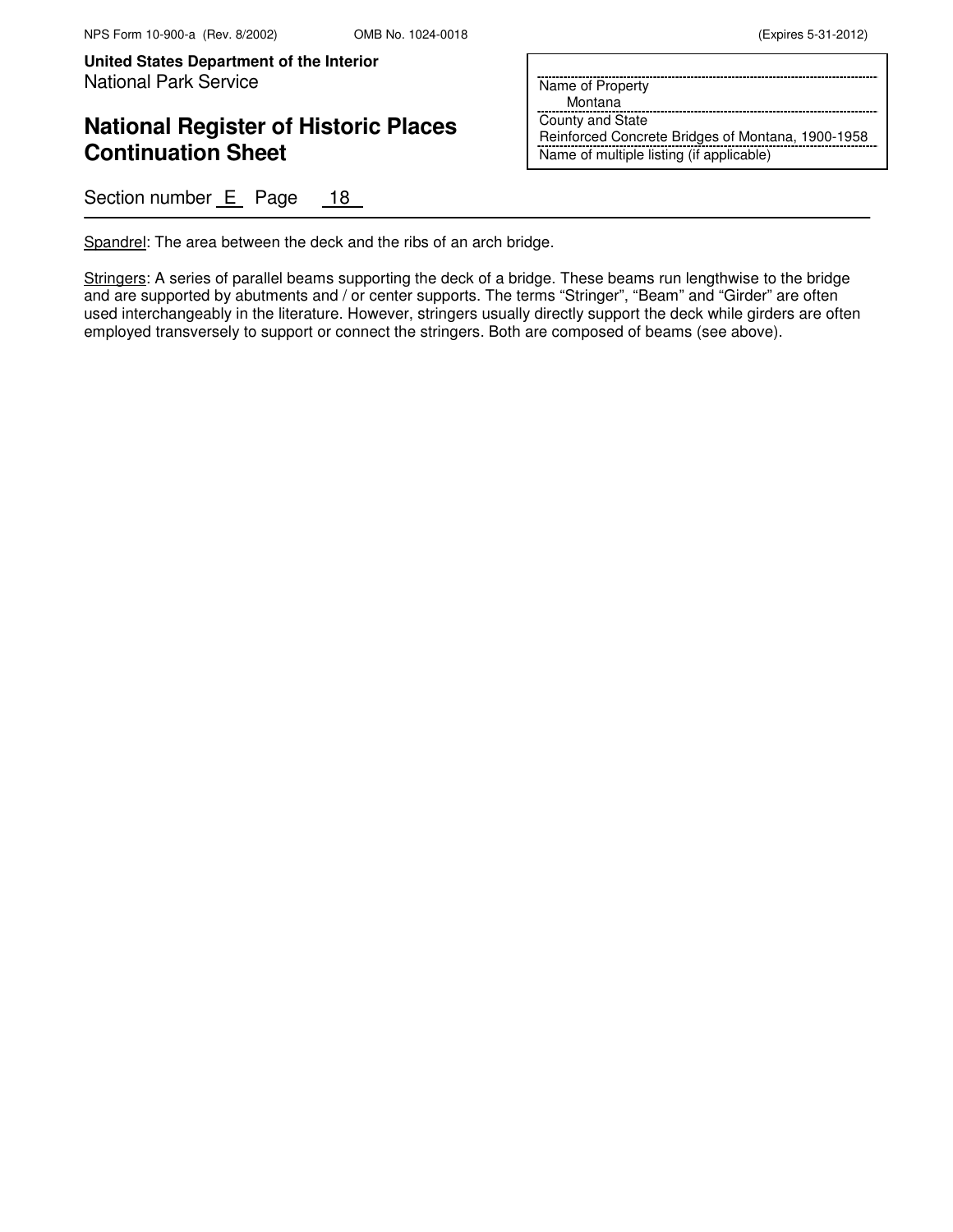# **National Register of Historic Places Continuation Sheet**

Section number F Page

### **F. ASSOCIATED PROPERTY TYPES**

j.

### A. Introduction: Bridges and the National Register Evaluation Criteria<sup>45</sup>

This documentation form examines reinforced concrete bridges constructed in Montana from 1911 to 1958. After 1958, the MDT built prestressed concrete bridges and not the traditional reinforced concrete structures. According to National Register Bulletin No. 15, "How to Apply the National Register Criteria for Evaluation," to be eligible for listing in the National Register of Historic Places, a bridge must be significant in state, local or national history, architecture, engineering or culture, and possess integrity of location, setting, design, material, workmanship, feeling, and association. In addition, the bridge must meet one or more of the four National Register Criteria:

- A. be associated with events that have made a significant contribution to the broad patterns of our history; or
- B. be associated with the lives of persons significant in our past;
- C. embody the distinctive characteristics of a type, period, or method of construction, or that represent a significant and distinguishable entity whose components may lack individual distinction; or
- D. have yielded, or may be likely to yield, information important in prehistory or history.

The specific means by which a bridge may meet each of the National Register Criteria are discussed below.

National Register Criterion A: Under Criterion A, a bridge may be eligible for the National Register through its association with historic themes. Applicable areas of significance for bridges as defined in National Register Bulletin No. 16 include:

- Exploration/Settlement: Bridges, especially early bridges, may have been associated in a meaningful way with the settlement or development of a geographically definable area. Larger bridges over major rivers may have significance for their historical associations with regional settlement or development.
- Industry: The design of bridges has been closely associated with the technology and process of producing new materials. Bridges associated with the development and introduction of new materials are important.
- Politics/Government: The construction of bridges has most often been undertaken by governmental bodies first townships, then counties, and later the state with federal regulations and financial inducements. Bridges may be significant if they represent important patterns in the methods counties awarded contracts or are associated with standardized state designs. Although the Montana State Highway Commission began providing bridges plans to the counties in 1915, it was not until 1926 that all bridge engineering work was taken over by the state. Other important bridges may be associated with federal emergency relief and New Deal programs, such as the Works Progress Administration, during the Great Depression that were intended to create labor intensive jobs.
- Transportation: Every bridge in Montana found eligible for the listing in the National Register of Historic Places is associated with the "broad pattern" of transportation. Bridges may gain additional significance under this theme if they facilitated major passage to or through a region or played an important role in the development of an effective transportation system. Large bridges, especially the costly steel through and

Name of Property Montana County and State

Reinforced Concrete Bridges of Montana, 1900-1958 Name of multiple listing (if applicable)

<sup>&</sup>lt;sup>45</sup> This section of the MPD is adapted from "Historic Highway Bridges of North Dakota" (February 1997). The document was prepared for the North Dakota State Historic Preservation Office by Mark Hufstetler of Renewable Technologies, Inc. of Butte, Montana.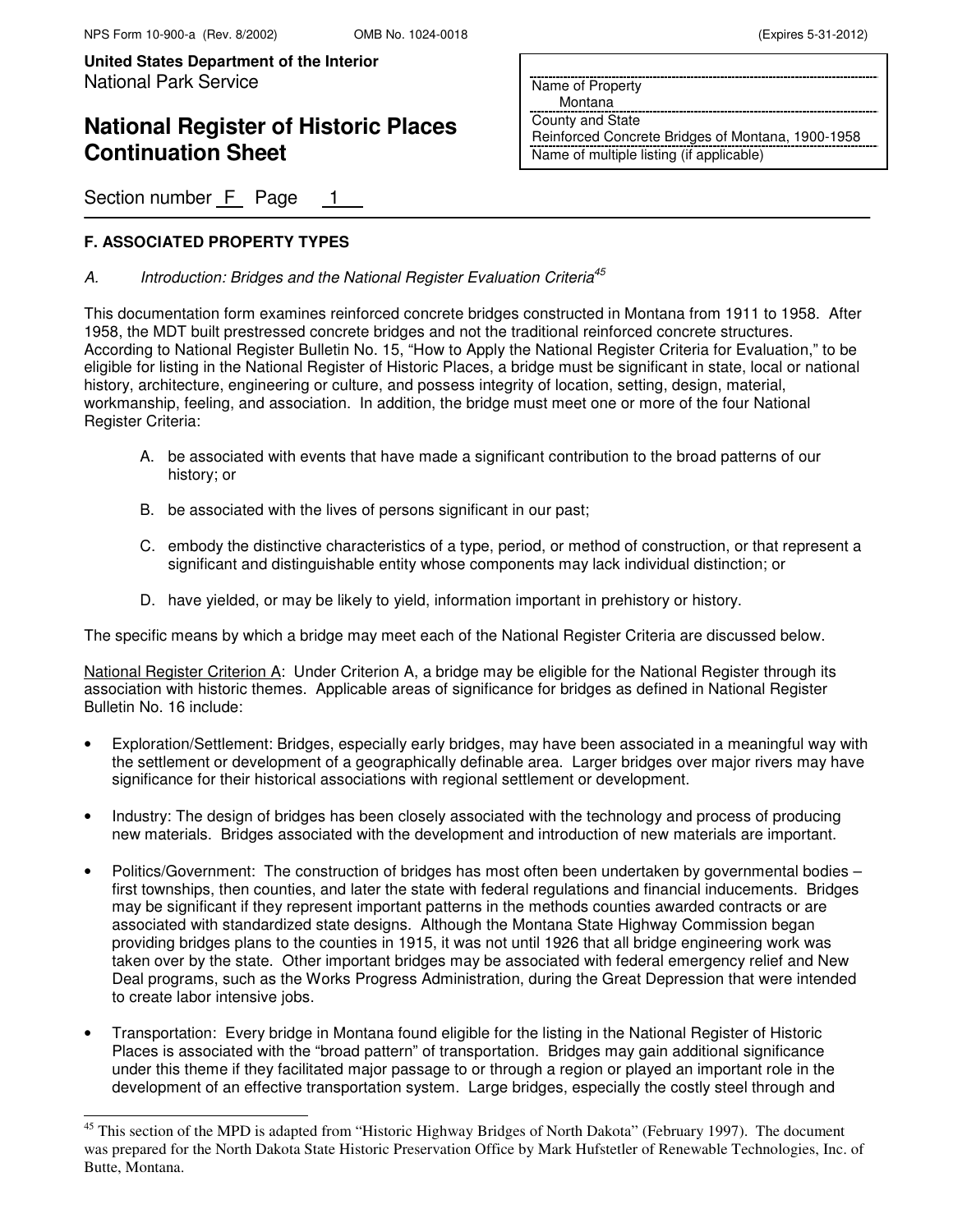## **National Register of Historic Places Continuation Sheet**

Section number F Page 2

Name of Property

Montana

County and State Reinforced Concrete Bridges of Montana, 1900-1958 Name of multiple listing (if applicable)

deck trusses, represent major investments on the part of counties to address the public's demand for adequate transportation routes.

National Register Criterion B: Under Criterion B, a bridge may be eligible for the National Register if a historically significant person's importance relates directly to the structure. Since the National Register's guidelines state that properties significant as an important example of an engineer's skill should be nominated under Criterion C, it is rare that a bridge would be found eligible under Criterion B. Because most historic bridges in Montana were constructed from standardized designs or from designs purchased from catalogues, few bridges in the state would be eligible for the National Register under Criterion B.

National Register Criterion C: Under Criterion C, a bridge may be eligible for the National Register if it embodies "the distinctive characteristics or a type, period, or method of construction, or represents the work of a master, possesses high artistic value, or represents a significant and distinguishable entity whose components may lack individual distinction." The only applicable area of significance for bridges under this criterion from Bulletin 16 is in the category of engineering.

The design and popular use of bridge types has been closely tied to the development of new materials and an understanding of their use. Bridges can provide excellent illustrations of the changes that have occurred in metal and concrete technologies. Some bridges may be significant as rare examples of a type, either as design experiments or widely accepted types that are no longer common. Other bridges, by their ubiquity, are significant as representative examples of a commonly used type and method of construction. Engineers also added aesthetic details, such as decorative balustrades, to some bridges which increase their significance beyond the pure mathematical application of the science.

National Register Criterion D: Under Criterion D, a bridge or its remains may be eligible for the National Register if it can yield important information about bridge technology or construction. The information should be embodied in the bridge or its remains; the mere existence, or former existence of a bridge at a particular location does not constitute sufficient important information. Furthermore, the information should not be available through other sources, such as historical documents or extant bridges. Prior inventories of Montana highway bridges have identified no properties that meet this criterion.

#### B. Property Types

#### **I. Name of Property Type:** Reinforced Concrete Highway Bridges

#### **II. Description:**

This property type includes those bridges constructed of concrete. Three types of concrete bridges were identified in Montana: (1) arch; (2) slab, and (3) T-beam. Concrete bridge design appropriated some forms, such as the arch, utilized for bridges made of metal, stone, and other materials. Likewise, concrete T-beam bridges were an adaptation of the I-beam stringer.

Arches are an ancient form of bridge. They come in a number of different profiles, ranging from a point-topped lancet to a broad ellipse to an essentially flat line. An arch's curve is determined by the number and relationship of "centers" used in its design and the length of the radii extending from these centers. Regardless of their profile or material, all arches share common components. The arch springs from a pair of imposts, which carry the base of the arch. The inner curve of the arch is called the intrados; the outer edge, usually not visually delineated on concrete bridges, is the extrados. If the extrados is highlighted by a molding or other ornament, the line is known as the archivolt. The triangular area buttressing the arch between the crown and the impost is the haunch. If the haunch is left unfilled in a concrete arch bridge, it is known as an open spandrel design; if filled, a closed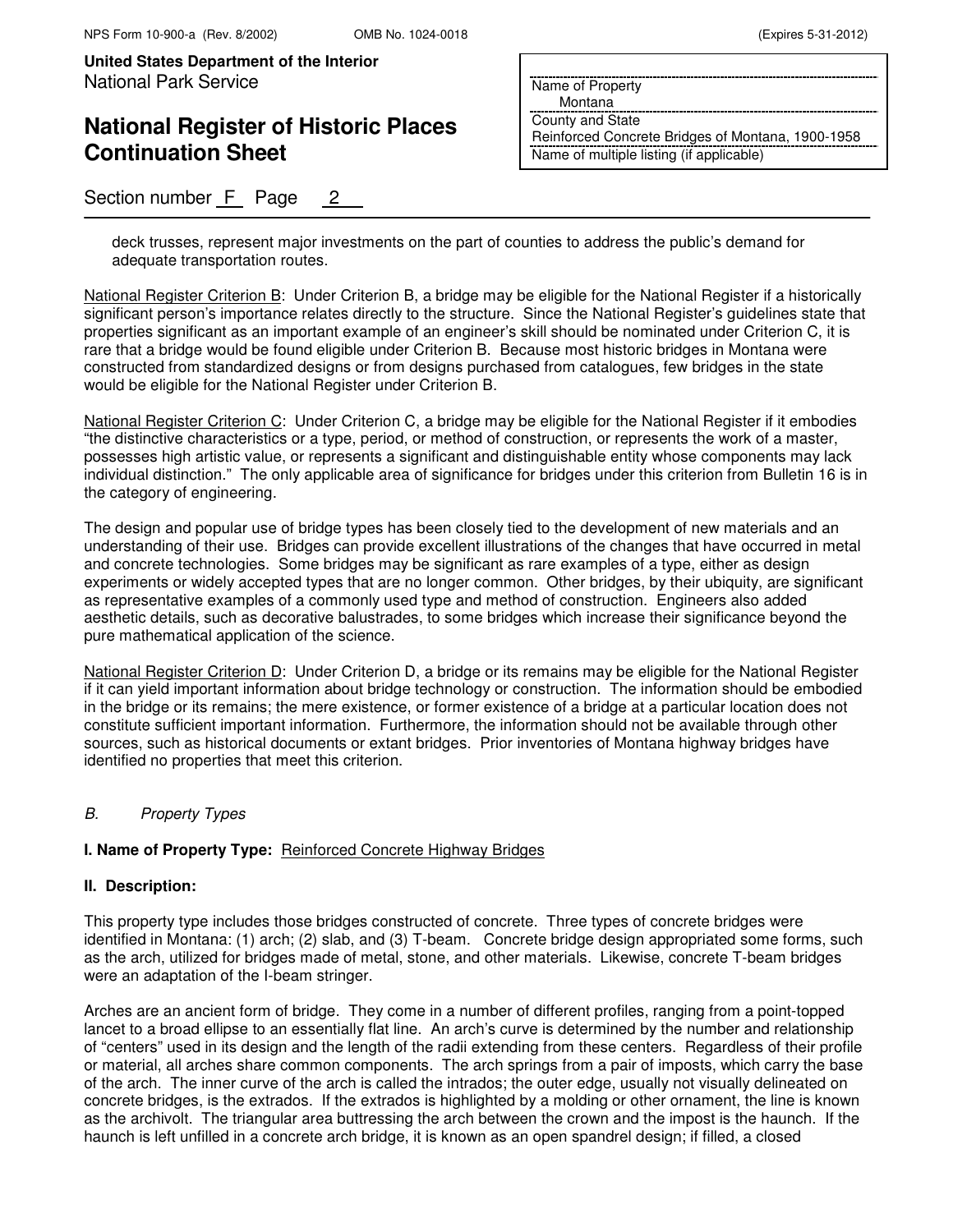# **National Register of Historic Places Continuation Sheet**

Name of Property

Montana

County and State Reinforced Concrete Bridges of Montana, 1900-1958 Name of multiple listing (if applicable)

Section number F Page 3

spandrel. Most frequently, the bridge deck rests on top of the arch. Special patented designs popular in the early  $20<sup>th</sup>$  century, however, such as the Marsh rainbow arch, use a through-arch configuration.

Simple reinforced concrete slab bridges served as alternative to steel or timber stringer structures. A slab span is cast in forms as a single unit (poured or cast in place) with steel reinforcing bars. Because of the lack of structural support, considerable reinforcing steel was necessary to construct a concrete slab bridge. Because of the amount of reinforcing steel needed and the design, slab bridges were only economical for relatively short spans. The first concrete slab bridges constructed crossed irrigation ditches in Carbon County in 1911. In Montana, concrete slab spans ranged in length from ten to twenty feet. The design, moreover, was relatively easy to build and inexpensive to widen when traffic demands required wider structures. Early twentieth century concrete slabs were created at the construction site, with the framework built by local carpenters or carpenters employed by a contractor. Concrete slab bridges exhibit a plain appearance with variances in the design only in the types of guardwalls and railings.

The T-beam bridge derives its name from the "T"-shaped configuration of the support beams. The head of the "T" is incorporated into the deck slab of the structure, which also functions as the bridge's floor. The T-beam design is, essentially, a modification of the standard steel I-beam design with concrete beams replacing steel beams. Contractors cast "T" beam bridges as single sections at the construction sites. Occasionally they fabricated the distinctive guardrails of the bridges as separate units. Montana State Prison inmates constructed the first known concrete T-beam bridge in Montana in 1911 (24PW608), while Carbon County built the first T-beam bridge with the beams recessed under the deck in 1913 (24CB1309). Though not as easily constructed as timber bridges, Tbeam bridges were more suitable to areas of heavy traffic, relatively wide and shallow stream crossings where aggregate material was readily available, or where environmental conditions required an alternative to steel or timber structures. The bridges, however, required skilled labor (carpenters and concrete mixers) for their construction.

Workmanship and detailing on concrete bridges vary widely. Because concrete is an extremely malleable material, it can be cast in many forms. Virtually the only obvious design element in the vast majority of concrete bridges is the railing (or guardwall). Three standard railing designs occurred for concrete bridges in Montana and were dependent on the time of construction: guardwalls with recessed panels or rectangular or diamond pattern openings (1911-1928), concrete post-and-beam guardrails (1929-1941), and steel post and baluster units (1945- 1958).<sup>46</sup> Variations to the basic concrete rail design depended on location. In Montana's case, it was at urban entryways, approaches to national parks, and in residential neighborhoods. The variations include Classical Revival, Renaissance Revival and Federal style guardwalls.

#### **III. Significance**

 $\overline{ }$ 

Within the general guidelines for significance of Montana concrete bridges established in the introduction to the property types section, the following concrete bridge specific information is added:

Criterion A: The earliest documentation in the county records of concrete bridge construction in Montana is found in Carbon County. In 1911, the Carbon County commissioners hired Red Lodge cement contractor Gust Nash to construct seven concrete slab bridges over irrigation ditches throughout the county; the first bridge Nash built was a simple concrete slab bridge that crossed First Chance Ditch near Joliet.<sup>47</sup> The Montana State Prison in Deer

<sup>&</sup>lt;sup>46</sup> Because the federal government concentrated its efforts on World War II, there were no funds available for road bridge construction to the states from 1942 until mid-1945 unless the US Departments of Army and Navy determined the facility was critical to the country's war effort. Jon Axline, *Conveniences Sorely Needed: Montana's Historic Highway Bridges, 1860-1956*, (Helena: Montana Historical Society, 2005), 112-113.

<sup>&</sup>lt;sup>47</sup> Carbon County Bridge Record, Clerk and Recorders Office, Carbon County Courthouse, Red Lodge, Montana, 18-24.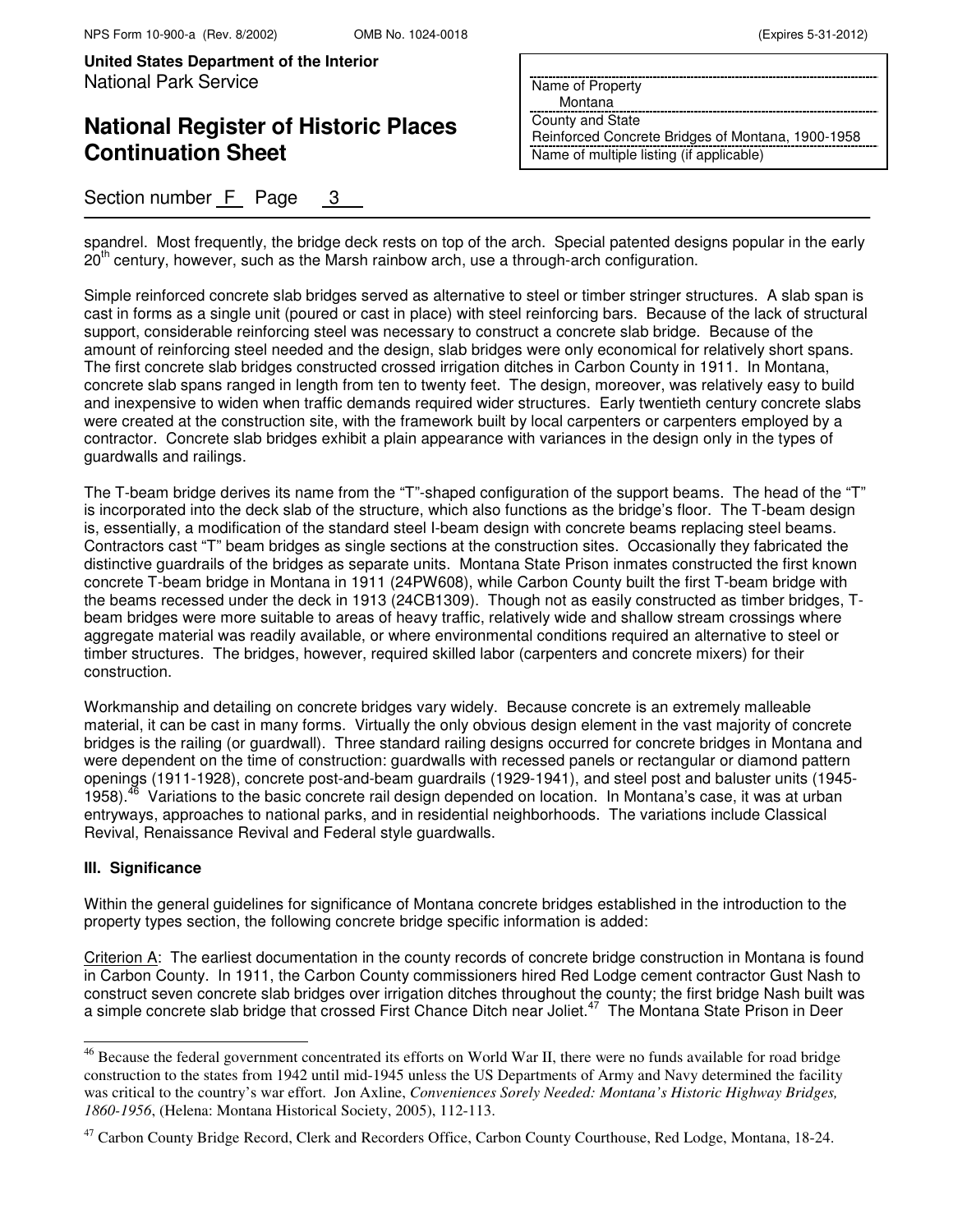$\overline{ }$ 

**United States Department of the Interior** National Park Service

## **National Register of Historic Places Continuation Sheet**

Section number F Page

Name of Property

Montana

County and State Reinforced Concrete Bridges of Montana, 1900-1958 Name of multiple listing (if applicable)

Lodge also built several concrete bridges in Powell, Deer Lodge, and Silver Bow counties between 1911 and 1914. Bridges constructed from 1909 to 1915 may gain significance from experimentation with a new building material and for the expansion of local transportation networks.

Formed by the state legislature in 1913, the Montana State Highway Commission standardized concrete slab and T-Beam designs by 1916. Between 1925 and 1941, the commission and the Montana Highway Department built 123 reinforced concrete arch, slab, and T-beam bridges throughout Montana, fully 11 percent of the 1,119 bridges built by the Montana Highway Department during that period.<sup>48</sup> Although the bridges required skilled labor for the construction of the forms, the ready availability of the material, the department's willingness to experiment with new designs, and its suitability to the New Deal programs of the 1930s made concrete bridges an important part of its long-term program to improve Montana's infrastructure. These bridges have important associations with federally-sponsored, labor-intensive work programs, but are uniform in design and appearance.

Criterion C: Concrete bridge construction in Montana before the creation of the highway commission was restricted to Carbon County in south central Montana and in southwestern Montana. Of the ten contractors who built concrete bridges in the county, eight resided in the county and two listed their occupation in the 1910 census as cement contractors (one was a pool hall manager). Two, the Beley Construction Company and Security Bridge Company, were better known for building steel truss bridges rather than concrete structures. Because the county bid out bridges for construction in groups, good documentation exists in the county records; evidence also suggests that County Surveyor C. A. Gibson developed the standard design used for all slab and T-beam bridges in the county. The design for the monumental Fromberg Bridge (24CB1223; demolished 2007) was purchased by the county and adapted by the county surveyor to the construction site. In southwestern Montana, the state prison dominated concrete bridge construction. It is not known where the designs were obtained, but four concrete bridges identified by the MDT were built by convict labor. After 1916, when the highway commission standardized its first concrete bridge designs, concrete bridge construction was dominated by the state, who advertized for bids for their construction and awarded the contracts to both in- and out-of-state contractors. Great Falls architect George Shanley provided the designs for two multi-span concrete arch bridges across the Missouri River in 1920. Two other bridges were adapted and built from Shanley's original designs.<sup>4</sup>

Five representative concrete bridges dating from 1911 to 1936 were submitted with this document. National Register Bulletin 15 states that a "structure is eligible as a specimen of its type or period of construction if it is an important example (within its context) of building practices of a particular time in history." In selecting the representative examples of concrete bridges, evaluation considered additional characteristics, such as being the oldest example, the longest span, the first of a particular design, or exhibiting decorative details not found in similar bridges. The oldest surviving bridges show the earliest extant use of the technology; the longest spans reflect maximum limits of technology, and the first examples of new designs demonstrate changes in technology and aesthetics. Decorative details are also important expressions of aesthetic details and design concepts.

A few instances occur where county commissioners and state highway department engineers believed that some river crossings required bridges to be more aesthetically appealing. Most called for arch or false-arch structures or, in one example, brick-veneered concrete guardwalls. These structures were located at city gateways (the Tenth Street Bridge in Great Falls, 24CA308), in residential areas, and on scenic approach roads to national parks (the Carter Bridge in Park County, 24PA841). Neither bridge followed standardized highway department concrete bridge designs; both were designed under contract.

 $48$  From 1916 to 1924, the counties funded new bridge construction in Montana, while the state provided the plans, oversaw the bidding process, and supervised the construction of the structures. Unfortunately, the highway commission meeting minutes during that period were not specific as to the type of bridge that it let to contract. Instead, it generalized them in the numbers built, locations, etc. That reporting system became more specific in the meeting minutes in 1925, where specific type and number of bridges are described in the minute books. Axline, *Conveniences Sorely Needed*, 86.

<sup>&</sup>lt;sup>49</sup> Carbon County Bridge Record; US Census Records, 1900-1930; Axline, Conveniences Sorely Needed, 67, 70.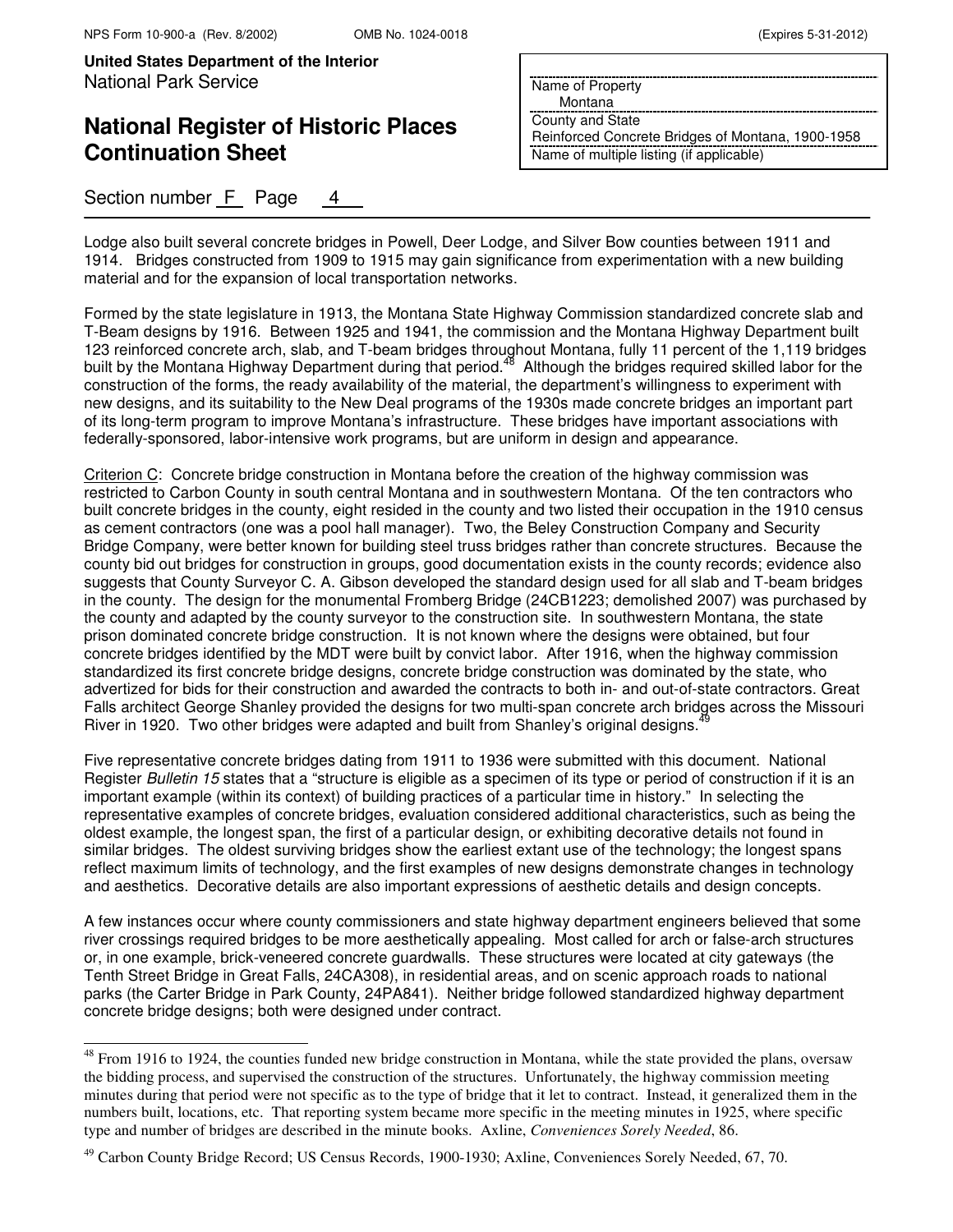# **National Register of Historic Places Continuation Sheet**

Name of Property Montana

County and State

Reinforced Concrete Bridges of Montana, 1900-1958 Name of multiple listing (if applicable)

Section number F Page 5

### **IV. Registration Requirements**

The period of significance for this property type is from 1911 (the construction date of Montana's oldest known surviving concrete bridge) to 1958 (the time soon after the beginning of the Interstate highway era and the dominance of prestressed concrete structures). A concrete bridge may be eligible for the National Register if it meets one or more of the following criteria.

Criterion A: A concrete bridge in Montana may be eligible for the listing in the National Register if it was or is:

#### 1. Built as part of Important Early Transportation Routes

There are no concrete bridges associated with the initial development of the state's road system in the nineteenth century. Concrete bridge construction did not begin in Montana until 1909 in Carbon County. Construction of bridges in the county facilitated the transportation of agricultural goods, livestock, and coal to railroad stations in Red Lodge, Belfry, Bridger, and Fromberg. Concrete bridges built by prison labor were intended to improve transportation in the Deer Lodge vicinity and to facilitate the transportation of supplies to the prison from the railroad yards across the Clark Fork River. The bridges undoubtedly stimulated the growth of the surrounding rural areas on farm-to-market roads.

2. Any Bridge Associated with the Montana Highway Department's Initial Road-Building Program, 1916-1928 In 1915, the Montana State Highway Commission formed a bridge department, hired a bridge designer, and encouraged the state's counties to follow a prescribed process for advertising, bidding, and building steel truss, steel girder, and concrete bridges in the state. The process was designed to provide efficient, cost-effective bridges to the counties by standardizing the procedure and ensuring the counties received what they paid for. It was not until 1916, though, that the commission's bridge engineers standardized designs for concrete slab and Tbeam structures. Designs for a monumental concrete arch bridge were developed by Great Falls architect George Shanley while under contract to Cascade County and the highway commission. During the 1920s, the commission and the Montana Highway Department refined the design for slab (Bad Route Creek Bridge, 24DW423) and T-beam bridges to better provide for increasing traffic demands on the state's highways. Bridges built under this initial phase immediately following the creation of the state bridge department would be eligible under Criterion A because they are part of a broader program to improve and modernize the state's transportation system.

#### 3. Any Bridge Documented as being Constructed under a Federal Work Relief Program of the Depression Era, 1929 -1941

During the Great Depression (1930-1941), bridges were built under the Hoover Administration's emergency relief programs or during Franklin D. Roosevelt's New Deal. The state process was combined with new federal regulations to maximize labor and provide concrete bridges using the most up-to-date bridge technology. The result was the greatest period of road and bridge construction yet seen in Montana (it was surpassed in the 1960s and 1970s by the Interstate Highway program). The highway department built the majority of concrete bridges from 1930 to 1933 under the Hoover Administration's relief programs, which was picked up and modified by FDR during his administration. Bridges built during this period would be eligible for the National Register under Criterion A for their association with the Great Depression and the pre-war years.

4. Concrete Bridges Documented as being Constructed on Post-World War II Montana Highways, 1945-1958 The years after World War II and leading to the beginning of the Interstate highway program were among the most active for the Montana Highway Department. Increased federal spending on Federal Aid, urban, and secondary highways increased dramatically as the federal and state governments strove to provide a modern transportation infrastructure to serve the needs of the rapidly changing traffic demands. The renewed road and bridge-building program occurred statewide and included the construction of 311 bridges between 1945 and 1956. Many of the bridges built during this period were later incorporated into the Interstate system. Bridges built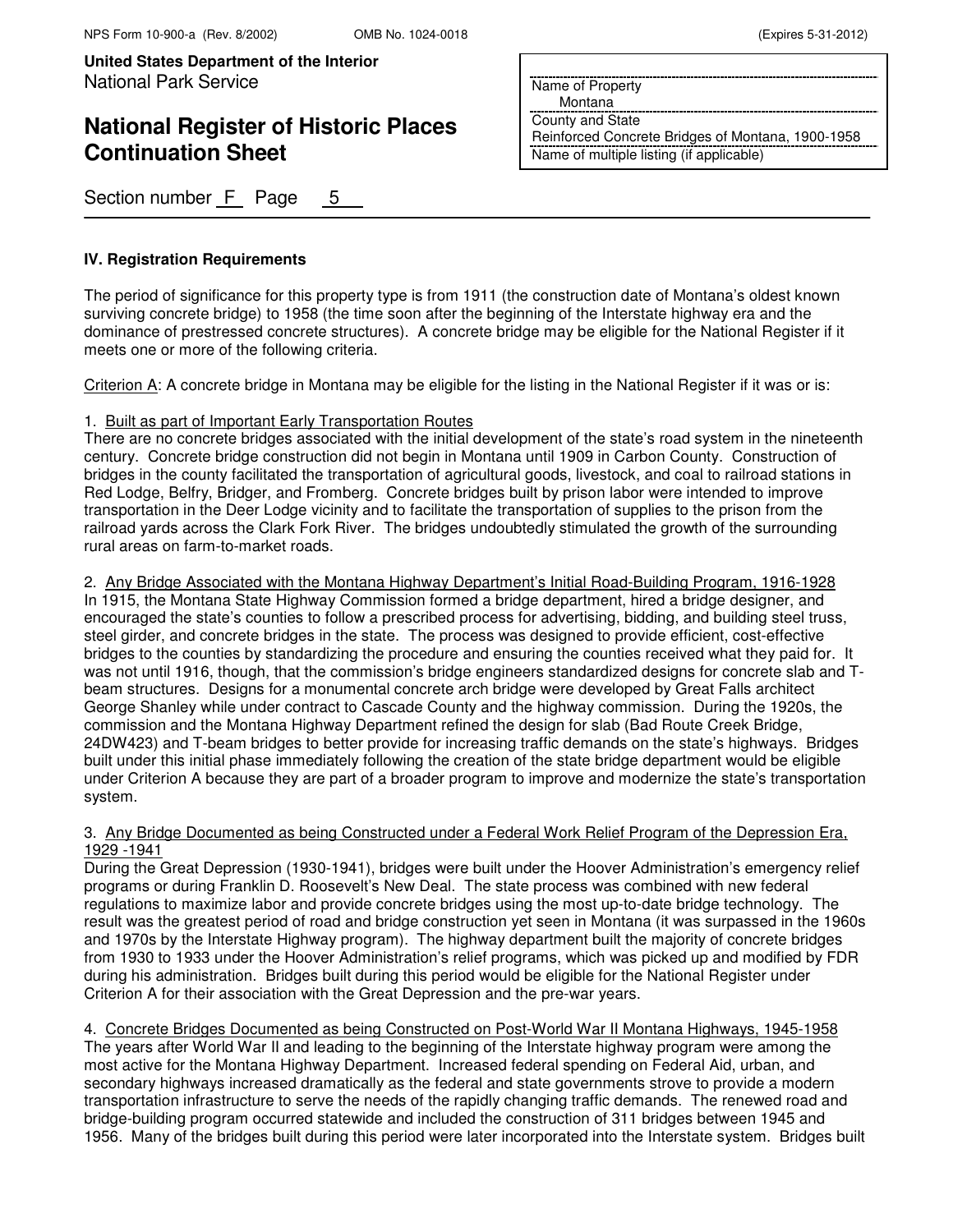# **National Register of Historic Places Continuation Sheet**

 Montana County and State Reinforced Concrete Bridges of Montana, 1900-1958

Name of multiple listing (if applicable)

Name of Property

Section number F Page 6

during this period would be eligible for the National under Criterion A for their association with the post-WWII economic and building boom.

### **National Register Criterion C: A concrete bridge in Montana may be eligible for listing in the National Register under Criterion C if it was or is:**

### 1. Built by Carbon County, the Milwaukee Road Railroad or the Montana State Prison from 1911 to 1916

Bridges built by Carbon County and the State Prison reflect independent efforts by two governmental entities to provide inexpensive, efficient, and unique crossing structures for their constituents. No similarity exists between the design of bridges built by Carbon County and the prison suggesting separate private companies supplied the basic designs. The bridges appear to be bulkier and more massive than those later bridges designed by the state. The aggregate is also coarser than those built under state supervision after 1916. They likely also contain different reinforcing steel systems than those designed by the state. The Conley Street Bridge (24PW608) and 25<sup>th</sup> Street North Bridge (24CA331), moreover, incorporate ornamental elements into their designs; the ornamentation reflects the opportunities afforded by concrete as a construction medium.

The Milwaukee Road Railroad was one of the more technologically advanced railroad companies in the United States before World War I. Unlike the Northern Pacific, Union Pacific, and Great Northern railroads, the Milwaukee Road demonstrated a willingness to try new building materials in an effort to prove the line's superiority over their competitors in the Treasure State. The 25<sup>th</sup> Street North Bridge is the sole remaining example of a concrete arch bridge built by the railroad for non-railroad traffic in Montana. Concrete bridges in Montana designed by the state before 1916 are representative of the early years of practical bridge design and a willingness to experiment with a new building material.

### 2. Built from Designs Standardized by the Montana Highway Department, 1916-1958

State highway engineers standardized concrete slab and T-beam designs in 1916 and contracted with Great Falls architect George Shanley for a multi-span arch design in 1919. The department built specific styles of reinforced concrete bridges during specific time periods, i.e. 1916-1921, 1922-1928, 1929-1941, and 1945-1958. Those bridges contain components explicit to those time periods that were not repeated in other periods. For instance, bridges built before 1929 exhibited concrete guardwalls pierced by different types of openings (rectangles, arches, diamonds, turned baluster posts) or had recessed panels similar to the openings. Bridges built by the department between 1929 and 1941 exhibited Art Deco elements manifested in the double-coursed railings (Sheep Creek Bridge, 24LC1157). Bridges after World War II had steel post and baluster railings. A few bridges were widened on main highways in the state, but most have not been modified and retain the design elements significant to the type and era. The existing historic-age concrete bridges also reflect the transition from concrete slab bridges (1916-1922) to concrete T-beam bridges (1923-1958).

3. The Oldest Bridge in a County or Built by Convict or Railroad Labor (prior to 1916)

Bridges with documented dates of construction as the oldest in a county or area, or were constructed by convict or railroad labor have local significance.

### 4. The Oldest Bridge of a Type in Montana

The first concrete arch, concrete slab or concrete T-beam bridge built or of a particular design have local and statewide significance.

### 5. The Longest Bridge of a Type in Montana

Few concrete bridges exhibit long spans, but a few that have multi-spans that would qualify under this category and have significance.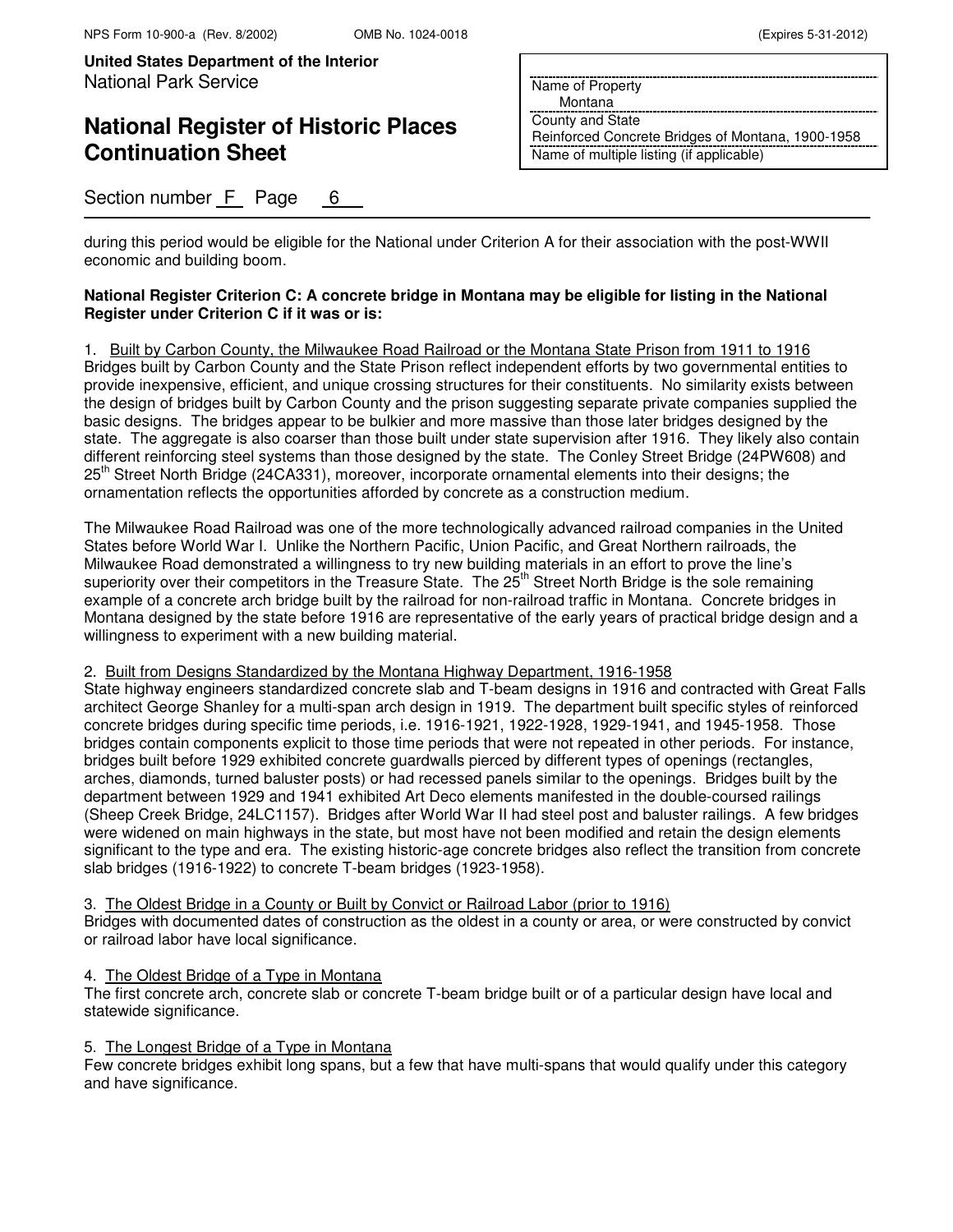## **National Register of Historic Places Continuation Sheet**

Section number F Page 7

Name of Property

Montana

County and State Reinforced Concrete Bridges of Montana, 1900-1958 Name of multiple listing (if applicable)

6. Bridges where all of the structural components are original to the structure

Like most man-made structures, modifications are made to bridges as the demands placed on them change. Substructures can be altered to handle heavier loads, widened to accommodate heavier traffic demands, additional structural components added, and new guardrails replacing original railings or guardwalls. Bridges which have retained all of their original structural components, and have not been modified with additional components, would qualify under this category and have significance.

### **V. Integrity**

In addition to the requirement that a bridge must meet one of more of the National Register criteria to be considered eligible for listing in the National Register, it must also retain integrity. The integrity of each bridge is assessed through the following aspects:

Design: For a bridge in this property type to retain integrity of design, the concrete structural members much be substantially in their original condition, although alterations made during the period of significance (through 1958) may be considered part of the bridge's historic fabric. Since railings are such a key visible component of the design of a concrete bridge, the original railings must be substantially intact, unless the bridge has important engineering features (e.g. it is a rare example of a structural type or it approaches the engineering limits for its type) that impart significance.

Materials: A concrete bridge retains integrity of materials if the structural materials and railings are original to the construction, replacement materials were installed during the period of historic significance, or modern repairs or replacements are the same type as those used during the period of significance.

Workmanship: In concrete bridges, workmanship is embodied in evidence of the builder's labor and skill in concrete construction demonstrated through precision, technique, and durability. Integrity of workmanship is lost if the original construction evidence is covered with later materials or aesthetic details such as removal of the railings.

Setting and Location: Since it is virtually impossible to move a concrete bridge and have it retain design integrity, bridges must be in their original location. The original setting of some urban and park approach road concrete bridges affected their design selection.

Feeling and Association: These two aspects have equal effect on overall integrity of concrete bridges. The integrity of design, materials workmanship, location, and setting also has a direct bearing on the integrity of feeling and association. Integrity of feeling and association of a bridge will be lost if modern materials cover the historic materials, or the railings have been removed.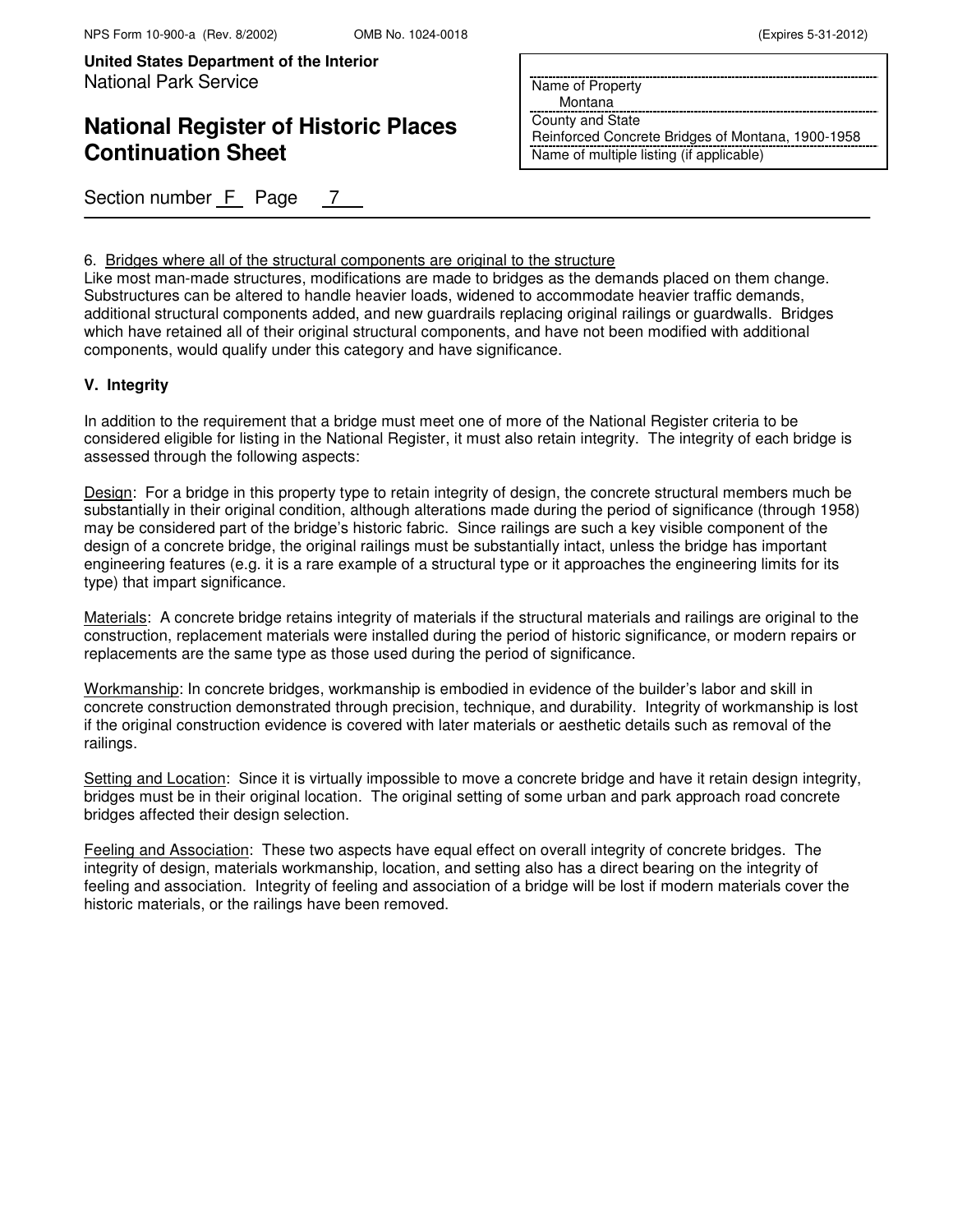## **National Register of Historic Places Continuation Sheet**

Section number G, H Page 1

### **G. GEOGRAPHICAL DATA**

This nomination applies to properties located within the present boundaries of the State of Montana.

### **H. SUMMARY OF IDENTIFICATION AND EVALUATION METHODS**

This Multiple Properties Nomination is a product of four distinct research and field survey projects. The field survey projects include the original statewide historic bridge inventory in 1979-1980, and a statewide field inventory and context development for Montana's reinforced concrete arch, slab, and T-beam highway bridges conducted by the Montana Department of Transportation in 1999. Two published works, Historic Bridges in Montana (Quivik 1982) and Conveniences Sorely Needed: Montana's Historic Highway Bridges, 1860-1956 (Axline 2005) have also been produced that deal with Montana's concrete bridges. The field surveys and historic context (1982 and 2005) culminated in the preparation of this document and five individual National Register nominations. Each of the phases is discussed below.

Three reinforced concrete bridges have previously been listed in the National Register in Montana. They are:

- 1. Tenth Street Bridge (24CA308; listed 1996)
- 2. Fromberg Bridge (24CB1223; listed 1993 and demolished in 2007)
- 3. Morel Rainbow Arch Bridge (24DL411; listed 2000)

#### 1. Field surveys and context development (1979-1980 and 2000)

Montana conducted one of the first state-sponsored historic bridge inventories in the United States in 1979. In addition to recording steel truss, reinforced concrete, and steel girder bridges, the survey also included railroad bridges that were not under county or state jurisdiction. The field survey along with the background research provided the basis for additional historic bridge surveys conducted by the Montana Department of Transportation (MDT) in 1986 (treated timber bridges), 1999 (reinforced concrete bridges), and 2000 (truss bridges built between 1935 and 1946). Renewable Technologies, Inc. (RTI) of Butte, Montana conducted the 1979-1980 inventory, under contract to the MDT. Frederic Quivik and Gray Fitzsimons conducted the survey; Jet Lowe provided photographs of the bridges. The intensive field survey inventoried 477 historic highway and railroad bridges in the state, and also completed substantial primary and secondary research related to the history of Montana's bridges. That survey provided the basis for subsequent historic bridge surveys conducted in Montana. Primary research included construction files and plans at the MDT for on-system bridges. For off-system structures, RTI conducted research in city halls and county courthouses, specifically in the county commissioner and city council meeting minutes and road books. Secondary research included county histories, J.A.L. Waddell's Bridge Engineering (John Wiley & Sons 1916) and Milo Ketchum's The Design of Highway Bridges (McGraw-Hill 1912). In addition, to those sources, some bridges have dedication plates attached to them that provide the date of construction and the name of the contractor.

The MDT also initiated a bridge inspection program in 1979. The inspections included both on-system bridges administered by the MDT and off-system bridges under the jurisdiction of cities and counties. Because of this inspection program, the MDT was able to provide RTI with a list of bridges built before 1930 and their locations. The resulting field survey conducted by RTI included only those structures inspected by the MDT. In 1982, the MDT and the National Park Service published Quivik's Historic Bridges in Montana, a seminal work that was among the first publications in the United States to address historic bridges. The book provided the basis for additional Montana bridge surveys and for this document. It was not until 1985, however, that the MDT submitted a Determination of National Register Eligibility for historic bridges to the Montana State Historic Preservation Office (SHPO). The SHPO concurred in the determination that 77 bridges were eligible for the National Register and that 400 bridges were ineligible for the National Register. The criteria outlined in Section "F" above provided the basis for that first determination of eligibility for historic bridges in 1985.

Name of Property

Montana

County and State Reinforced Concrete Bridges of Montana, 1900-1958 Name of multiple listing (if applicable)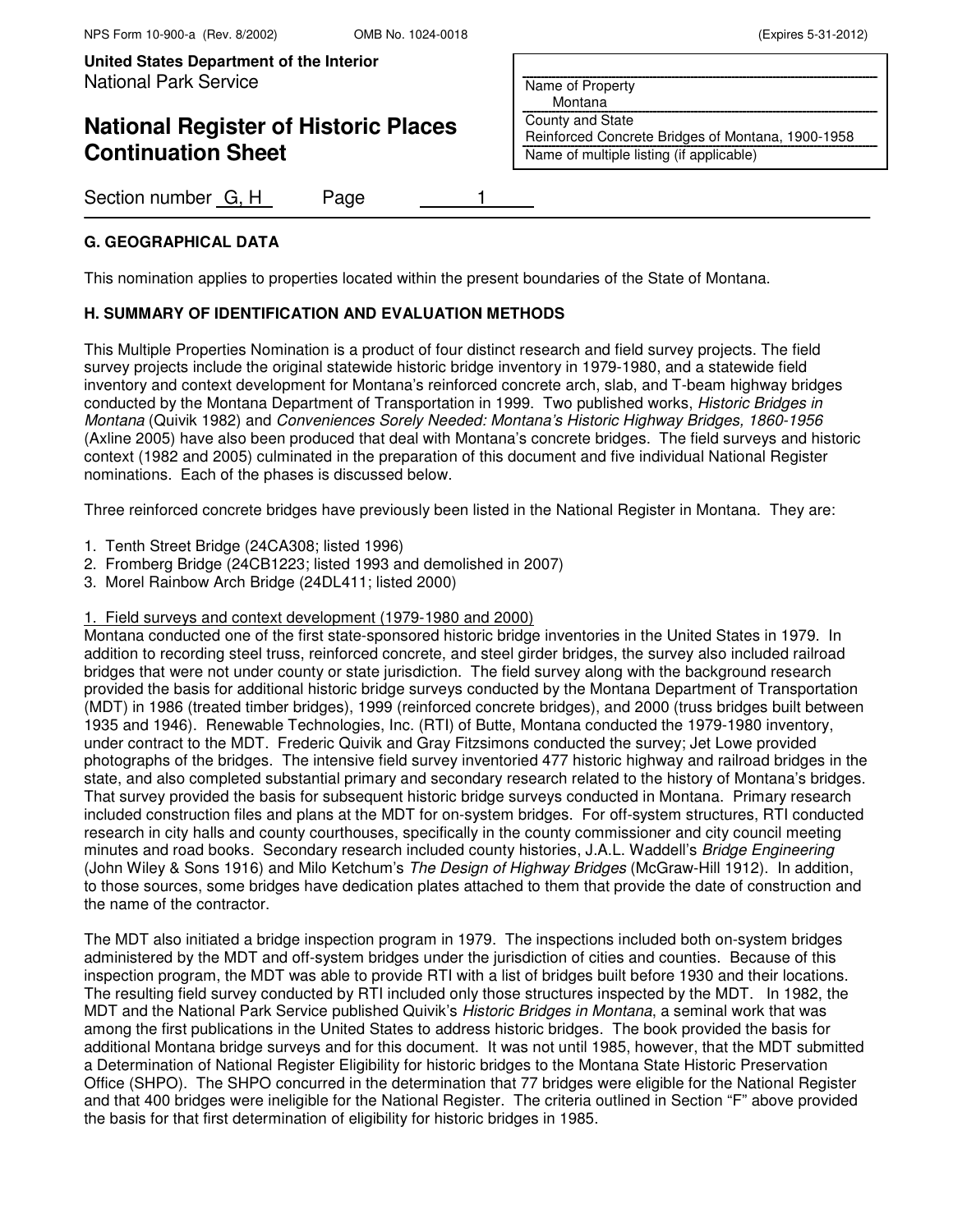# **National Register of Historic Places Continuation Sheet**

Name of Property

 Montana County and State

Reinforced Concrete Bridges of Montana, 1900-1958 Name of multiple listing (if applicable)

Section number G, H Page 2

RTI's historic bridge survey and the 1985 determinations of eligibility provided the basis for the MDT's management of historic bridges for the next twelve years. In 1989, the Montana SHPO, Federal Highway Administration (FHWA), Advisory Council on Historic Preservation (ACHP), and the MDT implemented a programmatic agreement (PA) concerning historic roads and bridges. The PA, the first of its kind in the United States, abrogated the MDT's requirement to further inventory historic roads and bridges within the state. Instead, it required the department to complete narrative and technical histories of road and bridge development in the state. Consequently, the MDT produced Roads to Romance: The Origins and Development of the Road and Trail System in Montana (Wyss 1992) and Monuments Above the Water: Montana's Historic Highway Bridges (Axline 1993). The agreement also specified that the MDT develop educational programs and an Adopt-A-Bridge Program. The PA remained in effect until supplanted by expanded agreements in 1997 and 2007.

#### 2. 1999 Field Review

In 1999, the MDT initiated a survey of historic reinforced concrete bridges that were not included in the original 1979-1980 bridge survey. This survey, which was conducted by MDT Historian Jon Axline, included 122 arch, slab, and T-beam bridges built by the MDT and the counties between 1900 and 1956. However, instead of treating them thematically as was done with the steel truss bridges in 1985, the MDT made determinations of eligibility on a case-by-case basis per the terms of the expanded 1997 PA. Most states have completed historic bridge inventories and have included reinforced concrete bridges in their inventories. The inventories that have been published reveal a wide variety of concrete bridges across the country. All, however, can be distilled down to the three basic types of concrete bridges included in the Montana field review and MPD: arch, slab, and Tbeam structures.

#### 3. 2007 Programmatic Agreement and publication of Conveniences Sorely Needed: Montana's Historic Highway Bridges, 1860-1956.

In 2007, the Montana SHPO, FHWA, ACHP, and the MDT implemented a new PA that better addressed the management of the state's remaining historic steel truss bridges than had the 1989 and 1997 documents. The document contains provisions for the development of an historic bridge database, the implementation of an historic bridge rehabilitation program, and the development of Multiple Properties Documents for reinforced concrete, steel truss, timber, and steel stringer and girder structures. The Adopt-A-Bridge Program was carried forward in the 2007 PA. Prior to 2007, however, the MDT amended the 1997 PA to better handle historic bridges that could not feasibly be relocated under the Adopt-A-Bridge Program. These included reinforced concrete and substantial steel stringer and steel girder structures. The amendment stipulated that the MDT and Montana Historical Society would cooperate in the production and publication of a book on Montana's historic highway bridges. The book built on the groundwork laid by RTI and Frederic Quivik and included additional research in both primary and secondary sources by the author, Jon Axline. The book, Conveniences Sorely Needed: Montana's Historic Highway Bridges, 1860-1956, provides an historic context for Montana bridges built between 1860 and 1956. The Montana Historical Society Press published the book in 2005.

#### 4. National Register of Historic Places nominations (2008)

Stipulation 4(C) of the 2007 Programmatic Agreement states that the MDT will "develop National Register Multiple Property Documents (MPD's) for reinforced concrete, steel truss, steel stringer, girder, and timber bridges in Montana." To complete that stipulation, the MDT evaluated 122 on- and off-system reinforced concrete arch, slab, and T-beam bridges in Montana for possible nomination under an MPD in 2009. Consequently, five bridges suitable for individual National Register nominations as part of an MPD submittal were developed by the MDT in 2009 and submitted as part of this MPD. All five bridges are eligible for listing on the National Register of Historic Places under criteria A and C. None have been programmed by the MDT or nominated by the counties for replacement. Two of the bridges are owned by the MDT and three are off-system and county-owned. Each of these bridges have been photographed. Additional research in primary and secondary sources about each structure was completed and included in the National Register nomination forms.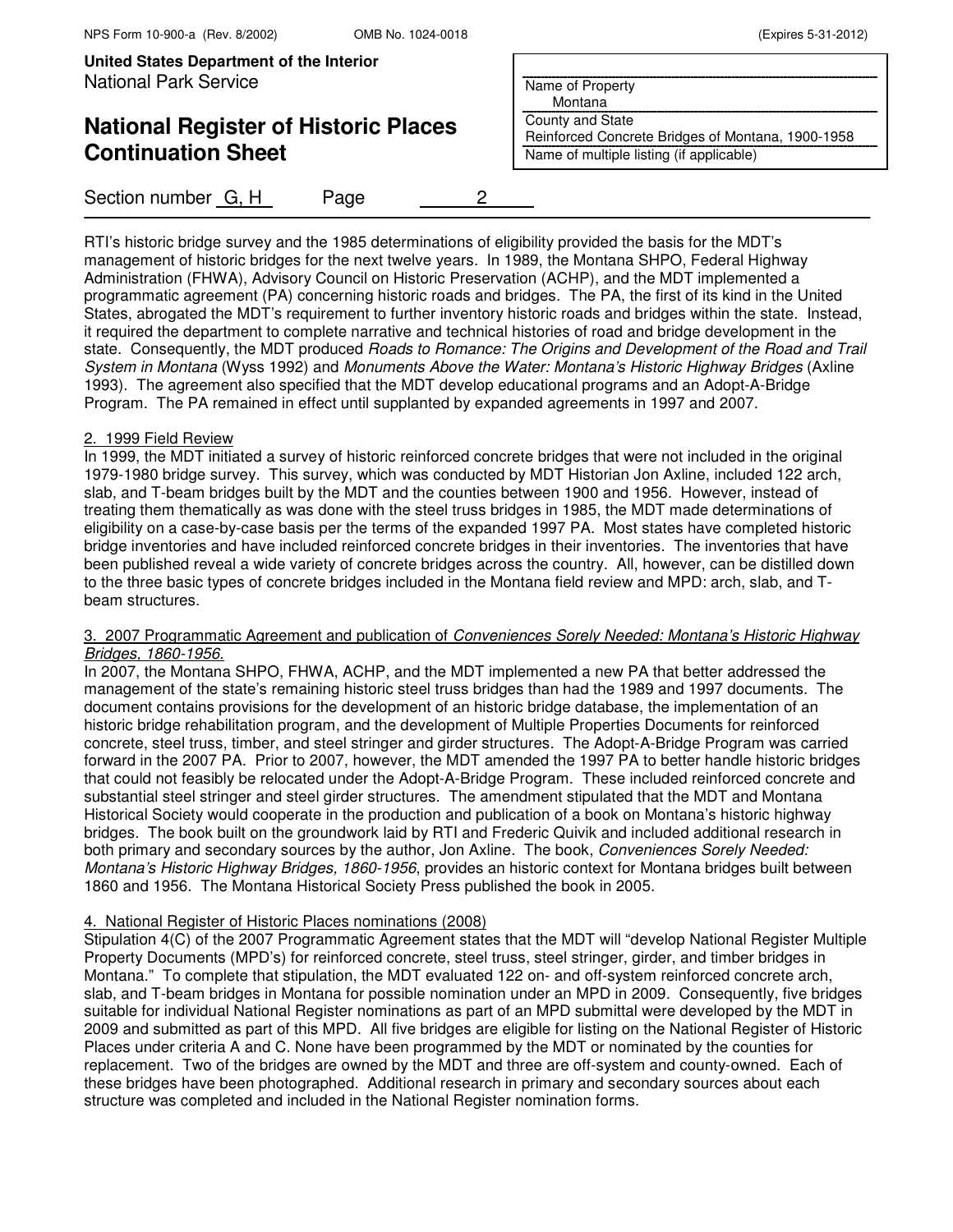### **National Register of Historic Places Continuation Sheet**

Section number G, H Page 3

Name of Property

 Montana County and State

Reinforced Concrete Bridges of Montana, 1900-1958 Name of multiple listing (if applicable)

Using the 1979-1980 research materials, supplemented by additional research done between 1990 and 2008, MDT Historian Jon Axline prepared this Multiple Properties form and the individual nomination forms during the Fall of 2009. All products were submitted to the Montana SHPO in September 2010.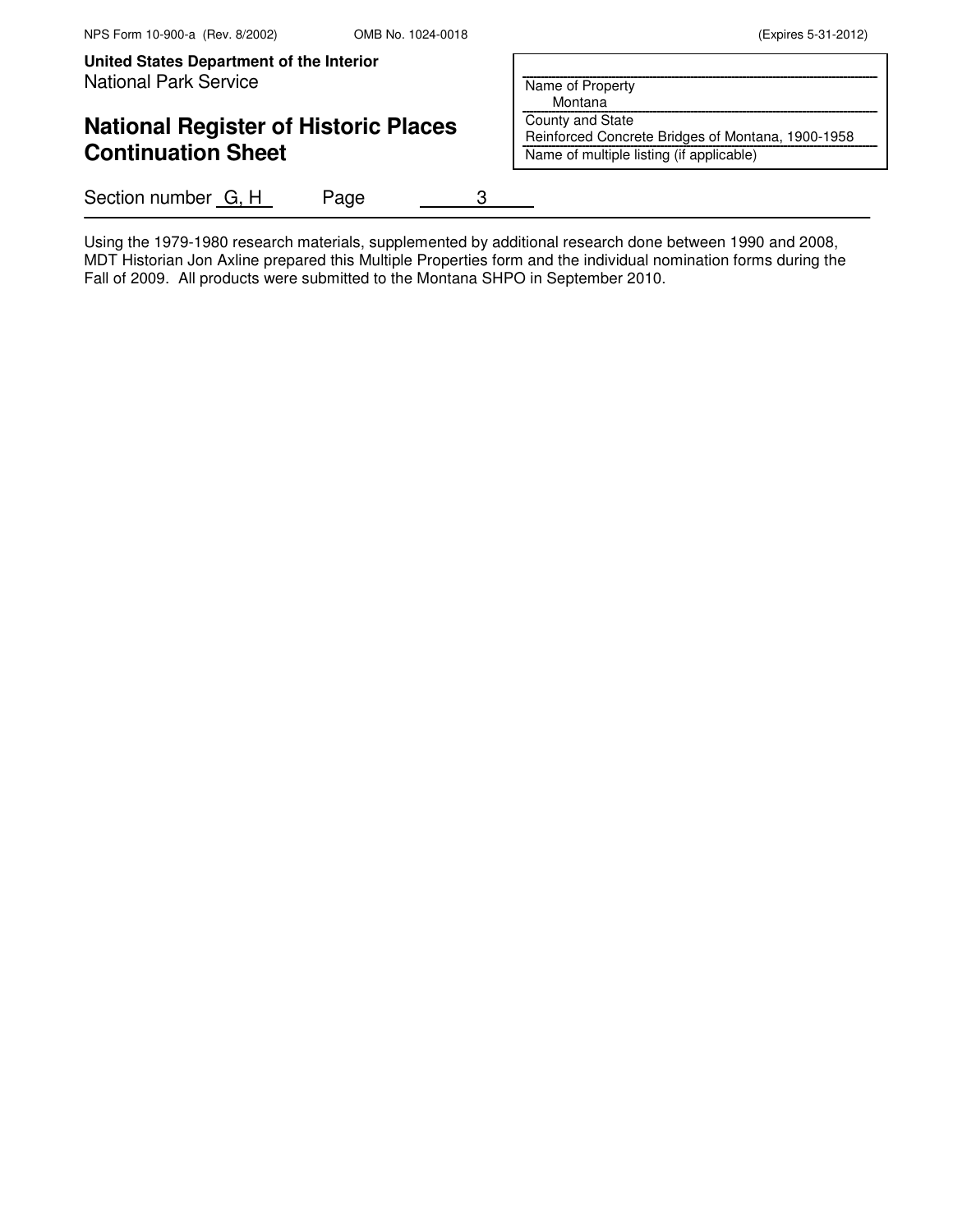### **National Register of Historic Places Continuation Sheet**

Name of Property Montana County and State

Reinforced Concrete Bridges of Montana, 1900-1958 Name of multiple listing (if applicable)

Section number | Page 1

#### **Major Bibliographic References**

- American Association of State Highway Officials. Standard Specifications for Highway Bridges. Seven volumes (Washington DC: AASHO, 1921-1957).
- Armstrong, Ellis L. History of Public Works in the United States. (Chicago: American Public Works Association, 1976).
- Automotive Safety Foundation. Moving Ahead on Montana's Highways: An Engineering Study of Road and State Needs. (Helena: State Highway Commission, 1956).
- Axline, Jon. Conveniences Sorely Needed: Montana's Historic Highway Bridges, 1860-1956. (Helena: Montana Historical Society, 2005).

"Benedict Joseph Ornburn." The Centerline. 1:5 (May, 1938).

Birney, Hoffman. Roads to Roam. (Philadelphia: Penn Publishing, 1930).

- Borth, Christy. Mankind on the Move: The Story of Highways. (Washington DC: Automotive Safety Foundation, 1969).
- Burlingame, Merrill G. The Montana Frontier. (Helena: State Publishing, 1942).

Carbon County Bridge Record. Clerk & Recorders Office. Carbon County Courthouse, Red Lodge, Montana.

- Cheney, Roberta Carkeek. Names on the Face of Montana: The Story of Montana's Place Names. (Missoula: Mountain Press, 1990).
- Condit, Carl W. American Building. Second Ed. (Chicago: University of Chicago: 1982).
- Conley, Frank. Nineteenth Annual Report for the Montana State Prison for the Year Ending December 31, 1914. (Deer Lodge: Montana State Prison, 1915).
- "Did You Know That . . . ." The Centerline. 3:7 (July, 1940).
- Directory of Billings, Red Lodge and Yellowstone and Carbon Counties, (Billings: R. L. Polk, 1909).
- Eckel, C. L. "The Development of Simple Types of Bridge Structures in the United States." The Colorado Engineer, 25 (November, 1928).
- Federal Highway Administration. America's Highways, 1776-1976: A History of the Federal-Aid Program. (Washington DC: Government Printing Office, 1976).
- Gies, Joseph. Bridges and Men. (New York: Doubleday, 1963).
- Hall, William L. Financing Modern Highways for Montana. (Helena: Montana Fact Finding Committee on Highways, Streets, and Bridges, 1956).
- Hopkins, H. J. A Span of Bridges. (New York: Praeger Publishers, 1970).
- House Journal of the Twenty-Ninth Legislative Assembly of the State of Montana, (Helena: State Publishing, 1945).
- Ingram, Patricia M. Historic Transportation Routes Through Southwestern Montana. Unpublished manuscript. Bureau of Land Management, 1976.
- Jacobs, David and Anthony E. Neville. Bridges, Canals and Tunnels: The Engineering Conquest of America. (Washington DC: American Heritage Publishing, 1968).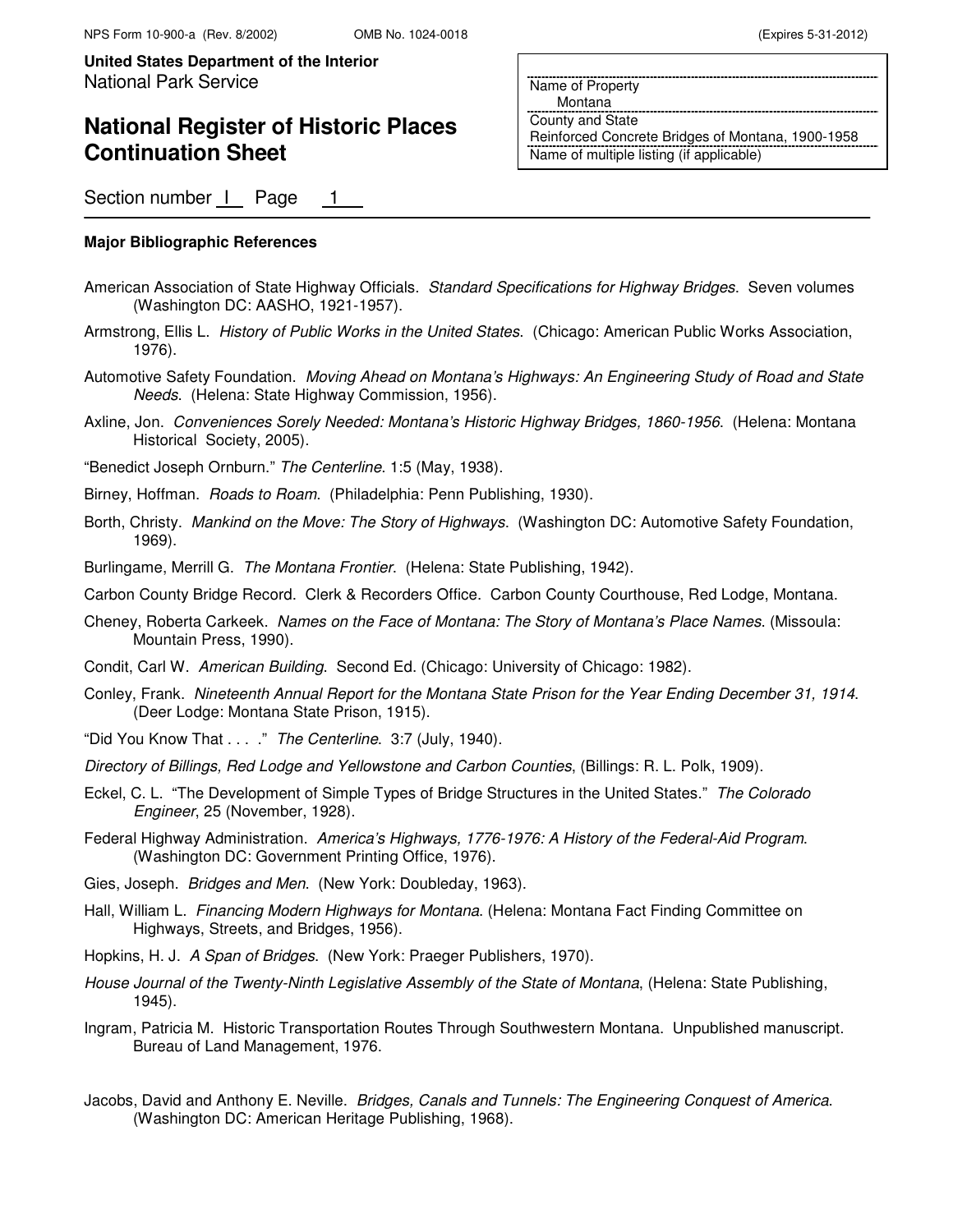### **National Register of Historic Places Continuation Sheet**

Section number | Page 2

Name of Property

Montana

County and State Reinforced Concrete Bridges of Montana, 1900-1958 Name of multiple listing (if applicable)

- Ketchum, Milo S. The Design of Highway Bridges of Steel, Timber, and Concrete. (New York: McGraw-Hill, 1920).
- Lang, Theodore E. "Bringing Montana Out of the Mud: The Early Years of John Morrison, SR." Montana The Magazine of Western History 44:4 (Autumn, 1994).
- Leeson, Michael A. History of Montana, 1739-1885. (Chicago: Warner, Beers, 1885).
- Lewis, Tom. Divided Highway: Building the Interstate Highways, Transforming American Life. (New York: Viking Press, 1997).
- Malone, Michael P. Richard B. Roeder, and William L. Lang. Montana: A History of Two Centuries. Rev. Ed. (Seattle: University of Washington, 1991).
- Maun, Vere P. "Bridge Building." The Centerline 1:5 (May, 1938).
- Meeks, Harold A. On The Road to Yellowstone: The Yellowstone Trail and American Highways, 1900-1930. (Missoula: Pictorial Histories, 2000).
- Metlen, George R. Report of the Montana State Highway Commission for the Years 1915 -1916. (Helena: State Highway Commission, 1916).
- Montana Department of Highways Bridge Bureau Records, B 7: 1-7 (2004). Montana Historical Society, Helena.
- Montana Good Roads Congress. Minutes of the Proceedings of the Montana Good Roads Convention Held at Billings, Montana, June 16<sup>th</sup>, 17<sup>th</sup>, 18<sup>th</sup>, 1910. (Helena: Montana Lookout, 1910).
- Montana Highway Commission Meeting Minutes. Books 1-13. Montana Department of Transportation. Helena, Montana.
- Montana State Highway Commission. Report of the Montana Fact Finding Commission on Highways, Streets, and Bridges to the Legislature of the State of Montana. (Helena: State Highway Commission, 1956).
- Montana State Highway Planning Survey, Preliminary Report on Highway Needs in Montana: Montana's Highway Problems, (Helena: State Highway Commission, 1948).
- Morris, Patrick M. "The Good Roads Movement and Montana to 1916." (master's thesis, University of Montana, 1967).
- Mullan, John. Report on the Construction of a Military Road From Fort Walla-Walla to Fort Benton. (Washington DC: General Printing Office, 1863).
- "New Highway Era." Engineering News-Record Annual Highway Number. (January 19, 1934).
- Patterson, James T. The New Deal and the States: Federalism in Transition. (Princeton: Princeton University Press, 1969).
- Planning Survey Division. Montana Highway History, 1943 1959. (Helena: State Highway Commission, 1960).
- Plowden, David. Bridges: The Spans of North America. (New York: Viking Press, 1974).
- Potter, James E. and L. Robert Puschendorf, ed. Spans in Time: A History of Nebraska Bridges. (Lincoln Nebraska State Historical Society, 1999).
- Progressive Men of the State of Montana. (Chicago: A. W. Bowen, 1902).
- Quivik, Fredric L. Historic Bridges in Montana. (Washington DC: National Park Service, 1982).
- Rae, John B. The Road and the Car in American Life. (Boston: Massachusetts Institute of Technology, 1971).
- Reeder, George C., ed., Theodore Roosevelt International Highway: Guide Through Montana. (Glasgow: Montana Division of the Theodore Roosevelt International Highway, 1923).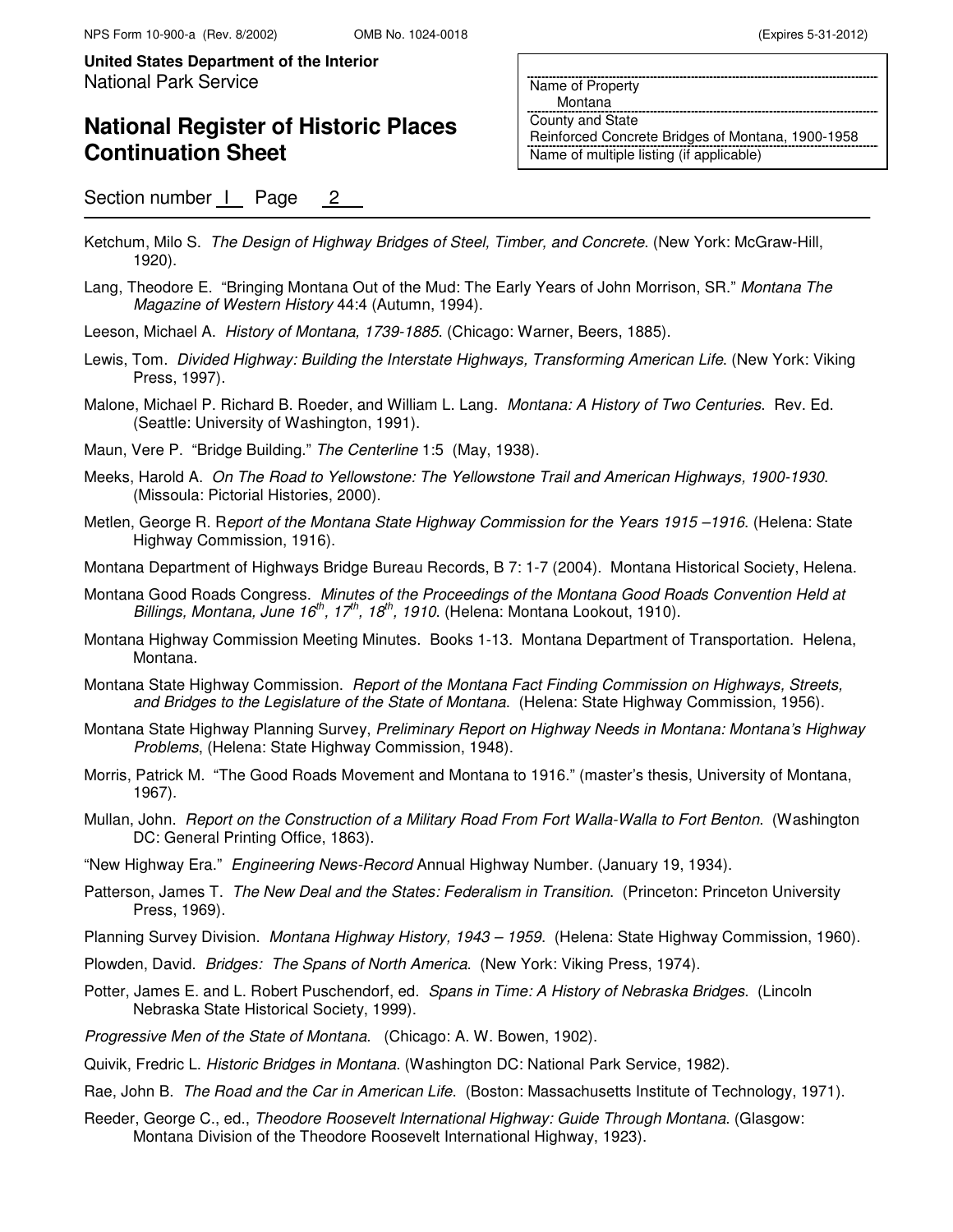### **National Register of Historic Places Continuation Sheet**

 Montana County and State Reinforced Concrete Bridges of Montana, 1900-1958 Name of multiple listing (if applicable)

Name of Property

Section number | Page 3

- Report of State Highway Commission for Period Ending December. 1928. (Helena: State Highway Commission, 1929).
- Report of State Highway Commission for Biennium Ending December, 1930. (Helena: SHC, 1930).
- Report of State Highway Commission of Montana for Biennium Ending December, 1932. (Helena: State Highway Commission, 1933).
- Ridge, Alice A. and John Wm Ridge. Introducing the Yellowstone Trail: A Good Road from Plymouth Rock to Puget Sound. (Altoona, Wisconsin: Yellowstone Trail Publishers, 2000).
- Rings, Frederick. Reinforced Concrete Bridges. (New York: Van Nostrand, 1913).
- Schwantes, Carlo Arnaldo. Long Day's Journey: The Steamboat & Stagecoach Era in the Northern West. (Seattle: University of Washington Press, 1999).
- Second Biennial Report State Highway Commission of Montana, 1919-1920. (Helena: State Highway Commission, 1921).
- Senate Journal of the Fifth Session of the Legislative Assembly of the State of Montana. (Helena: State Publishing, 1897).
- Spritzer, Don. Roadside History of Montana, (Missoula: Mountain Press, 1999).
- Steere, M. J. History of the Montana State Highway Department, 1913 1942. (Helena: State Highway Commission, 1943).
- Stephenson, R. A. "Bridge Building in Montana." The Centerline. 1:9 (September, 1938).
- Stout, Tom. Montana: Its Story and Biography. Three volumes (Chicago: American Historical Society, 1921).
- Third Biennial Report State Highway Commission of Montana, 1921-1922. (Helena: State Highway Commission, 1923).
- Thirteenth Annual Report of the Water Department, City of Kalispell, Montana Ending December 31, 1926. (Kalispell: City of Kalispell, 1927).
- Toole, K. Ross and Merrill G. Burlingame, A History of Montana, Volume 3 (New York: Lewis Publishing, 1957).
- Tyrell, Henry Grattan. History of Bridge Engineering. (Chicago: The Author, 1911).
- Waddell, J. A. L. Bridge Engineering. Two volumes. (New York: John Wiley & Sons, 1925).
- Watkins, T. H. The Great Depression: America in the 1930s. (Boston: Little, Brown and Company, 1993).
- Whithorn, Doris and Bill. Photo History of Gardiner, Jardine, Crevasse: Entrance to Yellowstone National Park Wonderland. (Livingston: Park County News, 1972).
- Whitney, Charles S. Bridges: A Study in Their Art, Science, and Evolution. (New York: William Edwin Rudge, 1929).
- Wohlgenant, Carl F. "Development of the Federal-Aid Highway System in Montana." (Master's Thesis, University of Montana, 1954).
- Wyss, Marilyn. Roads to Romance: The Origins and Development of the Road and Trail System in Montana. (Helena: Montana Department of Transportation, 1992).